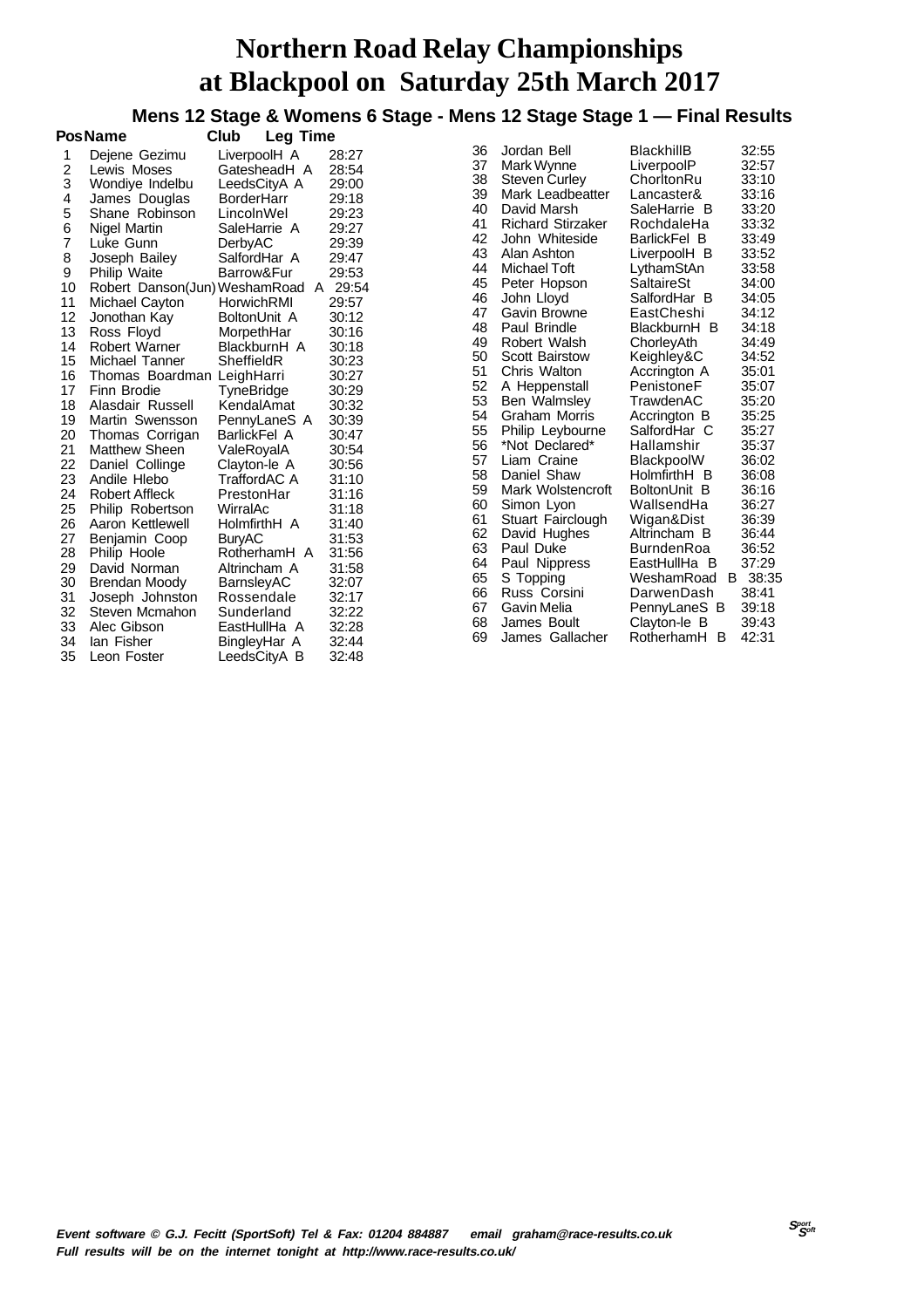**Mens 12 Stage & Womens 6 Stage - Mens 12 Stage Stage 2 — Final Results**

|    | <b>PosName</b>                        | Club                |       | <b>Leg Time Cum Time Gain</b>                       |    |                                      |                   |       |                                   |                |
|----|---------------------------------------|---------------------|-------|-----------------------------------------------------|----|--------------------------------------|-------------------|-------|-----------------------------------|----------------|
| 1  | Thomas Rogerson LiverpoolH A          |                     | 15:58 | 44:25<br>0                                          | 41 | Joseph Howe                          | BlackburnH B      | 17:18 | 51:36<br>$\ddot{}$                | - 7            |
| 2  | <b>Niall Brooks</b>                   | SaleHarrie A        | 15:24 | 44:51<br>4<br>$+$                                   | 42 | Simon Ellis                          | LeedsCityA B      | 18:51 | 51:39<br>$\blacksquare$           | $\overline{7}$ |
| 3  | Thomas Lancashire BoltonUnit A        |                     | 14:49 | 9<br>45:01<br>$\ddot{}$                             | 43 | Andrew Wade                          | <b>BlackhillB</b> | 19:27 | 52:22<br>$\overline{\phantom{a}}$ | $\overline{7}$ |
| 4  | James Cripwell                        | GatesheadH A        | 16:29 | 45:23<br>2<br>$\overline{\phantom{a}}$              | 44 | Tommi Baker                          | SalfordHar B      | 18:32 | $52:37 +$                         | 2              |
| 5  | Josh Rowe                             | LeedsCityA A        | 16:30 | $\overline{2}$<br>45:30<br>$\overline{\phantom{a}}$ | 45 | <b>Stuart Dunbar</b>                 | SaltaireSt        | 19:04 | 53:04                             | 0              |
| 6  | <b>Chris Livesey</b>                  | SalfordHar A        | 16:09 | 2<br>$45:56 +$                                      | 46 | Daniel Balshaw                       | BarlickFel B      | 19:30 | 53:19<br>$\overline{\phantom{a}}$ | $\overline{4}$ |
| 7  | Jordan Wildriane                      | DerbyAC             | 17:02 | 0<br>46:41                                          | 47 | <b>Barry Hirst</b>                   | EastCheshi        | 19:21 | 53:33                             | 0              |
| 8  | <b>Richard Brown</b>                  | LincolnWel          | 17:20 | 3<br>46:43<br>$\overline{\phantom{a}}$              | 48 | George Dennis                        | Keighley&C        | 19:18 | $54:10 +$                         | 2              |
| 9  | James Young                           | MorpethHar          | 16:36 | $46:52 +$<br>4                                      | 49 | Philip Iddon                         | ChorleyAth        | 19:23 | 54:12                             | 0              |
| 10 | Jack Hindle                           | BlackburnH A        | 16:49 | $47:07 +$<br>4                                      | 50 | Robin Clough                         | PenistoneF        | 19:29 | $54:36 +$                         | $\overline{2}$ |
| 11 | Callum Mccormick                      | LeighHarri          | 16:42 | $47:09 +$<br>5                                      | 51 | Andy Graham                          | WallsendHa        | 18:14 | 54:41<br>$\ddot{}$                | 9              |
| 12 | Marc Hartley                          | BarlickFel A        | 16:27 | $47:14 +$<br>8                                      | 52 | Adam Howard                          | TrawdenAC         | 19:35 | $54:55 +$                         | 1              |
| 13 | Jonathan Bruton                       | HorwichRMI          | 17:20 | 2<br>47:17<br>$\overline{\phantom{a}}$              | 53 | Julian Rose                          | HolmfirthH B      | 18:50 | $54:58 +$                         | 5              |
| 14 | Alistair Weymouth                     | <b>BorderHarr</b>   | 18:06 | 47:24 - 10                                          | 54 | Jeanpaul Lebon                       | Altrincham B      | 18:33 | $55:17 +$                         | 8              |
| 15 | Daniel Lawton                         | <b>TraffordAC A</b> | 16:19 | $47:29 +$<br>8                                      | 55 | Darren Tremble                       | <b>BlackpoolW</b> | 19:45 | $55:47 +$                         | $\overline{2}$ |
| 16 | Stephen Waterhouse WeshamRoad A 18:08 |                     |       | 48:02                                               | 56 | Paul Bryers                          | Wigan&Dist        | 19:36 | $56:15 +$                         | 5              |
| 6  |                                       |                     |       |                                                     | 57 | <b>Terry Hellings</b>                | LythamStAn        | 22:21 | 56:19                             | $-13$          |
| 17 | David Wright                          | <b>TyneBridge</b>   | 17:36 | 48:05<br>0                                          | 58 | Roger Leadbeater                     | B<br>WeshamRoad   | 19:12 | $57:47 +$                         |                |
| 18 | Harley Henshaw                        | WirralAc            | 17:12 | 7<br>$48:30 +$                                      | 7  |                                      |                   |       |                                   |                |
| 19 | Lewis Byram                           | HolmfirthH A        | 16:57 | $\overline{7}$<br>$48:37 +$                         | 59 | Keith Robinson                       | Accrington A      | 22:48 | 57:49                             | 8              |
| 20 | Michael Wilson                        | Sunderland          | 16:36 | $48:58 + 12$                                        | 60 | Damian Fletcher                      | Accrington B      | 22:33 | 57:58<br>$\overline{\phantom{a}}$ | 6              |
| 21 | James Griffiths                       | ValeRoyalA          | 18:15 | 49:09<br>0                                          | 61 | Adrian Costello                      | BoltonUnit B      | 21:43 | 57:59<br>$\overline{\phantom{a}}$ | 2              |
| 22 | Andrew Newton                         | PrestonHar          | 17:55 | 2<br>$49:11 +$                                      | 62 | Stew Jones                           | <b>BurndenRoa</b> | 21:49 | $58:41 +$                         | 1              |
| 23 | Stephen Mannings                      | PennyLaneS A        | 18:52 | 4<br>49:31<br>$\overline{\phantom{a}}$              | 63 | David Playforth                      | EastHullHa B      | 22:03 | $59:32 +$                         | 1              |
| 24 | Ryan Ganose                           | Altrincham A        | 17:38 | 5<br>$49:36 +$                                      | 64 | Andrew Cantwell                      | PennyLaneS B      | 20:50 | $1:00:08 +$                       | 3              |
| 25 | Will Sisson                           | KendalAmat          | 19:06 | 7<br>49:38<br>$\overline{\phantom{a}}$              | 65 | Thompson Paul                        | DarwenDash        | 21:35 | $1:00:16+$                        | 1              |
| 26 | Michael Hunt                          | Rossendale          | 17:40 | $49:57 +$<br>5                                      | 66 | David Tune                           | RotherhamH B      | 17:59 | $1:00:30+$                        | 3              |
| 27 | Jed Turner                            | SheffieldR          | 19:39 | 50:02<br>$-12$                                      | 67 | John Roche                           | Clayton-le B      | 21:03 | $1:00:46+$                        | 1              |
| 28 | <b>Rhian Hastey</b>                   | RotherhamH A        | 18:12 | 0<br>50:08                                          | 68 | Tommy Daniels                        | SalfordHar C      | 25:44 | 1:01:11                           | - 13           |
| 29 | <b>Tony Cullen</b>                    | <b>BuryAC</b>       | 18:22 | $\overline{2}$<br>50:15<br>$\blacksquare$           |    | <b>Fastest runners over stage 2:</b> |                   |       |                                   |                |
| 30 | David Motley                          | Clayton-le A        | 19:27 | 8<br>50:23<br>$\blacksquare$                        |    | 1 Thomas Lancashire                  | BoltonUnit A      | 14:49 |                                   |                |
| 31 | Phillip Williams                      | RochdaleHa          | 16:52 | $50:24 + 10$                                        |    | 2 Niall Brooks                       | SaleHarrie A      | 15:24 |                                   |                |
| 32 | David Rich                            | SaleHarrie B        | 17:14 | $50:34 +$<br>8                                      |    |                                      |                   |       |                                   |                |
| 33 | Ben Mccormack                         | ChorltonRu          | 17:28 | 5<br>$50:38 +$                                      |    | 3 Thomas Rogerson                    | LiverpoolH A      | 15:58 |                                   |                |
| 34 | Harry Doran                           | LiverpoolP          | 17:45 | 3<br>$50:42 +$                                      |    | 4 Chris Livesey                      | SalfordHar A      | 16:09 |                                   |                |
| 35 | Ray Jones                             | Barrow&Fur          | 20:51 | $-26$<br>50:44                                      |    | 5 Daniel Lawton                      | TraffordAC A      | 16:19 |                                   |                |
| 36 | Andy Brown                            | BingleyHar A        | 18:09 | 2<br>50:53<br>$\overline{\phantom{a}}$              |    | 6 Marc Hartley                       | BarlickFel A      | 16:27 |                                   |                |
| 37 | Kieran Rowlands                       | Lancaster&          | 17:42 | 2<br>$50:58 +$                                      |    | 7 James Cripwell                     | GatesheadH A      | 16:29 |                                   |                |
| 38 | Laurie Luscombe                       | LiverpoolH B        | 17:10 | 5<br>$51:02 +$                                      |    | 8 Josh Rowe                          | LeedsCityA A      | 16:30 |                                   |                |
| 39 | <b>Melvin Wallace</b>                 | BarnsleyAC          | 19:06 | 9<br>51:13<br>$\overline{\phantom{a}}$              | 9. | Michael Wilson                       | Sunderland        | 16:36 |                                   |                |
| 40 | Darren White                          | EastHullHa A        | 18:58 | $51:26 -$<br>7                                      |    |                                      |                   |       |                                   |                |
|    |                                       |                     |       |                                                     |    | 10 James Young                       | MorpethHar        | 16:36 |                                   |                |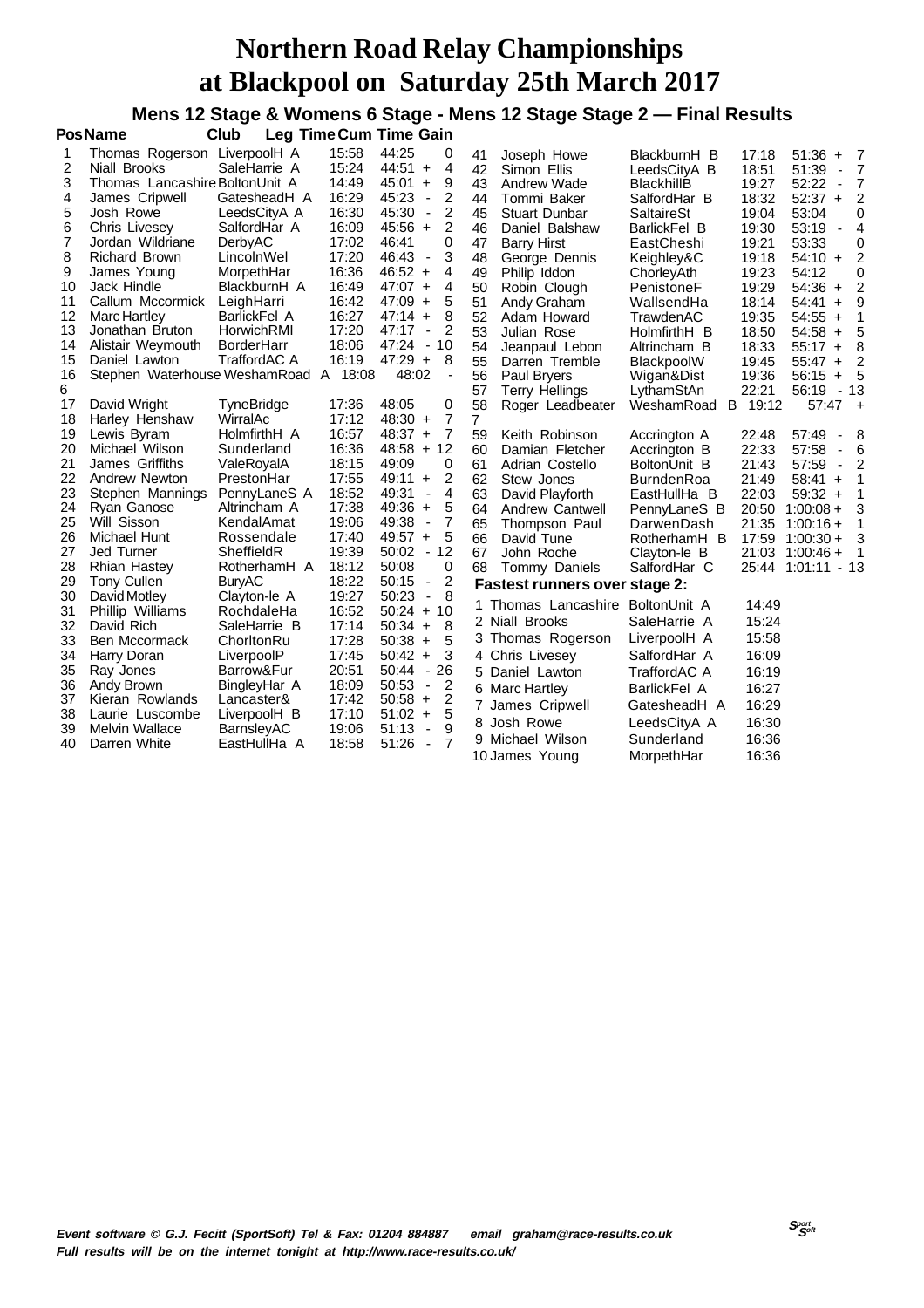#### **Mens 12 Stage & Womens 6 Stage - Mens 12 Stage Stage 3 — Final Results**

|                                                                                                                                          | <b>PosName</b>                                                                                                                                                                                                                                                                                                                                                                                                                                       | Club                                                                                                                                                                                                                                                                                                                                                                       |                                                             | Leg Time Cum Time Gain                                                                                                                                                                                                                                                                                                                                                                                                                                                                                                                                                       |                                                                                                                                                    |                                                                                                                                                                                                                                                                                                                                                                                                                                                                       |                                                                                                                                                                                                                                                                                                                                                                            |                                                                                        |                                                                                                                                                                                                                                                                                                                                                                                                                                                                                         |                                                                                                                                       |
|------------------------------------------------------------------------------------------------------------------------------------------|------------------------------------------------------------------------------------------------------------------------------------------------------------------------------------------------------------------------------------------------------------------------------------------------------------------------------------------------------------------------------------------------------------------------------------------------------|----------------------------------------------------------------------------------------------------------------------------------------------------------------------------------------------------------------------------------------------------------------------------------------------------------------------------------------------------------------------------|-------------------------------------------------------------|------------------------------------------------------------------------------------------------------------------------------------------------------------------------------------------------------------------------------------------------------------------------------------------------------------------------------------------------------------------------------------------------------------------------------------------------------------------------------------------------------------------------------------------------------------------------------|----------------------------------------------------------------------------------------------------------------------------------------------------|-----------------------------------------------------------------------------------------------------------------------------------------------------------------------------------------------------------------------------------------------------------------------------------------------------------------------------------------------------------------------------------------------------------------------------------------------------------------------|----------------------------------------------------------------------------------------------------------------------------------------------------------------------------------------------------------------------------------------------------------------------------------------------------------------------------------------------------------------------------|----------------------------------------------------------------------------------------|-----------------------------------------------------------------------------------------------------------------------------------------------------------------------------------------------------------------------------------------------------------------------------------------------------------------------------------------------------------------------------------------------------------------------------------------------------------------------------------------|---------------------------------------------------------------------------------------------------------------------------------------|
| 1<br>2<br>3<br>4<br>5<br>6<br>7<br>8<br>9<br>10<br>11<br>12<br>13<br>14<br>15<br>16<br>17<br>18<br>19<br>20<br>21<br>22<br>6<br>23<br>24 | John Ashcroft<br><b>Matthew Barnes</b><br>Karl Darcy<br>Aaron Scott<br><b>Richard Weir</b><br>J Woodcockshaw<br>Benjamin Riddell<br>Sean Hall<br>Robert Balmbra<br>Joe Monk<br>Ross London<br><b>William Onek</b><br><b>Richard Howarth</b><br><b>Terry Scott</b><br><b>Jeff Prest</b><br>Andrew Norman<br>Thomas Kneller<br>lan Dixon<br>Richard Anderson<br>Christopher Fell<br>Sam Clegg<br>James Mulvany<br><b>Stuart Doyle</b><br>David Proctor | LiverpoolH A<br>SaleHarrie A<br>BoltonUnit A<br>LincolnWel<br>DerbyAC<br>LeedsCityA A<br>SalfordHar A<br>GatesheadH A<br>MorpethHar<br>BlackburnH A<br><b>BorderHarr</b><br>BarlickFel A<br>HorwichRMI<br>TyneBridge<br>TraffordAC A<br>Altrincham A<br>LeighHarri<br>Sunderland<br>HolmfirthH A<br>Rossendale<br>RotherhamH A<br>WeshamRoad A<br>ValeRoyalA<br>RochdaleHa | 32:18<br>31:15<br>31:26<br>32:17<br>31:03<br>33:11<br>31:05 | 29:29 1:13:54<br>0<br>0<br>30:18 1:15:09<br>0<br>30:42 1:15:43<br>4<br>29:04 1:15:47 +<br>2<br>$29:13$ 1:15:54 +<br>1<br>30:53 1:16:23 -<br>1<br>30:27 1:16:23 -<br>4<br>1:17:41 -<br>0<br>1:18:07<br>0<br>31:23 1:18:30<br>3<br>$31:14$ 1:18:38 +<br>0<br>1:18:40<br>0<br>32:06 1:19:23<br>3<br>$31:26$ 1:19:31 +<br>$\mathbf 0$<br>32:06 1:19:35<br>8<br>$30:47$ 1:20:23 +<br>6<br>33:17 1:20:26 -<br>$\overline{2}$<br>$31:54$ 1:20:52 +<br>$\Omega$<br>1:20:54<br>6<br>$1:21:00 +$<br>7<br>$30:57$ 1:21:05 +<br>1:21:13<br>L.<br>2<br>32:06 1:21:15 -<br>7<br>$1:21:29+$ | 40<br>41<br>42<br>43<br>44<br>45<br>46<br>47<br>48<br>49<br>50<br>51<br>52<br>53<br>54<br>55<br>56<br>57<br>58<br>59<br>60<br>61<br>62<br>63<br>64 | Derek Reilly<br><b>Trevor Wilks</b><br>Will Kerr<br>John Parkin<br>Luke Piper<br>lan Jackson<br>Stephen Hall<br>Christopher Smale<br>Shaun Dimelow<br><b>Tim Street</b><br>Brian Hetherington<br>Waldu GebreselasieWigan&Dist<br>Martin Quinn<br>James Unsworth<br>Thomas Howarth<br>Robert Thompson<br>Martin King<br>Stephen Bonney<br>Glen Goodwin<br>Nigel Beeson<br>Lockie Campbell<br>Andrew Smith<br><b>Chris Griffiths</b><br>William Thomas<br>Andrew Biddle | BlackburnH B<br>LeedsCityA B<br><b>SaltaireSt</b><br>BingleyHar A<br>EastCheshi<br>SalfordHar B<br>TrawdenAC<br>BarlickFel B<br>PenistoneF<br>HolmfirthH B<br>WallsendHa<br>ChorleyAth<br>BlackpoolW<br>LythamStAn<br>Keighley&C<br>Accrington A<br>BoltonUnit B<br>Accrington B<br>Lancaster&<br>Altrincham B<br>DarwenDash<br>RotherhamH B<br>BurndenRoa<br>PennyLaneS B | 33:11<br>35:11<br>36:06<br>36:38<br>39:00                                              | $34:24$ 1:26:00 +<br>$34:23$ 1:26:02 +<br>$33:16$ 1:26:20 +<br>36:04 1:26:57 -<br>$33:28$ 1:27:01 +<br>35:09 1:27:46 -<br>$1:28:06+$<br>34:50 1:28:09 -<br>$33:40$ 1:28:16 +<br>$1:30:09 +$<br>$1:30:47+$<br>$34:33$ 1:30:48 +<br>36:58 1:31:10 -<br>$35:38$ 1:31:25 +<br>$36:17$ 1:32:36 +<br>38:54 1:33:04 -<br>$36:29$ 1:34:18 +<br>$1:34:37+$<br>$37:14$ 1:35:12 +<br>44:40 1:35:38 - 22<br>40:22 1:35:39 -<br>$37:56$ 1:38:12 +<br>$37:47$ 1:38:17 +<br>39:46 1:38:27 -<br>1:39:08 | -1<br>-1<br>3<br>$\overline{7}$<br>3<br>1<br>6<br>1<br>2<br>4<br>1<br>5<br>3<br>2<br>3<br>7<br>3<br>4<br>2<br>- 6<br>4<br>4<br>1<br>0 |
| 25<br>26<br>27<br>28<br>29<br>30<br>31<br>32<br>33<br>34<br>35<br>36<br>37<br>38<br>39                                                   | David Brockway<br><b>Toney Donnelly</b><br>J Sweetnampowell<br>Nathan Harrison<br>Ross Campbell<br>Stephen Watkin<br>James Ardin<br>Kevin Usher<br>David Alderson<br>Robert Weekes<br><b>Matthew Wilson</b><br>E Godridge<br>Richard Stevenson<br>Steven Bowyer<br>John Connolly                                                                                                                                                                     | WirralAc<br>PrestonHar<br>SheffieldR<br>SaleHarrie B<br>Barrow&Fur<br>PennyLaneS A<br><b>BuryAC</b><br>LiverpoolP<br>ChorltonRu<br>EastHullHa A<br>KendalAmat<br>BarnsleyAC<br>Clayton-le A<br><b>BlackhillB</b><br>LiverpoolH B                                                                                                                                           | 32:55<br>31:38<br>32:59<br>32:33<br>33:25<br>34:55          | 7<br>33:10 1:21:40 -<br>$1:22:06$ -<br>4<br>32:05 1:22:07<br>0<br>4<br>$31:37$ 1:22:11 +<br>6<br>$1:22:22 +$<br>7<br>$1:22:30$ -<br>2<br>32:54 1:23:09 -<br>2<br>$1:23:15+$<br>33:03 1:23:41<br>0<br>6<br>$32:26$ 1:23:52 +<br>34:47 1:24:25 - 10<br>$1:24:38 +$<br>3<br>7<br>35:07 1:25:30 -<br>5<br>$33:22$ 1:25:44 +<br>1<br>1:25:57 -                                                                                                                                                                                                                                    | 65<br>66<br>8<br>67<br>68<br>3<br>9                                                                                                                | <b>Philip West</b><br>Nigel Shepherd<br>Stephen Tichopad<br>Mick Hughes<br><b>Fastest runners over stage 3:</b><br>1 Aaron Scott<br>2 Richard Weir<br>John Ashcroft<br>4 Matthew Barnes<br>5 Benjamin Riddell<br>6 Karl Darcy<br>7 Andrew Norman<br>8 J Woodcockshaw<br>Sam Clegg<br>10 Christopher Fell                                                                                                                                                              | SalfordHar C<br>WeshamRoad B 42:17<br>EastHullHa B<br>Clayton-le B<br>LincolnWel<br>DerbyAC<br>LiverpoolH A<br>SaleHarrie A<br>SalfordHar A<br>BoltonUnit A<br>Altrincham A<br>LeedsCityA A<br>RotherhamH A<br>Rossendale                                                                                                                                                  | 29:04<br>29:13<br>29:29<br>30:18<br>30:27<br>30:42<br>30:47<br>30:53<br>30:57<br>31:03 | $38:04$ 1:39:15 +<br>1:40:04<br>41:44 1:41:16 -<br>41:02 1:41:48 -                                                                                                                                                                                                                                                                                                                                                                                                                      | 3<br>4<br>$\overline{1}$                                                                                                              |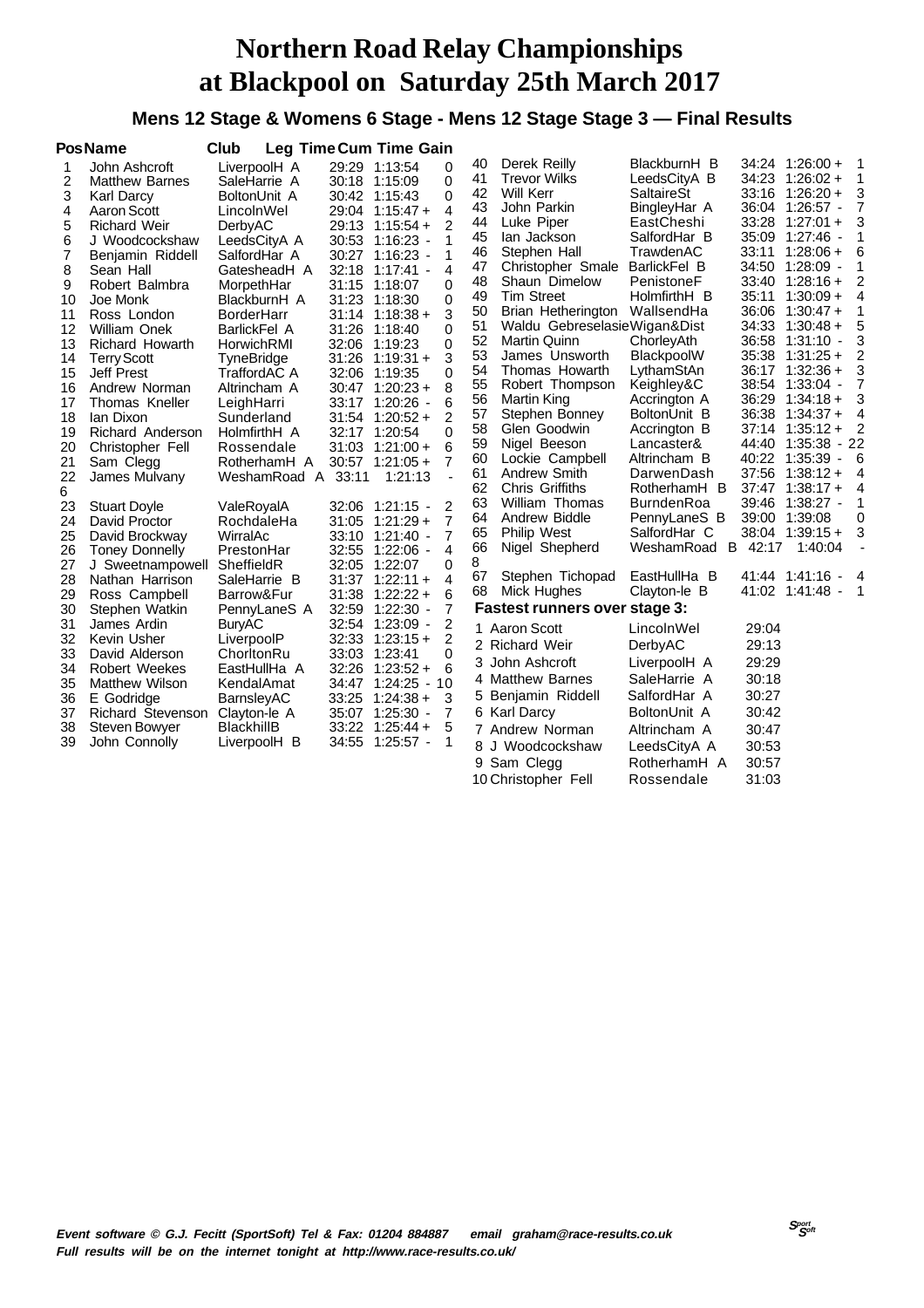### **Mens 12 Stage & Womens 6 Stage - Mens 12 Stage Stage 4 — Final Results**

|                                                                                                                                                              | <b>PosName</b>                                                                                                                                                                                                                                                                                                                                                                                                                                       | Club                                                                                                                                                                                                                                                                                                                                                                                                        |                | <b>Leg Time Cum Time Gain</b>                                                                                                                                                                                                                                                                                                                                                                                                                                                                                    |                                                                                                                                                                                                             |                                                                                                                                                                      |                                                                                                                                                                                                                                                                                                                                                                                                                                               |                                                                                                                                                                                                                                                                                                                                                                                       |                                                                                        |                                                                                                                                                                                                                                                                                                                                                                                                                                                                                   |                                                                                                                               |
|--------------------------------------------------------------------------------------------------------------------------------------------------------------|------------------------------------------------------------------------------------------------------------------------------------------------------------------------------------------------------------------------------------------------------------------------------------------------------------------------------------------------------------------------------------------------------------------------------------------------------|-------------------------------------------------------------------------------------------------------------------------------------------------------------------------------------------------------------------------------------------------------------------------------------------------------------------------------------------------------------------------------------------------------------|----------------|------------------------------------------------------------------------------------------------------------------------------------------------------------------------------------------------------------------------------------------------------------------------------------------------------------------------------------------------------------------------------------------------------------------------------------------------------------------------------------------------------------------|-------------------------------------------------------------------------------------------------------------------------------------------------------------------------------------------------------------|----------------------------------------------------------------------------------------------------------------------------------------------------------------------|-----------------------------------------------------------------------------------------------------------------------------------------------------------------------------------------------------------------------------------------------------------------------------------------------------------------------------------------------------------------------------------------------------------------------------------------------|---------------------------------------------------------------------------------------------------------------------------------------------------------------------------------------------------------------------------------------------------------------------------------------------------------------------------------------------------------------------------------------|----------------------------------------------------------------------------------------|-----------------------------------------------------------------------------------------------------------------------------------------------------------------------------------------------------------------------------------------------------------------------------------------------------------------------------------------------------------------------------------------------------------------------------------------------------------------------------------|-------------------------------------------------------------------------------------------------------------------------------|
| 1<br>2<br>3<br>4<br>5<br>6<br>$\overline{7}$<br>8<br>9<br>10<br>11<br>12<br>13<br>14<br>15<br>16<br>17<br>18<br>19<br>20<br>21<br>22<br>23<br>24<br>25<br>26 | Harry Harper<br>Luke Betts<br>Ossama Meslek<br>David Rigby<br>Frazer Jardine<br>Christopher Parr<br><b>Martin Troop</b><br>Richard Wilson<br>Joe Armstrong<br>James Craig<br>Thomas Blaney<br>Nick Leigh<br>Kevin Jeffress<br>Paul Turnbull<br>Will Rawson<br>Arron Larkin<br>Kevin Hull<br>C Brown<br><b>Stuart Sharp</b><br>Paul Smith<br>Marcus Preedy<br>Tim Kennedy<br>Jason Parker<br>Gareth Williams<br>John Doherty<br><b>Richard Farrar</b> | LiverpoolH A<br>SaleHarrie A<br>LeedsCityA A<br>SalfordHar A<br>BoltonUnit A<br>GatesheadH A<br>LincolnWel<br>DerbyAC<br>MorpethHar<br><b>BarlickFel A</b><br>BlackburnH A<br>HorwichRMI<br>Sunderland<br>TyneBridge<br>LeighHarri<br>RotherhamH A<br><b>BorderHarr</b><br>TraffordAC A<br>HolmfirthH A<br>Altrincham A<br>Rossendale<br>SaleHarrie B<br>PrestonHar<br>ValeRoyalA<br>SheffieldR<br>WirralAc | 15:21<br>16:51 | 17:03 1:30:57<br>16:07 1:31:16<br>$15:32$ $1:31:55+$<br>$16:07$ 1:32:30 +<br>16:55 1:32:38 -<br>$1:33:02 +$<br>17:56 1:33:43 -<br>18:11 1:34:05 -<br>16:43 1:34:50<br>$16:45$ 1:35:25 +<br>17:06 1:35:36 -<br>$16:58$ 1:36:21 +<br>$16:13$ $1:37:05 +$<br>17:36 1:37:07<br>$16:55$ $1:37:21 +$<br>$1:37:56+$<br>19:19 1:37:57 -<br>18:33 1:38:08 -<br>17:24 1:38:18<br>18:03 1:38:26 -<br>17:50 1:38:50 -<br>$17:18$ 1:39:29 +<br>$17:25$ 1:39:31 +<br>18:33 1:39:48 -<br>$18:00$ $1:40:07 +$<br>18:28 1:40:08 - | $\Omega$<br>$\mathbf{0}$<br>3<br>3<br>2<br>$\overline{2}$<br>3<br>3<br>0<br>$\overline{2}$<br>1<br>1<br>5<br>$\Omega$<br>$\overline{2}$<br>5<br>6<br>3<br>0<br>4<br>1<br>6<br>3<br>1<br>$\overline{2}$<br>1 | 40<br>41<br>42<br>43<br>44<br>45<br>46<br>47<br>48<br>49<br>50<br>51<br>52<br>53<br>54<br>55<br>56<br>57<br>58<br>59<br>60<br>61<br>62<br>63<br>64<br>$\overline{2}$ | <b>Nick Gaskell</b><br>Danny Mcmanus<br><b>Andrew Chew</b><br>Ewan Gibb<br>Alan Noble<br>Paul Lemmon<br>Phillip Hinchliffe<br>Derek Hughes<br>Jack Armstrong<br>Jacob Harman<br>Andrew Draper<br>Andrew Simm<br>Gary Wane<br>Tony Booth<br><b>Edward Gilberston</b><br>Mark Gardner<br>Craig Kenny<br>Paul Johnston<br><b>Martin Bland</b><br>Michael Coward<br>Carl Taylor<br>Dacre Dale<br>Laurence Keighley<br>Phil Macklin<br>Sean Murray | TrawdenAC<br>SalfordHar B<br>BarlickFel B<br>SaltaireSt<br>BarnsleyAC<br>BingleyHar A<br>PenistoneF<br>EastCheshi<br>WallsendHa<br>HolmfirthH B<br>LythamStAn<br>BlackpoolW<br>Wigan&Dist<br>Keighley&C<br>ChorleyAth<br>Lancaster&<br>BoltonUnit B<br>Altrincham B<br>Accrington A<br>Accrington B<br>RotherhamH B<br>DarwenDash<br>BurndenRoa<br>PennyLaneS B<br>WeshamRoad B 22:41 | 21:00<br>19:58<br>20:00                                                                | $17:35$ $1:45:41 +$<br>$18:34$ 1:46:20 +<br>$18:20$ 1:46:29 +<br>20:23 1:46:43 -<br>22:34 1:47:12 -<br>20:25 1:47:22 -<br>19:13 1:47:29 +<br>$1:48:01$ -<br>$18:15$ 1:49:02 +<br>19:30 1:49:39<br>$18:18$ 1:50:54 +<br>$1:51:23+$<br>21:02 1:51:50 -<br>$18:53$ $1:51:57 +$<br>21:34 1:52:44 -<br>$17:56$ $1:53:34 +$<br>19:53 1:54:30 +<br>20:19 1:55:58 +<br>21:47 1:56:05 -<br>22:52 1:58:04 -<br>$1:58:17+$<br>20:49 1:59:01<br>20:53 1:59:20 +<br>20:48 1:59:56 +<br>2:02:45 | - 6<br>4<br>5<br>1<br>8<br>2<br>2<br>3<br>2<br>0<br>4<br>2<br>1<br>2<br>2<br>4<br>1<br>3<br>2<br>1<br>2<br>0<br>1<br>1<br>$+$ |
| 27<br>28<br>6                                                                                                                                                | Lawrence Eccles<br><b>Steven Gore</b>                                                                                                                                                                                                                                                                                                                                                                                                                | PennyLaneS A<br>WeshamRoad A                                                                                                                                                                                                                                                                                                                                                                                | 20:41          | $18:07$ $1:40:37+$<br>1:41:54                                                                                                                                                                                                                                                                                                                                                                                                                                                                                    | 3<br>L.                                                                                                                                                                                                     | 65<br>66<br>67                                                                                                                                                       | Gary Thomason<br>Grahama Wilkinson EastHullHa B<br>Adam Stephenson                                                                                                                                                                                                                                                                                                                                                                            | SalfordHar C<br>Clayton-le B                                                                                                                                                                                                                                                                                                                                                          |                                                                                        | 23:34 2:02:49<br>$22:02$ $2:03:18 +$<br>22:07 2:03:55 +                                                                                                                                                                                                                                                                                                                                                                                                                           | 0<br>$\overline{1}$<br>$\overline{\phantom{0}}$                                                                               |
| 29<br>30                                                                                                                                                     | <b>Mark Walker</b><br><b>Jack Griffiths</b>                                                                                                                                                                                                                                                                                                                                                                                                          | RochdaleHa<br><b>BuryAC</b>                                                                                                                                                                                                                                                                                                                                                                                 |                | 20:41 1:42:10 -<br>$19:02$ 1:42:11 +                                                                                                                                                                                                                                                                                                                                                                                                                                                                             | 5<br>1                                                                                                                                                                                                      |                                                                                                                                                                      | <b>Fastest runners over stage 4:</b>                                                                                                                                                                                                                                                                                                                                                                                                          |                                                                                                                                                                                                                                                                                                                                                                                       |                                                                                        |                                                                                                                                                                                                                                                                                                                                                                                                                                                                                   |                                                                                                                               |
| 31<br>32<br>33<br>34<br>35<br>36<br>37<br>38<br>39                                                                                                           | Andrew Foster<br>Neil Grace<br>Alan Buckley<br>Kevin Wilson<br>Neal Wainwright<br>Jonathan Pye<br>Lee Alcock<br>David Humble<br>Karl Billington                                                                                                                                                                                                                                                                                                      | LiverpoolP<br>Barrow&Fur<br>LeedsCityA B<br>KendalAmat<br>ChorltonRu<br>Clayton-le A<br>EastHullHa A<br><b>BlackhillB</b><br>BlackburnH B                                                                                                                                                                                                                                                                   | 19:00          | $19:13$ $1:42:28 +$<br>20:30 1:42:52 -<br>$17:19$ 1:43:21 +<br>$1:43:25+$<br>20:05 1:43:46 -<br>$18:29$ 1:43:59 +<br>20:08 1:44:00 -<br>19:38 1:45:22<br>$19:37$ $1:45:37 +$                                                                                                                                                                                                                                                                                                                                     | 1<br>3<br>8<br>1<br>2<br>1<br>3<br>0<br>1                                                                                                                                                                   |                                                                                                                                                                      | 1 Christopher Parr<br>2 Ossama Meslek<br>3 David Rigby<br>4 Luke Betts<br>5 Kevin Jeffress<br>6 Joe Armstrong<br>7 James Craig<br>8 Arron Larkin<br>9 Frazer Jardine<br>10 Will Rawson                                                                                                                                                                                                                                                        | GatesheadH A<br>LeedsCityA A<br>SalfordHar A<br>SaleHarrie A<br>Sunderland<br>MorpethHar<br>BarlickFel A<br>RotherhamH A<br>BoltonUnit A<br>LeighHarri                                                                                                                                                                                                                                | 15:21<br>15:32<br>16:07<br>16:07<br>16:13<br>16:43<br>16:45<br>16:51<br>16:55<br>16:55 |                                                                                                                                                                                                                                                                                                                                                                                                                                                                                   |                                                                                                                               |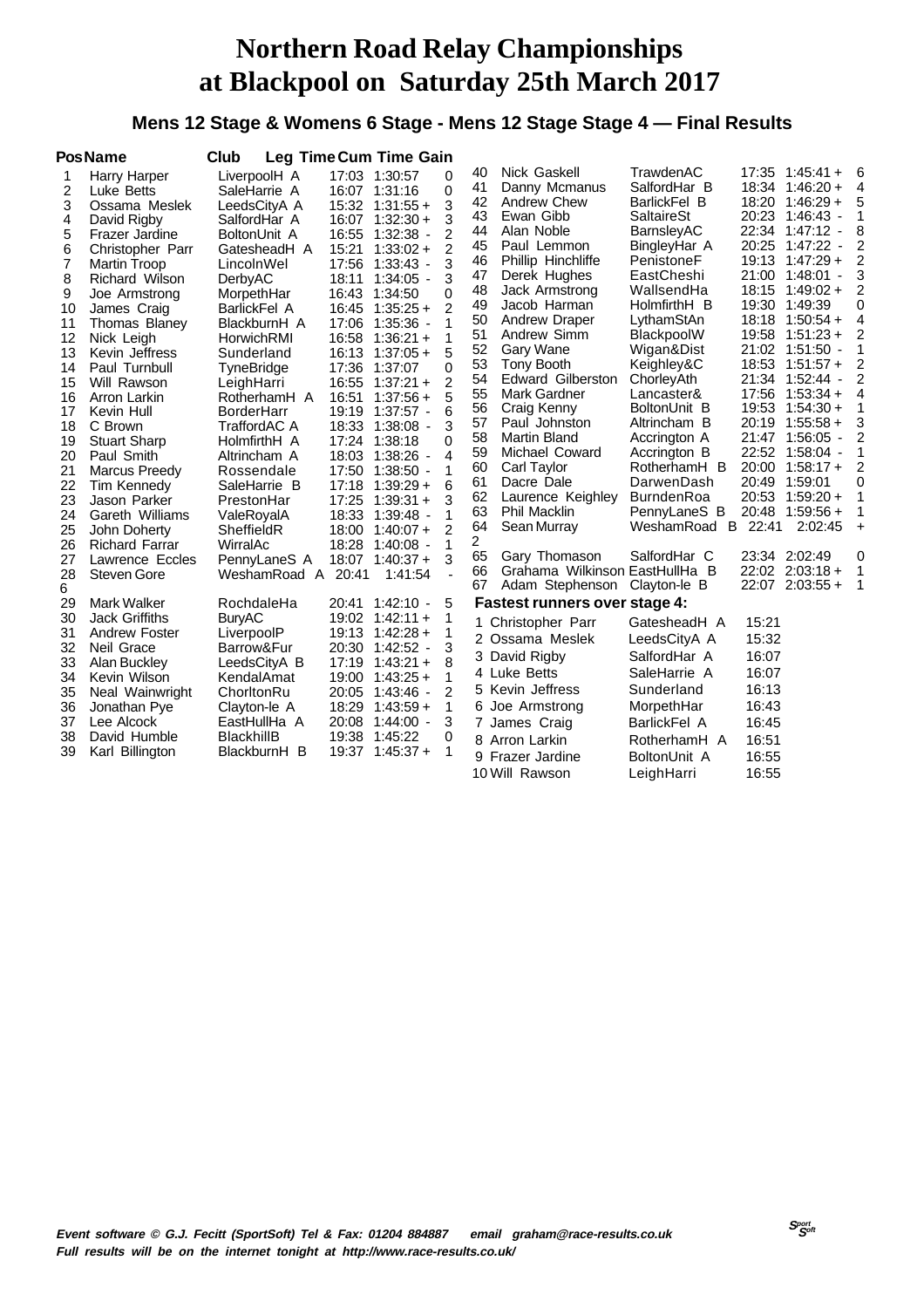### **Mens 12 Stage & Womens 6 Stage - Mens 12 Stage Stage 5 — Final Results**

|                                                                                                                                                       | <b>PosName</b>                                                                                                                                                                                                                                                                                                                                                                                                                                                                                     | Club                                                                                                                                                                                                                                                                                                                                                                                                                   |                                                                                                                                     | Leg Time Cum Time Gain                                                                                                                                                                                                                                                                                                                                                                                                                                                                                                                                                                                                                         |                                                                                                                                                                |                                                                                                                                                                                                                                                                                                                                                                                                                                                                                             |                                                                                                                                                                                                                                                                                                                                                                                                                               |                                                                                                                              |                                                                                                                                                                                                                                                                                                                                                                                                                                                                                                                                                                                  |                                                                                                                                                               |
|-------------------------------------------------------------------------------------------------------------------------------------------------------|----------------------------------------------------------------------------------------------------------------------------------------------------------------------------------------------------------------------------------------------------------------------------------------------------------------------------------------------------------------------------------------------------------------------------------------------------------------------------------------------------|------------------------------------------------------------------------------------------------------------------------------------------------------------------------------------------------------------------------------------------------------------------------------------------------------------------------------------------------------------------------------------------------------------------------|-------------------------------------------------------------------------------------------------------------------------------------|------------------------------------------------------------------------------------------------------------------------------------------------------------------------------------------------------------------------------------------------------------------------------------------------------------------------------------------------------------------------------------------------------------------------------------------------------------------------------------------------------------------------------------------------------------------------------------------------------------------------------------------------|----------------------------------------------------------------------------------------------------------------------------------------------------------------|---------------------------------------------------------------------------------------------------------------------------------------------------------------------------------------------------------------------------------------------------------------------------------------------------------------------------------------------------------------------------------------------------------------------------------------------------------------------------------------------|-------------------------------------------------------------------------------------------------------------------------------------------------------------------------------------------------------------------------------------------------------------------------------------------------------------------------------------------------------------------------------------------------------------------------------|------------------------------------------------------------------------------------------------------------------------------|----------------------------------------------------------------------------------------------------------------------------------------------------------------------------------------------------------------------------------------------------------------------------------------------------------------------------------------------------------------------------------------------------------------------------------------------------------------------------------------------------------------------------------------------------------------------------------|---------------------------------------------------------------------------------------------------------------------------------------------------------------|
| 1<br>2<br>3<br>4<br>5<br>6<br>7<br>8<br>9<br>10<br>11<br>12<br>13<br>14<br>15<br>16<br>17<br>18<br>19<br>20<br>21<br>22<br>23<br>24<br>25<br>26<br>27 | Emile Cairess<br>Ben Russell<br>Joseph Vis<br>Marc Brown<br><b>Ben Connor</b><br><b>Tom Straw</b><br>Tommy Harrison<br>Thomas Straughan<br>Kevin Connolly<br>Tim Raynes<br>Raymond Edgar<br>James Dunce<br>James Kevan<br><b>Steve Angus</b><br>Phillip Williams<br>Robert Webb<br><b>Richard Harris</b><br>Jonathan Powell<br>Jack Tallentire<br>David Watson<br>Simon O'meara<br>Alex Bradford<br><b>Matthew Craig</b><br>Phillip Langan<br>Jay Clarke<br><b>Timmy Davies</b><br>Andrew Grimshaw | LeedsCityA A<br>LiverpoolH A<br>SaleHarrie A<br>SalfordHar A<br>DerbyAC<br>LincolnWel<br>BoltonUnit A<br>MorpethHar<br>GatesheadH A<br>BlackburnH A<br>BarlickFel A<br>TyneBridge<br>HorwichRMI<br><b>BorderHarr</b><br>LeighHarri<br>Rossendale<br>RotherhamH A<br>Altrincham A<br>Sunderland<br>HolmfirthH A<br>TraffordAC A<br>SaleHarrie B<br>SheffieldR<br>WirralAc<br>PennyLaneS A<br>LeedsCityA B<br>PrestonHar | 29:51<br>31:55<br>30:53<br>32:57<br>30:28<br>31:16<br>31:23<br>31:25<br>32:32<br>33:49<br>32:43<br>33:25<br>35:01<br>32:38<br>36:47 | $29:00$ $2:00:55 +$<br>2<br>1<br>30:24 2:01:21 -<br>1<br>30:25 2:01:41 -<br>0<br>29:57 2:02:27<br>3<br>28:28 2:02:33 +<br>1<br>$2:03:34+$<br>$\overline{2}$<br>$2:04:33 -$<br>1<br>$2:05:43+$<br>3<br>$2:05:59 -$<br>1<br>$2:06:04 +$<br>1<br>$2:06:41 -$<br>2<br>$30:02$ $2:07:09 +$<br>1<br>$2:07:44 -$<br>3<br>$2:09:22+$<br>0<br>2:09:53<br>5<br>$31:46$ 2:10:36 +<br>32:47 2:10:43 -<br>1<br>2<br>$32:26$ $2:10:52 +$<br>6<br>$2:10:54 -$<br>32:47 2:11:05 -<br>1<br>3<br>33:48 2:11:56 -<br>0<br>32:57 2:12:26<br>$\overline{2}$<br>$2:12:50+$<br>$\overline{2}$<br>$2:13:33+$<br>2<br>$2:15:38+$<br>7<br>$2:15:59+$<br>4<br>$2:16:18 -$ | 41<br>42<br>43<br>44<br>45<br>46<br>47<br>48<br>49<br>50<br>51<br>52<br>53<br>54<br>55<br>56<br>57<br>58<br>59<br>60<br>61<br>62<br>63<br>64<br>65<br>66<br>67 | Christopher Wells<br>David Poole<br>Darren Holland<br>Joseph Collins<br>Craig Greenough<br>Andrew Siddle<br><b>Gary Matthews</b><br><b>Gary Fitzpatrick</b><br>Colin Rathbone<br>Mark Law<br>Andrew Woodward<br>Keith Johnston<br>Neil Tate<br>Paul Trainor<br>Dave Evans<br>Lee Calvert<br>Paul Gallagher<br>Humpreys Ady<br>Howard Darwin<br>David Vaughan<br>David Anderson<br><b>Martyn Pollitt</b><br>Neil Thompson<br>David Hudson<br>Michael O'rourke<br>John Wilcock<br>Alan Taylor | BarnsleyAC<br>BarlickFel B<br>TrawdenAC<br>WallsendHa<br>BlackburnH B<br>BingleyHar A<br>EastCheshi<br>Wigan&Dist<br>ValeRoyalA<br>HolmfirthH B<br><b>BlackpoolW</b><br>ChorleyAth<br>LythamStAn<br>BoltonUnit B<br>Keighley&C<br>Lancaster&<br>Accrington A<br>DarwenDash<br>RotherhamH B<br>Altrincham B<br>EastHullHa B<br><b>BurndenRoa</b><br>Accrington B<br>SalfordHar C<br>PennyLaneS B<br>Clayton-le B<br>WeshamRoad | 37:39<br>37:17<br>37:45<br>36:01<br>38:09<br>35:31<br>38:25<br>37:01<br>36:57<br>35:08<br>39:17<br>37:17<br>41:18<br>B 48:56 | $33:48$ $2:21:00+$<br>34:54 2:21:23<br>37:31 2:23:12 -<br>35:04 2:24:06 +<br>39:17 2:24:54<br>$\overline{\phantom{a}}$<br>2:25:01<br>$\overline{\phantom{a}}$<br>2:25:18<br>$33:56$ $2:25:46+$<br>$-25$<br>46:34 2:26:22<br>2:27:24<br>$\overline{\phantom{a}}$<br>36:58 2:28:21<br>$2:28:45+$<br>$2:29:03 -$<br>$2:30:01 +$<br>2:30:22<br>$\overline{\phantom{a}}$<br>$2:30:35 -$<br>38:34 2:34:39 +<br>$2:35:58+$<br>38:39 2:36:56 +<br>41:34 2:37:32<br>$\overline{a}$<br>$2:38:26+$<br>2:38:37<br>41:06 2:39:10 -<br>$2:40:06+$<br>$2:41:14 -$<br>39:42 2:43:37 +<br>2:51:41 | 3<br>0<br>3<br>4<br>6<br>1<br>0<br>$\overline{4}$<br>$\mathbf 1$<br>0<br>2<br>3<br>2<br>2<br>1<br>1<br>3<br>1<br>3<br>5<br>0<br>4<br>1<br>$\overline{2}$<br>1 |
| 28                                                                                                                                                    | Danial Bennett                                                                                                                                                                                                                                                                                                                                                                                                                                                                                     | RochdaleHa                                                                                                                                                                                                                                                                                                                                                                                                             |                                                                                                                                     | $34:17$ $2:16:27+$<br>1                                                                                                                                                                                                                                                                                                                                                                                                                                                                                                                                                                                                                        | 3                                                                                                                                                              |                                                                                                                                                                                                                                                                                                                                                                                                                                                                                             |                                                                                                                                                                                                                                                                                                                                                                                                                               |                                                                                                                              |                                                                                                                                                                                                                                                                                                                                                                                                                                                                                                                                                                                  |                                                                                                                                                               |
| 29<br>30<br>2<br>31<br>32<br>33<br>34<br>35<br>36<br>37<br>38<br>39<br>40                                                                             | <b>Richard Weeks</b><br>David Taylor<br>Robert Atkinson<br><b>Byron Edwards</b><br>Jacob Watson<br>Ben Hobson<br><b>Richard Wilson</b><br>Scott Hinchcliffe<br>David Best<br>Nigel Sisson<br><b>Graham Corbett</b><br>Glyn Billington                                                                                                                                                                                                                                                              | LiverpoolP<br>WeshamRoad A<br>Barrow&Fur<br><b>BuryAC</b><br>Clayton-le A<br>ChorltonRu<br>KendalAmat<br>PenistoneF<br><b>BlackhillB</b><br>EastHullHa A<br><b>SaltaireSt</b><br>SalfordHar B                                                                                                                                                                                                                          | 34:39<br>34:03<br>35:38<br>34:01                                                                                                    | $\overline{2}$<br>$34:02$ $2:16:30+$<br>2:16:33<br>÷,<br>$34:04$ 2:16:56 +<br>1<br>2<br>35:10 2:17:21 -<br>3<br>$33:32$ $2:17:31 +$<br>1<br>$2:17:49+$<br>1<br>35:19 2:18:44 -<br>$31:34$ $2:19:03 + 10$<br>$33:50$ $2:19:12 +$<br>1<br>$2:19:38 -$<br>1<br>$2:20:44+$<br>4<br>1<br>$34:27$ 2:20:47 +                                                                                                                                                                                                                                                                                                                                          | 1.<br>3<br>5.                                                                                                                                                  | <b>Fastest runners over stage 5:</b><br>Ben Connor<br>2 Emile Cairess<br>Tom Straw<br>4 Marc Brown<br>James Dunce<br>6 Ben Russell<br>7 Joseph Vis<br>8 Tim Raynes<br>9 Thomas Straughan<br>10 Raymond Edgar                                                                                                                                                                                                                                                                                | DerbyAC<br>LeedsCityA A<br>LincolnWel<br>SalfordHar A<br>TyneBridge<br>LiverpoolH A<br>SaleHarrie A<br>BlackburnH A<br>MorpethHar<br>BarlickFel A                                                                                                                                                                                                                                                                             | 28:28<br>29:00<br>29:51<br>29:57<br>30:02<br>30:24<br>30:25<br>30:28<br>30:53<br>31:16                                       |                                                                                                                                                                                                                                                                                                                                                                                                                                                                                                                                                                                  |                                                                                                                                                               |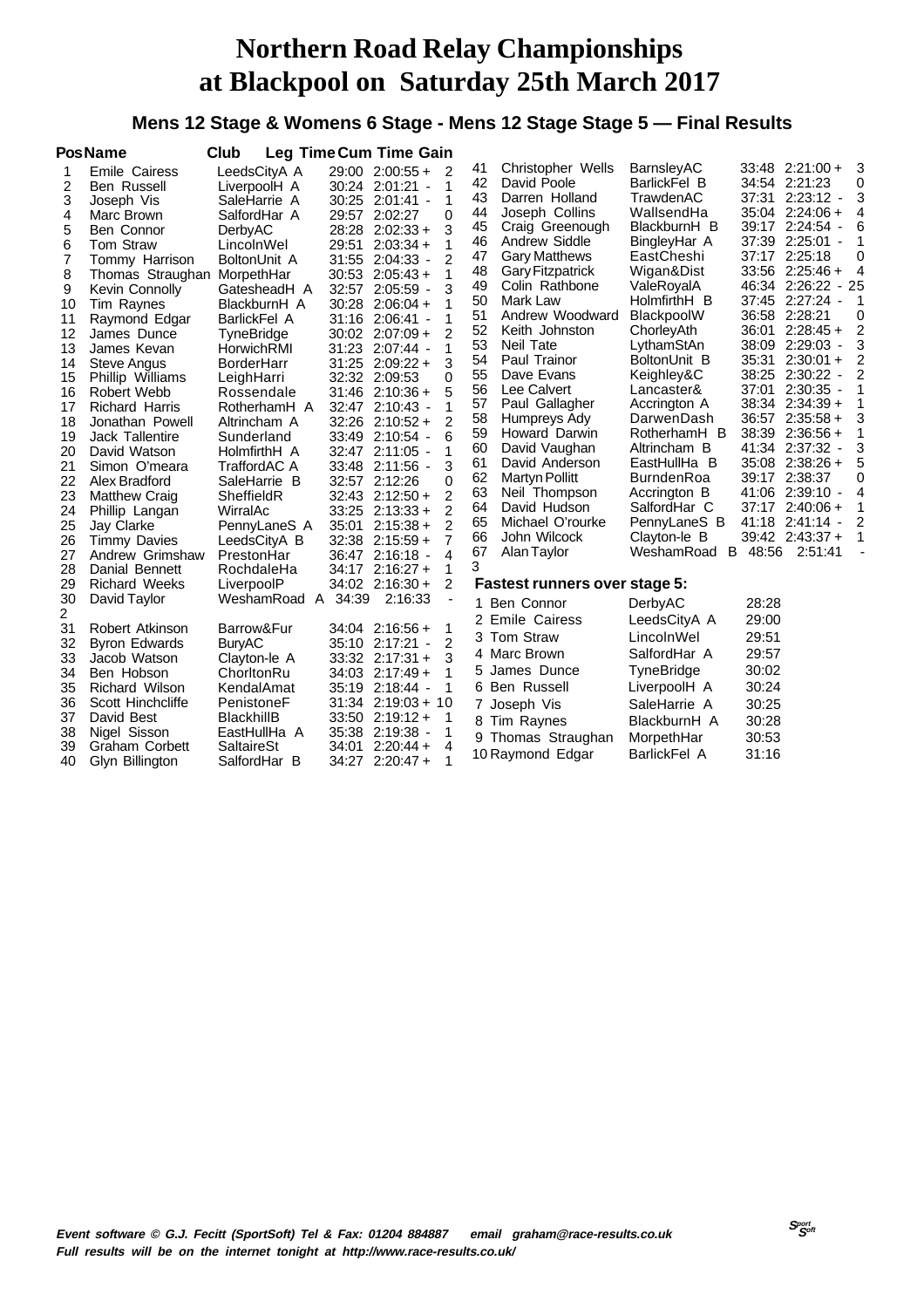### **Mens 12 Stage & Womens 6 Stage - Mens 12 Stage Stage 6 — Final Results**

|                                                                                                                                      | <b>PosName</b>                                                                                                                                                                                                                                                                                                                                                                                    | Club                                                                                                                                                                                                                                                                                                                           | <b>Leg Time Cum Time Gain</b>                                                                                                                                                                                                                                                                                                                                                                                                     |                                                                                                                                                                   |                                                                                                                                  |                                                                                                                                                                                                                                                                                                                                                                                                                |                                                                                                                                                                                                                                                                                                                              |                                                                                                 |                                                                                                                                                                                                                                                                                                                                                                                |                                                                         |
|--------------------------------------------------------------------------------------------------------------------------------------|---------------------------------------------------------------------------------------------------------------------------------------------------------------------------------------------------------------------------------------------------------------------------------------------------------------------------------------------------------------------------------------------------|--------------------------------------------------------------------------------------------------------------------------------------------------------------------------------------------------------------------------------------------------------------------------------------------------------------------------------|-----------------------------------------------------------------------------------------------------------------------------------------------------------------------------------------------------------------------------------------------------------------------------------------------------------------------------------------------------------------------------------------------------------------------------------|-------------------------------------------------------------------------------------------------------------------------------------------------------------------|----------------------------------------------------------------------------------------------------------------------------------|----------------------------------------------------------------------------------------------------------------------------------------------------------------------------------------------------------------------------------------------------------------------------------------------------------------------------------------------------------------------------------------------------------------|------------------------------------------------------------------------------------------------------------------------------------------------------------------------------------------------------------------------------------------------------------------------------------------------------------------------------|-------------------------------------------------------------------------------------------------|--------------------------------------------------------------------------------------------------------------------------------------------------------------------------------------------------------------------------------------------------------------------------------------------------------------------------------------------------------------------------------|-------------------------------------------------------------------------|
| 1<br>2<br>3<br>4<br>5<br>6<br>$\overline{7}$<br>8<br>9<br>10<br>11<br>12<br>13<br>14<br>15<br>16<br>17<br>18<br>19<br>20<br>21<br>22 | Euan Gilchrist<br>lan Moran<br>Dominic Easter<br>Chris Tully<br>Joseph Booth<br>Marc Thorpe<br>Declan Toomey<br>Jed Marshall<br><b>Karl Taylor</b><br><b>Mat Nuttall</b><br><b>Gary Shaw</b><br>David Green<br>Julian Gouge<br><b>Luke Cotter</b><br>Thomas Henders<br>Jake Jansen<br>Tom Nicholson<br>Joe Law<br>Ryan Stevenson<br>Sean Molloy<br>Andrew Whittingham Altrincham A<br>Lee Kaufman | SaleHarrie A<br>LiverpoolH A<br>LeedsCityA A<br>SalfordHar A<br>DerbyAC<br>LincolnWel<br>BoltonUnit A<br>GatesheadH A<br>MorpethHar<br>BlackburnH A<br>BarlickFel A<br>TyneBridge<br>HorwichRMI<br>RotherhamH A<br>LeighHarri<br>Sunderland<br><b>BorderHarr</b><br>HolmfirthH A<br>TraffordAC A<br>Rossendale<br>SaleHarrie B | $16:13$ $2:17:54+$<br>16:35 2:17:56<br>17:20 2:18:15 -<br>16:38 2:19:05<br>17:44 2:20:17<br>17:29 2:21:03<br>17:30 2:22:03<br>$16:22$ $2:22:21+$<br>16:55 2:22:38 -<br>17:38 2:23:42<br>17:14 2:23:55<br>17:29 2:24:38<br>17:58 2:25:42<br>$15:53$ $2:26:36 +$<br>18:09 2:28:02<br>$17:14$ $2:28:08 +$<br>18:48 2:28:10 -<br>$17:53$ $2:28:58 +$<br>$17:15$ 2:29:11 +<br>$2:29:37 -$<br>19:01<br>19:10 2:30:02 -<br>19:01 2:31:27 | 2<br>0<br>2<br>0<br>0<br>$\Omega$<br>$\Omega$<br>1<br>1<br>$\Omega$<br>0<br>$\Omega$<br>$\Omega$<br>3<br>0<br>3<br>3<br>2<br>$\overline{2}$<br>4<br>3<br>$\Omega$ | 41<br>42<br>43<br>44<br>45<br>46<br>47<br>48<br>49<br>50<br>51<br>52<br>53<br>54<br>55<br>56<br>57<br>58<br>59<br>60<br>61<br>62 | James Tingle<br>Tony Alcock<br>Patrick Dinsmore<br>Daniel Maynard<br>Luke Minns<br><b>Mark Millns</b><br>Paul Marsden<br>Christopher Green<br>Christopher Beadle HolmfirthH B<br><b>Paul Veevers</b><br>Donald Johnson<br>James Daglish<br>Martin Hughes<br>Chris Pickford<br>John Conroy<br>Martyn Whyman<br><b>Smalley Lee</b><br>Jeff Norman<br>Chris Jones<br>Neil Seddon<br>Simon Birtles<br>Colm O'brien | BarlickFel B<br>EastHullHa A<br>WallsendHa<br>BlackburnH B<br>BlackpoolW<br>EastCheshi<br>TrawdenAC<br>Wigan&Dist<br>LythamStAn<br>BingleyHar A<br>Lancaster&<br>ChorleyAth<br>BoltonUnit B<br>Keighley&C<br>RotherhamH B<br>DarwenDash<br>Altrincham B<br>SalfordHar C<br>EastHullHa B<br>PennyLaneS B<br><b>BurndenRoa</b> | 16:39<br>20:37<br>22:53<br>19:55<br>18:31<br>20:38<br>21:48<br>19:43<br>22:13<br>21:01<br>23:53 | $18:38$ $2:40:01 +$<br>20:41 2:40:19 -<br>$19:48$ $2:43:54+$<br>$20:03$ $2:44:57+$<br>$2:45:00+$<br>$2:45:55+$<br>$2:46:05 -$<br>20:36 2:46:22<br>$2:47:19+$<br>$2:47:34+$<br>23:05 2:48:06 -<br>18:49 2:49:24 +<br>20:45 2:49:30 -<br>19:30 2:49:31<br>2:51:00<br>$19:45$ 2:56:41 +<br>$21:34$ $2:57:32 +$<br>$2:59:20+$<br>$2:59:49+$<br>$3:00:39+$<br>$3:02:15+$<br>3:02:30 | 4<br>1<br>6<br>4<br>0<br>3<br>5<br>4<br>0<br>0<br>3<br>2<br>5<br>4<br>0 |
| 25<br>26                                                                                                                             | John Cross<br>Luke Edwards                                                                                                                                                                                                                                                                                                                                                                        | WirralAc<br>LiverpoolP                                                                                                                                                                                                                                                                                                         | 20:31<br>$2:34:04 -$<br>17:37 2:34:07 +                                                                                                                                                                                                                                                                                                                                                                                           | 1<br>3                                                                                                                                                            | 65<br>66<br>1                                                                                                                    | <b>Gareth Berry</b><br>Simon Young                                                                                                                                                                                                                                                                                                                                                                             | Clayton-le B<br>WeshamRoad<br>B                                                                                                                                                                                                                                                                                              | 26:20                                                                                           | 20:22 3:03:59 +<br>3:18:01                                                                                                                                                                                                                                                                                                                                                     | $\ddot{}$                                                               |
| 27<br>28                                                                                                                             | Graham Douglas<br>David Watson                                                                                                                                                                                                                                                                                                                                                                    | PennyLaneS A<br>PrestonHar                                                                                                                                                                                                                                                                                                     | 18:56 2:34:34 -<br>18:58 2:35:16 -                                                                                                                                                                                                                                                                                                                                                                                                | $\overline{2}$<br>1                                                                                                                                               |                                                                                                                                  | Fastest runners over stage 6:                                                                                                                                                                                                                                                                                                                                                                                  |                                                                                                                                                                                                                                                                                                                              |                                                                                                 |                                                                                                                                                                                                                                                                                                                                                                                |                                                                         |
| 29<br>30<br>31<br>32<br>33<br>34<br>35<br>36<br>6<br>37<br>38<br>39<br>40                                                            | Jonathon Harris<br>Benn Heywood<br><b>Kevin Davies</b><br>Tom Randall<br>Rob Harper<br>Fraser Symon<br>Jeff Mccarthy<br>Alan Hudson<br>Benjamin Rix<br>Mark Fish<br>Keith Littlewood<br>Andy Brown                                                                                                                                                                                                | ChorltonRu<br><b>BuryAC</b><br>Clayton-le A<br>PenistoneF<br>KendalAmat<br>Barrow&Fur<br>RochdaleHa<br>WeshamRoad A 21:59<br>SalfordHar B<br><b>BlackhillB</b><br>BarnsleyAC<br>SaltaireSt                                                                                                                                     | 18:21<br>$2:36:10+$<br>19:10 2:36:31 +<br>$19:49$ $2:37:20+$<br>$18:38$ $2:37:41 +$<br>19:14 2:37:58 +<br>21:16 2:38:12 -<br>21:46 2:38:13 -<br>2:38:32<br>18:51<br>$2:39:38+$<br>20:35 2:39:47 -<br>$18:49$ 2:39:49 +<br>19:08 2:39:52 -                                                                                                                                                                                         | 5<br>2<br>$\overline{2}$<br>4<br>2<br>3<br>$\overline{7}$<br>$\blacksquare$<br>3<br>1<br>$\overline{2}$<br>1                                                      |                                                                                                                                  | 1 Luke Cotter<br>2 Euan Gilchrist<br>3 Jed Marshall<br>4 Ian Moran<br>5 Chris Tully<br>6 Luke Minns<br>7 Karl Taylor<br>8 Gary Shaw<br>9 Jake Jansen<br>10 Ryan Stevenson                                                                                                                                                                                                                                      | RotherhamH A<br>SaleHarrie A<br>GatesheadH A<br>LiverpoolH A<br>SalfordHar A<br>BlackpoolW<br>MorpethHar<br><b>BarlickFel A</b><br>Sunderland<br><b>TraffordAC A</b>                                                                                                                                                         | 15:53<br>16:13<br>16:22<br>16:35<br>16:38<br>16:39<br>16:55<br>17:14<br>17:14<br>17:15          |                                                                                                                                                                                                                                                                                                                                                                                |                                                                         |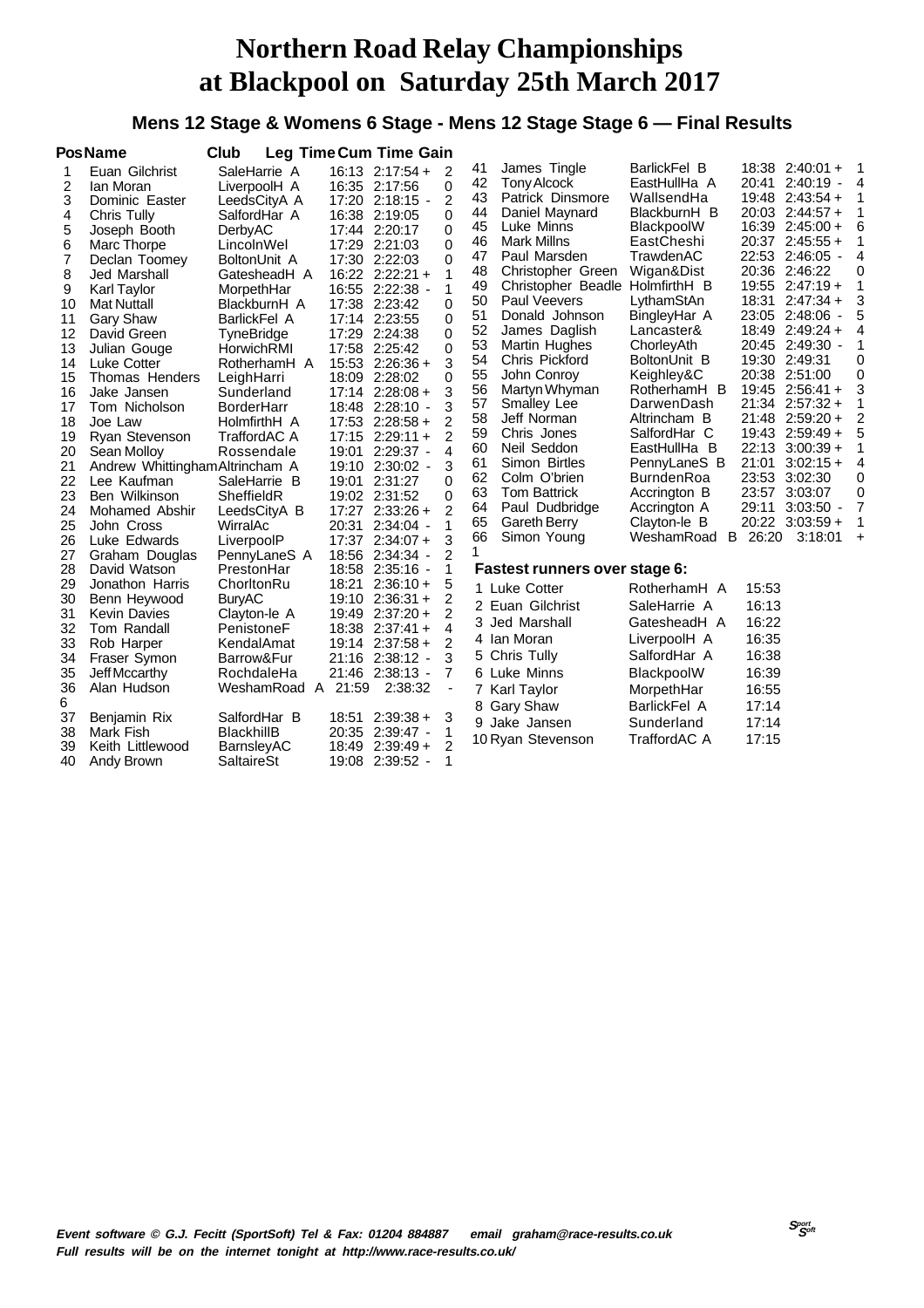### **Mens 12 Stage & Womens 6 Stage - Mens 12 Stage Stage 7 — Final Results**

|          | <b>PosName</b>                 | Club                     |       | <b>Leg Time Cum Time Gain</b>      |                |          |                                     |                            |                |                       |           |
|----------|--------------------------------|--------------------------|-------|------------------------------------|----------------|----------|-------------------------------------|----------------------------|----------------|-----------------------|-----------|
| 1        | Simon Deakin                   | LeedsCityA A             |       | $29:48$ 2:48:03 +                  | 2              | 39       | Michael Mcdonald                    | <b>BlackhillB</b>          |                | 35:16 3:15:03 -       | 1         |
| 2        | Paul Green                     | SaleHarrie A             |       | 30:17 2:48:11 -                    | 1              | 40       | Stuart Wilson                       | BarnsleyAC                 |                | 35:40 3:15:29 -       | 1         |
| 3        | <b>Richard Burney</b>          | LiverpoolH A             |       | 30:59 2:48:55 -                    | 1              | 41       | <b>Tim Miles</b>                    | KendalAmat                 | 38:11          | $3:16:09 -$           | 8         |
| 4        | <b>Gary Priestley</b>          | SalfordHar A             |       | 30:07 2:49:12                      | $\Omega$       | 42       | Nick Barton                         | RochdaleHa                 | 40:49          | $3:19:02 -$           | 7         |
| 5        | <b>Matthew Bowser</b>          | LincolnWel               |       | $29:12$ $2:50:15+$                 | 1              | 43       | James Greenaway                     | BlackpoolW                 | 34:11          | $3:19:11 +$           | 2         |
| 6        | Joshua Bull                    | DerbyAC                  |       | 30:28 2:50:45 -                    | 1              | 44       | Denver Stretesky                    | WallsendHa                 | 36:41          | $3:20:35 -$           |           |
| 7        | Ben Fish                       | BlackburnH A             | 29:31 | $2:53:13+$                         | 3              | 45       | Jonathan Aust                       | EastCheshi                 | 35:55          | $3:21:50+$            |           |
| 8        | John Knowles                   | BoltonUnit A             | 32:11 | $2:54:14 -$                        | 1              | 46       | John Chaplin                        | BlackburnH B               | 38:01          | $3:22:58 -$           | 2         |
| 9        | Andrew Lawrence                | MorpethHar               |       | 31:57 2:54:35                      | 0              | 47       | James Osborne                       | TrawdenAC                  | 37:21          | 3:23:26               | 0         |
| 10       | lan Livesey                    | BarlickFel A             |       | $31:05$ 2:55:00 +                  | 1              | 48       | Jonathon Sykes                      | HolmfirthH B               |                | $36:14$ $3:23:33 +$   |           |
| 11       | Steven Medd                    | GatesheadH A             |       | 32:58 2:55:19 -                    | 3              | 49       | Mike Harris                         | Wigan&Dist                 | 37:21          | $3:23:43$ -           |           |
| 12       | Tom Charlton                   | TyneBridge               |       | 31:16 2:55:54                      | 0              | 50       | David Brown                         | Lancaster&                 |                | 34:32 3:23:56 +       | 2         |
| 13       | lan Conroy                     | HorwichRMI               |       | 31:34 2:57:16                      | 0              | 51       | Andy Gibbons                        | BingleyHar A               |                | 35:56 3:24:02         | 0         |
| 14       | <b>Kyle Craib</b>              | RotherhamH A             |       | 32:16 2:58:52                      | $\Omega$       | 52       | Christopher Loftus                  | Keighley&C                 |                | $34:56$ $3:25:56 +$   | 3         |
| 15       | John Mason                     | <b>BorderHarr</b>        |       | $32:05$ $3:00:15 +$                | 2              | 53       | Mark Lees                           | ChorleyAth                 | 37:38          | 3:27:08               | 0         |
| 16       | Steven Duffy                   | Sunderland               |       | 32:57 3:01:05                      | $\Omega$       | 54       | Graham Webster                      | LythamStAn                 |                | 40:10 3:27:44 -       | 4         |
| 17       | Dave Smith                     | LeighHarri               |       | 33:12 3:01:14 -                    | 2              | 55       | Daryl Bentley                       | BoltonUnit B               |                | 38:23 3:27:54 -       |           |
| 18       | <b>Matthew Harris</b>          | Rossendale               |       | $32:23$ $3:02:00 +$                | $\mathcal{P}$  | 56       | Nigel Brookes                       | RotherhamH B               |                | 38:53 3:35:34         | 0         |
| 19       | Alex Robinson                  | HolmfirthH A             |       | 33:04 3:02:02 -                    |                | 57<br>58 | Barry Ross                          | DarwenDash<br>SalfordHar C | 39:11<br>37:21 | 3:36:43<br>$3:37:10+$ | 0<br>1    |
| 20       | <b>Matt Berry</b>              | TraffordAC A             |       | 34:32 3:03:43 -                    | 1              | 59       | <b>Trevor Rayner</b><br>Colin Rigby | <b>BurndenRoa</b>          |                | $35:53$ $3:38:23 +$   | 3         |
| 21       | Michael Berks                  | Altrincham A             | 34:17 | 3:04:19                            | $\Omega$       | 60       | Chris Halstead                      | Accrington A               | 35:01          | $3:38:51 +$           | 4         |
| 22       | Thomas Stephenson SaleHarrie B |                          | 32:57 | 3:04:24                            | 0              | 61       | Phililp Doran                       | Accrington B               |                | $38:13$ $3:41:20 +$   | 2         |
| 23       | <b>Stuart Little</b>           | SheffieldR               |       | 32:34 3:04:26                      | $\Omega$       | 62       | Graham Harrison                     | Altrincham B               | 42:53          | $3:42:13 -$           | 4         |
| 24       | <b>Patrick Vis</b>             | LeedsCityA B             |       | 32:50 3:06:16                      | 0              | 63       | <b>Scott Montgomery</b>             | PennyLaneS B               |                | 42:29 3:44:44 -       | 2         |
| 25       | Sammy Rashid                   | LiverpoolP               |       | $34:35$ $3:08:42 +$                | 1              | 64       | Michael Clarke                      | Clayton-le B               |                | $42:16$ $3:46:15 +$   | 1         |
| 26<br>27 | Alex Cowin<br>Mark Hulmston    | PennyLaneS A<br>WirralAc | 36:09 | $35:34$ $3:10:08 +$<br>$3:10:13 -$ | 1<br>2         | 65       | Carl Groome                         | WeshamRoad<br>B            | 40:19          | 3:58:20               | $\ddot{}$ |
| 28       | David Cullen                   | <b>BuryAC</b>            |       | $33:48$ $3:10:19+$                 | $\overline{2}$ | 1        |                                     |                            |                |                       |           |
| 29       | C Bannothornton                | ChorltonRu               |       | 34:23 3:10:33                      | 0              |          | Fastest runners over stage 7:       |                            |                |                       |           |
| 30       | Gareth Cooke                   | PenistoneF               |       | $33:02$ $3:10:43 +$                | 2              |          |                                     |                            |                |                       |           |
| 31       | Kevinbrian Hunt                | PrestonHar               |       | 36:04 3:11:20 -                    | 3              |          | 1 Matthew Bowser                    | LincolnWel                 | 29:12          |                       |           |
| 32       | Jed Bartlett                   | Barrow&Fur               |       | $34:16$ $3:12:28 +$                | 2              |          | 2 Ben Fish                          | BlackburnH A               | 29:31          |                       |           |
| 33       | Jack Murphy                    | <b>SaltaireSt</b>        |       | $32:49$ $3:12:41 +$                | 7              |          | 3 Simon Deakin                      | LeedsCityA A               | 29:48          |                       |           |
| 34       | <b>Billy Mccartney</b>         | SalfordHar B             |       | $33:09$ $3:12:47 +$                | 3              |          | 4 Gary Priestley                    | SalfordHar A               | 30:07          |                       |           |
| 35       | Matthew Duckworth Clayton-le A |                          |       | 36:35 3:13:55 -                    | 4              |          | 5 Paul Green                        | SaleHarrie A               | 30:17          |                       |           |
| 36       | <b>Matthew Hayes</b>           | EastHullHa A             |       | $33:40$ $3:13:59 +$                | 6              |          | 6 Joshua Bull                       | DerbyAC                    | 30:28          |                       |           |
| 37       | Ugis Datavs                    | WeshamRoad A             | 35:39 | 3:14:11                            | $\blacksquare$ |          | 7 Richard Burney                    | LiverpoolH A               | 30:59          |                       |           |
| 1        |                                |                          |       |                                    |                |          | 8 Ian Livesey                       | BarlickFel A               | 31:05          |                       |           |
| 38       | Andrew Collins                 | BarlickFel B             |       | $34:54$ $3:14:55 +$                | 3              |          |                                     |                            |                |                       |           |
|          |                                |                          |       |                                    |                | 9        | Tom Charlton                        | TyneBridge                 | 31:16          |                       |           |
|          |                                |                          |       |                                    |                |          | 10 Ian Conroy                       | HorwichRMI                 | 31:34          |                       |           |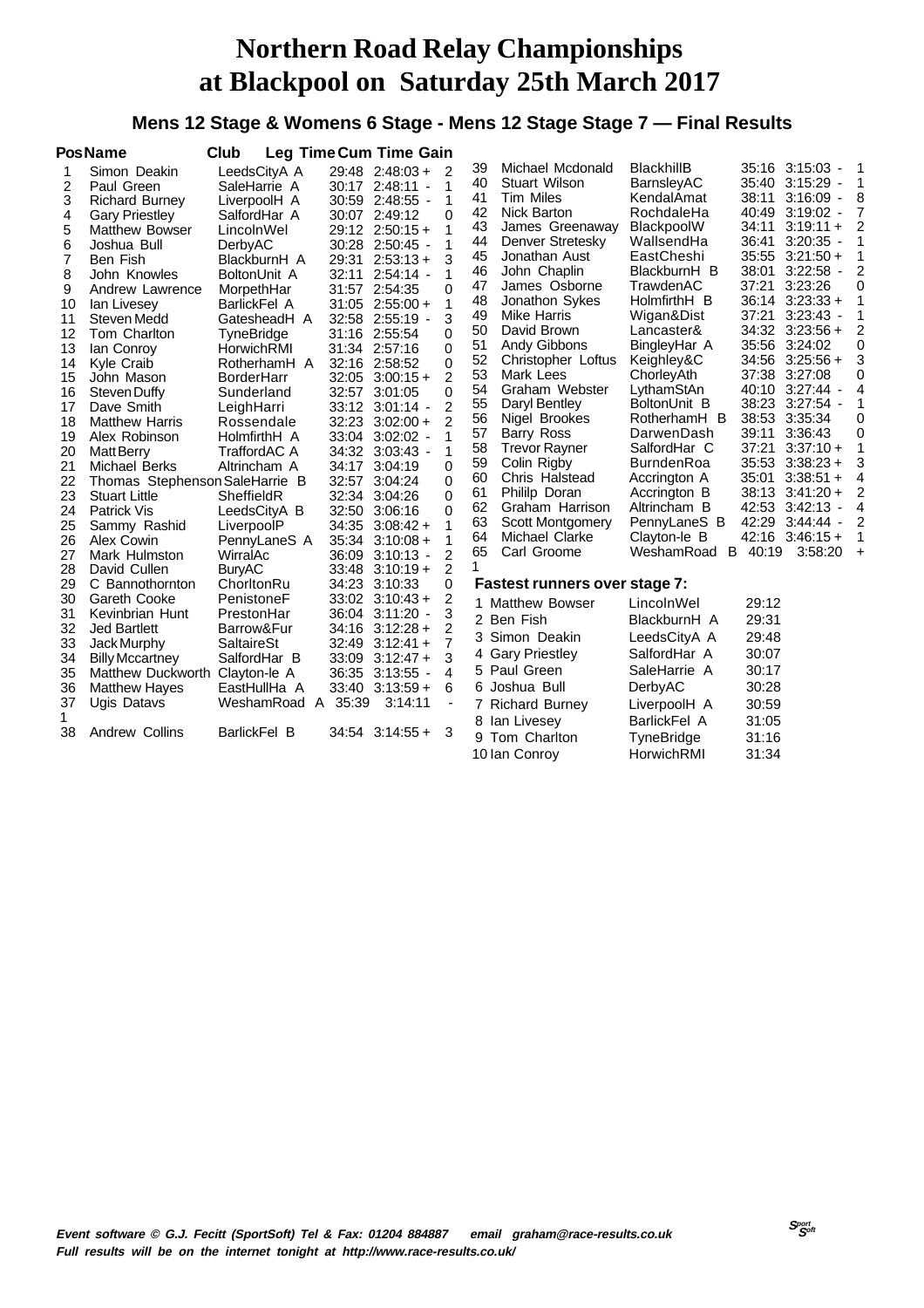#### **Mens 12 Stage & Womens 6 Stage - Mens 12 Stage Stage 8 — Final Results**

|                | <b>PosName</b>                     | Club                              |            | Leg Time Cum Time Gain         |                |          |                                 |                            |         |                                        |                |
|----------------|------------------------------------|-----------------------------------|------------|--------------------------------|----------------|----------|---------------------------------|----------------------------|---------|----------------------------------------|----------------|
| 1              | Adam Sciacca                       | SaleHarrie A                      |            | $16:06$ $3:04:17+$             | 1              | 3        |                                 |                            |         |                                        |                |
| 2              | Cameron Field                      | LiverpoolH A                      |            | $15:34$ $3:04:29 +$            | 1              | 41       | Rod Scott                       | KendalAmat                 |         | 21:03 3:37:12                          | 0              |
| 3              | Stephen Lisgo                      | LeedsCityA A                      | 17:35      | $3:05:38 -$                    | 2              | 42       | Nick Hume                       | BlackpoolW                 |         | $21:53$ $3:41:04 +$                    | $\mathbf 1$    |
| 4              | Josh Tighe                         | SalfordHar A                      |            | 16:52 3:06:04                  | 0              | 43<br>44 | Mathew Jones                    | RochdaleHa                 |         | 22:06 3:41:08 -<br>$17:53$ $3:41:55 +$ | 1<br>7         |
| 5              | Finley Thompson                    | LincolnWel                        | 16:28      | 3:06:43                        | $\Omega$       | 45       | Jack Thorp                      | BingleyHar A<br>WallsendHa |         | 22:05 3:42:40 -                        | 1              |
| 6              | Adam Fozzard                       | DerbyAC                           |            | 18:00 3:08:45                  | 0              | 46       | Alan Heslington<br>Darren Smith | EastCheshi                 |         | 21:20 3:43:10 -                        | 1              |
| $\overline{7}$ | Shaun Livesey                      | BlackburnH A                      | 17:34      | 3:10:47                        | 0              | 47       | Dave Potter                     | TrawdenAC                  |         | 19:47 3:43:13                          | 0              |
| 8              | <b>Matthew Lalor</b>               | BarlickFel A                      | 16:39      | $3:11:39+$                     | 2              | 48       | <b>Michael Roy</b>              | Lancaster&                 |         | $19:44$ $3:43:40 +$                    | 2              |
| 9              | Jake Masterman                     | MorpethHar                        | 17:30      | 3:12:05                        | $\Omega$       | 49       | Paul Mason                      | Wigan&Dist                 | 19:59   | 3:43:42                                | 0              |
| 10             | Dominic Gavin                      | BoltonUnit A                      | 18:07      | $3:12:21 -$                    | 2              | 50       | Michael Coggon                  | HolmfirthH B               | 21:21   | $3:44:54$ -                            | $\overline{2}$ |
| 11             | Devon Stead                        | GatesheadH A                      | 17:55      | 3:13:14                        | 0              | 51       | Paul Crabtree                   | Keighley&C                 |         | 20:28 3:46:24 +                        | 1              |
| 12             | Charlie Townsend                   | <b>TyneBridge</b>                 |            | 18:18 3:14:12                  | $\Omega$       | 52       | <b>Richard Taylor</b>           | BlackburnH B               |         | 23:32 3:46:30 -                        | 6              |
| 13             | Alastair Murray                    | HorwichRMI                        |            | 17:20 3:14:36<br>16:57 3:15:49 | 0<br>$\Omega$  | 53       | Shaun O'dwyer                   | BoltonUnit B               |         | 18:54 3:46:48 +                        | $\overline{2}$ |
| 14<br>15       | Aidan Johnson<br>William Nicholson | RotherhamH A<br><b>BorderHarr</b> |            | 18:30 3:18:45                  | 0              | 54       | Andrew Unsworth                 | LythamStAn                 |         | 19:33 3:47:17                          | 0              |
| 16             | Kai Sunman                         | HolmfirthH A                      |            | $17:06$ $3:19:08 +$            | 3              | 55       | Simon Townsend                  | ChorleyAth                 |         | 23:52 3:51:00 -                        | $\overline{2}$ |
| 17             | Jason Waite                        | Sunderland                        | 18:14      | $3:19:19 -$                    | 1              | 56       | <b>Matthew Littlewood</b>       | RotherhamH B               |         | 21:16 3:56:50                          | 0              |
| 18             | Liam Moore                         | LeighHarri                        |            | 19:17 3:20:31 -                | 1              | 57       | Danny Haworth                   | DarwenDash                 |         | 20:35 3:57:18                          | 0              |
| 19             | <b>Matthew Sutton</b>              | TraffordAC A                      | 17:31      | $3:21:14+$                     | 1              | 58       | Duncan Mason                    | SalfordHar C               |         | 22:04 3:59:14                          | 0              |
| 20             | Mohamed Saleh                      | SheffieldR                        |            | 17:20 3:21:46 +                | 3              | 59       | Andrew Bush                     | Accrington A               | 22:49   | $4:01:40+$                             | 1              |
| 21             | Peter Fell                         | Rossendale                        | 20:41      | $3:22:41 -$                    | 3              | 60       | Andrew Warburton                | <b>BurndenRoa</b>          | 26:03   | $4:04:26$ -                            | 1              |
| 22             | Richard Johnson                    | Altrincham A                      |            | 18:53 3:23:12 -                | 1              | 61       | Michael Hartley                 | Accrington B               | 24:49   | 4:06:09                                | 0              |
| 23             | Jack Allison                       | LeedsCityA B                      |            | $18:02$ $3:24:18 +$            | 1              | 62       | Brad Johnson                    | Altrincham B               |         | 24:02 4:06:15                          | 0              |
| 24             | David Connelly                     | SaleHarrie B                      | 19:57      | $3:24:21 -$                    | $\overline{2}$ | 63       | <b>Richard Costain</b>          | PennyLaneS B               | 22:32   | 4:07:16                                | 0              |
| 25             | Jonathon Bride                     | LiverpoolP                        | 17:32      | 3:26:14                        | $\Omega$       | 64       | Wayne Mcintosh                  | Clayton-le B               |         | 24:40 4:10:55                          | $\Omega$       |
| 26             | Neil Bullock                       | PennyLaneS A                      | 18:25      | 3:28:33                        | $\Omega$       | 65       | Dave Waywell                    | WeshamRoad                 | B 29:17 | 4:27:37                                |                |
| 27             | Kelvin Dickinson                   | WirralAc                          | 18:39      | 3:28:52                        | 0              | 0        |                                 |                            |         |                                        |                |
| 28             | Robert Lees                        | PenistoneF                        |            | 18:34 3:29:17 +                | 2              |          | Fastest runners over stage 8:   |                            |         |                                        |                |
| 29             | P Statsenko                        | <b>BuryAC</b>                     |            | 19:35 3:29:54 -                | 1              |          | 1 Cameron Field                 | LiverpoolH A               | 15:34   |                                        |                |
| 30             | <b>Matthew Nowell</b>              | <b>SaltaireSt</b>                 | 17:56      | $3:30:37+$                     | 3              |          | 2 Adam Sciacca                  | SaleHarrie A               | 16:06   |                                        |                |
| 31             | Neil Mcdonald                      | PrestonHar                        |            | 19:47 3:31:07                  | 0              |          | 3 Finley Thompson               | LincolnWel                 | 16:28   |                                        |                |
| 32             | <b>Mathew Holt</b>                 | SalfordHar B                      | 18:34      | $3:31:21 +$                    | $\overline{2}$ |          |                                 |                            |         |                                        |                |
| 33             | Lee Smith                          | Clayton-le A                      | 17:59      | $3:31:54 +$                    | $\overline{2}$ |          | 4 Matthew Lalor                 | <b>BarlickFel A</b>        | 16:39   |                                        |                |
| 34             | <b>Mark Berry</b>                  | <b>BlackhillB</b>                 | 17:21      | $3:32:24+$                     | 5              |          | 5 Josh Tighe                    | SalfordHar A               | 16:52   |                                        |                |
| 35             | <b>Francis Wooff</b>               | ChorltonRu                        |            | 22:22 3:32:55 -                | 6              |          | 6 Aidan Johnson                 | RotherhamH A               | 16:57   |                                        |                |
| 36             | Darren Middleton                   | BarnsleyAC                        |            | 17:32 3:33:01 +                | 4              |          | 7 Kai Sunman                    | HolmfirthH A               | 17:06   |                                        |                |
| 37             | Andrew Carson                      | <b>BarlickFel B</b>               |            | $18:57$ $3:33:52 +$            | 1              |          | 8 Mohamed Saleh                 | SheffieldR                 | 17:20   |                                        |                |
| 38             | Mike Cooper                        | Barrow&Fur                        | 21:48      | $3:34:16 -$                    | 6              |          | 9 Alastair Murray               | HorwichRMI                 | 17:20   |                                        |                |
| 39             | <b>Tony Cross</b>                  | EastHullHa A                      |            | 21:09 3:35:08 -                | 3              |          | 10 Mark Berry                   | <b>BlackhillB</b>          | 17:21   |                                        |                |
| 40             | John Collier                       | WeshamRoad                        | 21:42<br>A | 3:35:53                        |                |          |                                 |                            |         |                                        |                |
|                |                                    |                                   |            |                                |                |          |                                 |                            |         |                                        |                |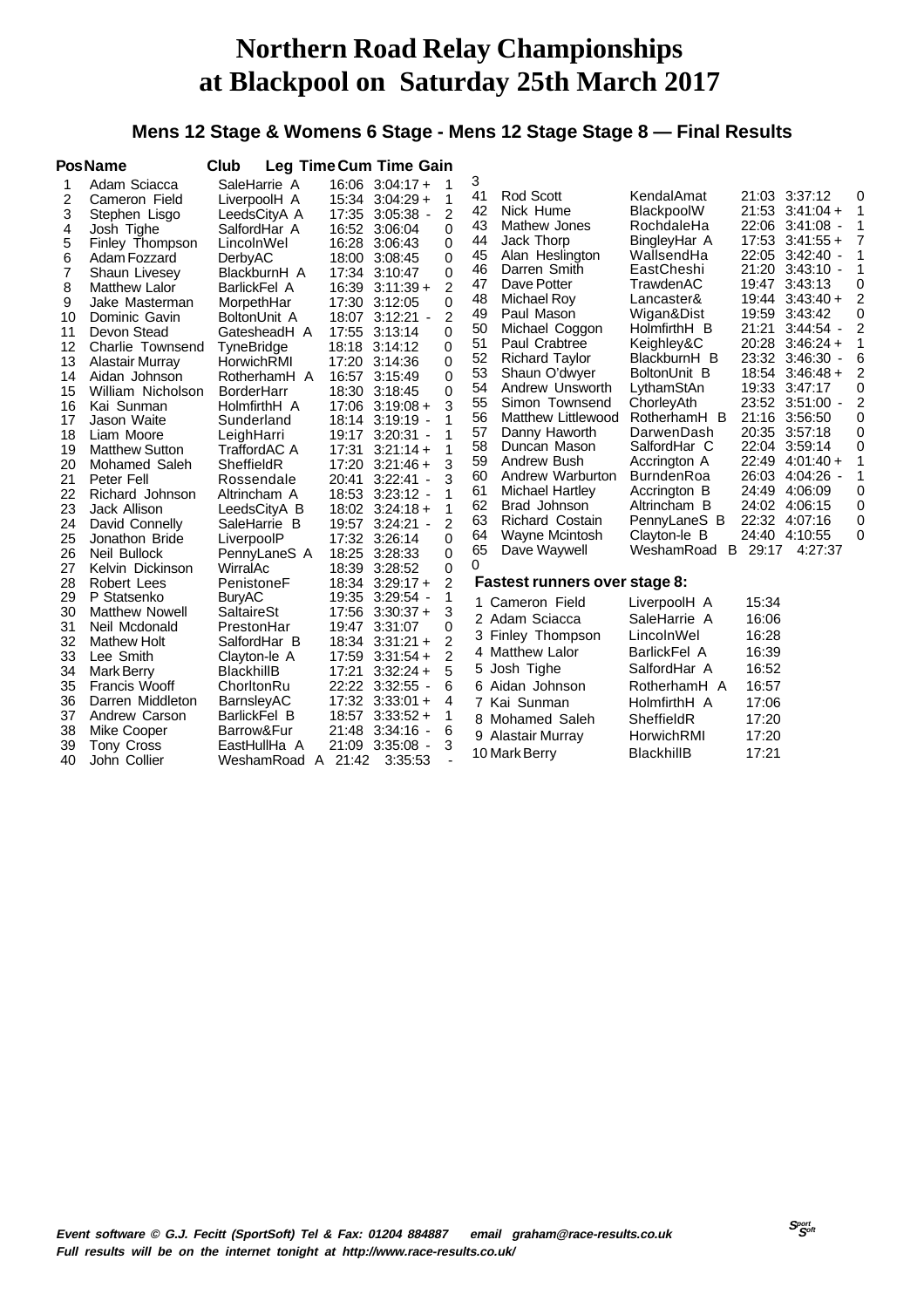#### **Mens 12 Stage & Womens 6 Stage - Mens 12 Stage Stage 9 — Final Results**

|          | <b>Pos Name</b>                     | Club                         |                | Leg Time Cum Time Gain    |               |          |                                             |                            |       |                                    |                          |
|----------|-------------------------------------|------------------------------|----------------|---------------------------|---------------|----------|---------------------------------------------|----------------------------|-------|------------------------------------|--------------------------|
| 1        | <b>Iolo Hughes</b>                  | SaleHarrie A                 |                | 15:27 3:19:44             | 0             | 41       | E Costello                                  | WeshamRoad A 22:48         |       | 3:58:41                            | $\overline{\phantom{a}}$ |
| 2        | <b>Steven Morrow</b>                | LiverpoolH A                 |                | 16:52 3:21:21             | 0             | 1        |                                             |                            |       | 19:01 4:00:05                      | 0                        |
| 3        | William Beauchamp SalfordHar A      |                              |                | $15:59$ $3:22:03+$        | 1             | 42<br>43 | <b>Tony Terras</b><br><b>Richard Murray</b> | BlackpoolW<br>BingleyHar A |       | 20:09 4:02:04 +                    | 1                        |
| 4        | Michael Salter                      | LeedsCityA A                 |                | 16:40 3:22:18 -           | 1             | 44       | Sean Mcintyre                               | WallsendHa                 | 19:31 | $4:02:11+$                         | 1                        |
| 5        | Joshua Stone                        | LincolnWel                   |                | 16:52 3:23:35             | 0             | 45       | Gareth Hunt                                 | RochdaleHa                 |       | 21:06 4:02:14 -                    | 2                        |
| 6        | Alex Pilcher                        | DerbyAC                      |                | 16:24 3:25:09             | 0             | 46       | Alan Kennedy                                | EastCheshi                 | 20:06 | 4:03:16                            | 0                        |
| 7<br>8   | <b>Brian Fogarty</b>                | BlackburnH A<br>BarlickFel A | 17:21          | 17:39 3:28:26<br>3:29:00  | 0<br>$\Omega$ | 47       | Warren Moorfield                            | Wigan&Dist                 | 20:10 | $4:03:52+$                         | 2                        |
| 9        | Lee Parrington<br>Alistair Douglass | MorpethHar                   | 17:31          | 3:29:36                   | 0             | 48       | Johnpaul Hopkinson Keighley&C               |                            | 19:03 | $4:05:27+$                         | 3                        |
| 10       | <b>Chris Povey</b>                  | BoltonUnit A                 | 18:27          | 3:30:48                   | $\mathbf 0$   | 49       | David Howard                                | TrawdenAC                  | 22:19 | $4:05:32 -$                        | 2                        |
| 11       | David Wakefield                     | GatesheadH A                 |                | 18:44 3:31:58             | $\mathbf{0}$  | 50       | Angus Murray                                | Lancaster&                 | 22:38 | $4:06:18$ -                        | 2                        |
| 12       | David Johnson                       | TyneBridge                   |                | 18:02 3:32:14             | 0             | 51       | Ross Mckelvie                               | LythamStAn                 |       | 19:10 4:06:27 +                    | 3                        |
| 13       | <b>Steven Sims</b>                  | RotherhamH A                 | 16:49          | $3:32:38 +$               | 1             | 52       | Tom Lucas                                   | BoltonUnit B               |       | 19:52 4:06:40 +                    | 1                        |
| 14       | C Essexcrosby                       | HorwichRMI                   | 19:23          | $3:33:59$ -               | 1             | 53       | Damian Mcqueen                              | HolmfirthH B               |       | 21:50 4:06:44 -                    | 3                        |
| 15       | Niall Oconnell                      | HolmfirthH A                 |                | $17:48$ 3:36:56 +         | 1             | 54       | John Cookson                                | BlackburnH B               |       | 21:07 4:07:37 -                    | 2                        |
| 16       | Nathan Reed                         | Sunderland                   |                | $17:54$ $3:37:13 +$       | 1             | 55       | <b>Gareth Taylor</b>                        | DarwenDash                 | 20:23 | $4:17:41+$                         | 2                        |
| 17       | James Buis                          | <b>BorderHarr</b>            |                | 19:03 3:37:48 -           | 2             | 56       | Jeremy Cosway                               | SalfordHar C               | 21:08 | $4:20:22+$                         | 2                        |
| 18       | Alexander Urmston                   | LeighHarri                   | 19:29          | 3:40:00                   | 0             | 57       | Stephen Cotter                              | RotherhamH B               | 23:49 | 4:20:39                            | 1                        |
| 19       | Seamus Bradbury                     | TraffordAC A                 |                | 19:02 3:40:16             | $\mathbf 0$   | 58       | David Sagar                                 | Accrington A               | 23:18 | $4:24:58+$                         |                          |
| 20       | Benjamin Mahoney SheffieldR         |                              |                | 18:36 3:40:22             | 0             | 59       | <b>Andy Staveley</b>                        | <b>BurndenRoa</b>          | 21:49 | $4:26:15+$                         | 1                        |
| 21       | <b>Steven Townley</b>               | SaleHarrie B                 | 17:54          | $3:42:15+$                | 3             | 60       | <b>Richard Pavey</b>                        | Altrincham B               | 21:11 | $4:27:26+$                         | $\overline{2}$           |
| 22       | Dominic Peterson                    | LeedsCityA B                 |                | $18:35$ $3:42:53 +$       | 1             | 61       | Malachy Gordon                              | PennyLaneS B               |       | $20:57$ 4:28:13 +                  | $\overline{2}$           |
| 23       | <b>Ben Hartley</b>                  | Altrincham A                 | 20:17          | $3:43:29$ -               | 1             | 62       | <b>Fred Smith</b>                           | Accrington B               |       | 23:10 4:29:19 -                    | 1                        |
| 24       | Michael Bride                       | LiverpoolP                   | 19:09          | $3:45:23+$                | 1             | 63       | James Dunderdale Clayton-le B               |                            |       | 21:45 4:32:40 +<br>B 27:18 4:54:55 | 1                        |
| 25       | Thomas Rudman                       | Rossendale                   | 23:07          | $3:45:48$ -               | 4             | 64<br>1  | Robert Danson(Sen) WeshamRoad               |                            |       |                                    | $\ddot{}$                |
| 26       | Matthew Robinson                    | PenistoneF                   |                | $18:46$ $3:48:03 +$       | 2             |          |                                             |                            |       |                                    |                          |
| 27       | Colin Dobbs                         | PennyLaneS A                 | 19:41          | $3:48:14$ -               | 1             |          | Fastest runners over stage 9:               |                            |       |                                    |                          |
| 28       | <b>Michael Grace</b>                | SalfordHar B                 | 18:23          | $3:49:44+$                | 4             |          | <b>Iolo Hughes</b>                          | SaleHarrie A               | 15:27 |                                    |                          |
| 29       | <b>Matthew Grice</b>                | <b>BuryAC</b>                |                | 19:56 3:49:50             | 0<br>1        |          | 2 William Beauchamp                         | SalfordHar A               | 15:59 |                                    |                          |
| 30<br>31 | Lee Foley                           | PrestonHar<br>WirralAc       | 19:11<br>21:54 | $3:50:18+$<br>$3:50:46$ - | 4             |          | 3 Alex Pilcher                              | DerbyAC                    | 16:24 |                                    |                          |
| 32       | Christopher Ball<br>James Goodall   | SaltaireSt                   | 20:27          | $3:51:04 -$               | 2             |          | 4 Michael Salter                            | LeedsCityA A               | 16:40 |                                    |                          |
| 33       | Mark Havenhand                      | BarnsleyAC                   |                | $18:16$ $3:51:17+$        | 3             |          | 5 Steven Sims                               | RotherhamH A               | 16:49 |                                    |                          |
| 34       | Stephen Smith                       | ChorltonRu                   |                | $18:40$ $3:51:35 +$       | 1             |          | 6 Steven Morrow                             | LiverpoolH A               | 16:52 |                                    |                          |
| 35       | <b>Andrew Payne</b>                 | Clayton-le A                 | 21:07          | $3:53:01 -$               | 2             |          | 7 Joshua Stone                              | LincolnWel                 | 16:52 |                                    |                          |
| 36       | Scott Boardman                      | BarlickFel B                 | 19:37          | $3:53:29+$                | 1             |          |                                             | <b>BarlickFel A</b>        | 17:21 |                                    |                          |
| 37       | lan Sadler                          | Barrow&Fur                   | 19:37          | $3:53:53+$                | 1             |          | 8 Lee Parrington                            |                            |       |                                    |                          |
| 38       | Jon Dodds                           | <b>BlackhillB</b>            |                | 21:54 3:54:18 -           | 4             |          | 9 Alistair Douglass                         | MorpethHar                 | 17:31 |                                    |                          |
| 39       | Michael Jackson                     | EastHullHa A                 |                | 20:26 3:55:34             | 0             |          | 10 Brian Fogarty                            | BlackburnH A               | 17:39 |                                    |                          |
| 40       | Paul Mann                           | KendalAmat                   |                | 20:26 3:57:38 +           | 1             |          |                                             |                            |       |                                    |                          |
|          |                                     |                              |                |                           |               |          |                                             |                            |       |                                    |                          |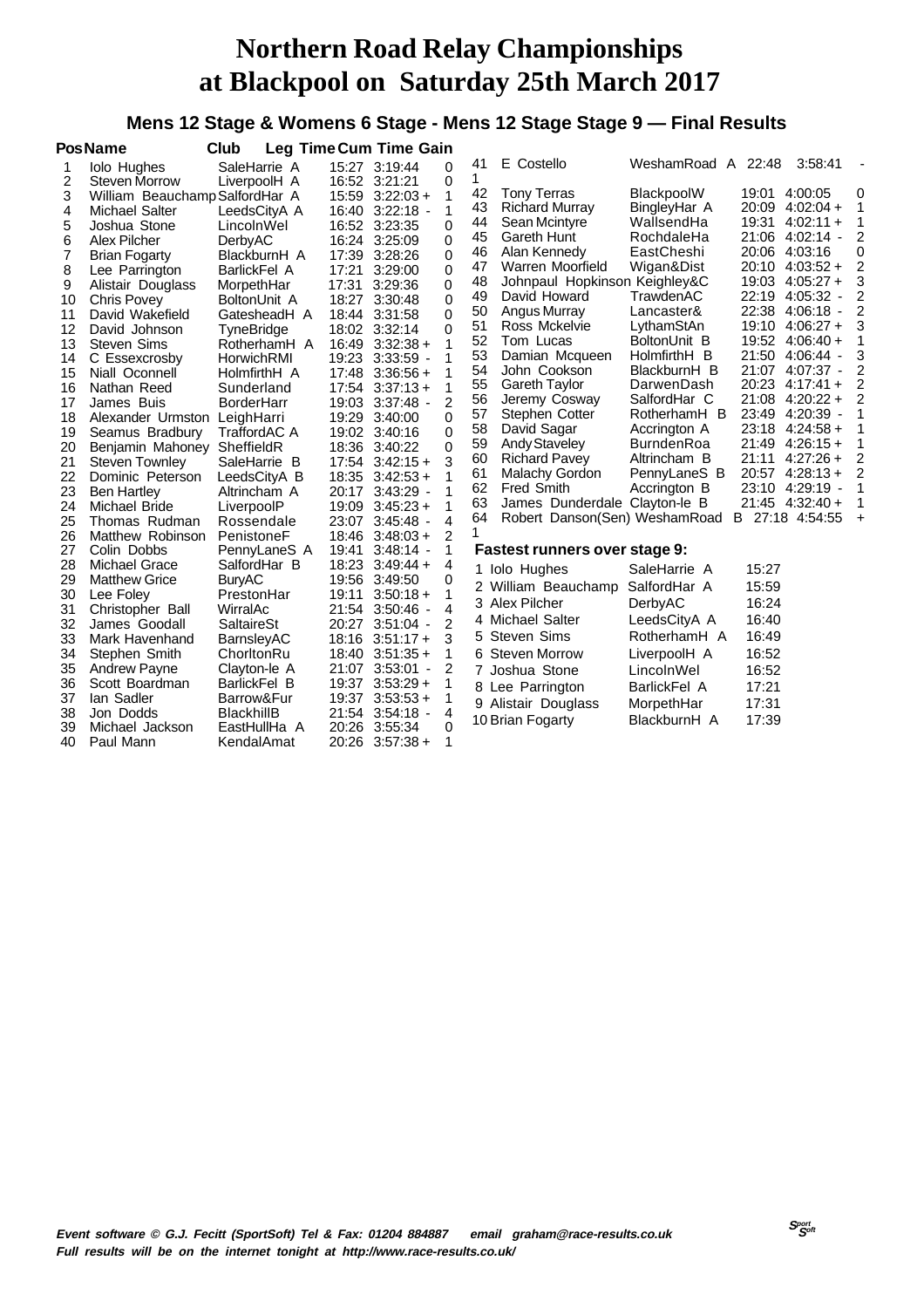#### **Mens 12 Stage & Womens 6 Stage - Mens 12 Stage Stage 10 — Final Results**

|                                                                                                                               | <b>PosName</b>                                                                                                                                                                                                                                                                                                                                                                                       | Club                                                                                                                                                                                                                                                                                                                                                           |                         | Leg Time Cum Time Gain                                                                                                                                                                                                                                                                                                                                                                                    |                                                                                                                                                        |                                                                                                                                       |                                                                                                                                                                                                                                                                                                                                                                                                     |                                                                                                                                                                                                                                                                                                                         |                                                                                                            |                                                                                                                                                                                                                                                                                                                                                                                                               |                                                                                      |
|-------------------------------------------------------------------------------------------------------------------------------|------------------------------------------------------------------------------------------------------------------------------------------------------------------------------------------------------------------------------------------------------------------------------------------------------------------------------------------------------------------------------------------------------|----------------------------------------------------------------------------------------------------------------------------------------------------------------------------------------------------------------------------------------------------------------------------------------------------------------------------------------------------------------|-------------------------|-----------------------------------------------------------------------------------------------------------------------------------------------------------------------------------------------------------------------------------------------------------------------------------------------------------------------------------------------------------------------------------------------------------|--------------------------------------------------------------------------------------------------------------------------------------------------------|---------------------------------------------------------------------------------------------------------------------------------------|-----------------------------------------------------------------------------------------------------------------------------------------------------------------------------------------------------------------------------------------------------------------------------------------------------------------------------------------------------------------------------------------------------|-------------------------------------------------------------------------------------------------------------------------------------------------------------------------------------------------------------------------------------------------------------------------------------------------------------------------|------------------------------------------------------------------------------------------------------------|---------------------------------------------------------------------------------------------------------------------------------------------------------------------------------------------------------------------------------------------------------------------------------------------------------------------------------------------------------------------------------------------------------------|--------------------------------------------------------------------------------------|
| 1<br>2<br>3<br>4<br>5<br>6<br>7<br>8<br>9<br>10<br>11<br>12<br>13<br>14<br>15<br>16<br>17<br>18<br>19<br>20<br>21<br>22<br>23 | Daniel Kashi<br>James Mcnally<br>Tom Cornthwaite<br>James Wilkinson<br>Ryan Page<br>Hedley Hardcastle<br>Paul Guinan<br>Julian Hood<br>Jordan Scott<br>Andrew Crickmore<br>David Old<br>Chris Adams<br>Alasdair Blain<br>Sam Wardle<br>Lavell Pierre<br>Paul Merrison<br>Graham Millican<br>Darren Russell<br>Steven King<br><b>Martin Conroy</b><br>Robert Torch<br>Ashley Lindsey<br>Martin Crosby | SaleHarrie A<br>LiverpoolH A<br>SalfordHar A<br>LeedsCityA A<br>LincolnWel<br>DerbyAC<br>BlackburnH A<br>BarlickFel A<br>MorpethHar<br>BoltonUnit A<br>GatesheadH A<br>RotherhamH A<br>TyneBridge<br>HorwichRMI<br>HolmfirthH A<br>Sunderland<br><b>BorderHarr</b><br>TraffordAC A<br>SheffieldR<br>LeighHarri<br>LeedsCityA B<br>SaleHarrie B<br>Altrincham A | 16:11<br>16:04<br>19:51 | 16:42 3:36:26<br>16:48 3:38:09<br>3:38:14<br>3:38:22<br>17:15 3:40:50<br>16:57 3:42:06<br>17:47 3:46:13<br>17:21 3:46:21<br>16:53 3:46:29<br>18:34 3:49:22<br>17:59 3:49:57<br>$17:23$ 3:50:01 +<br>18:00 3:50:14 -<br>17:03 3:51:02<br>18:16 3:55:12<br>18:49 3:56:02<br>19:12 3:57:00<br>$17:34$ $3:57:50 +$<br>$18:41$ $3:59:03 +$<br>19:33 3:59:33 -<br>17:34 4:00:27 +<br>20:30 4:02:45 -<br>4:03:20 | 0<br>0<br>0<br>$\Omega$<br>0<br>0<br>$\Omega$<br>0<br>0<br>0<br>0<br>1<br>1<br>$\Omega$<br>$\Omega$<br>$\Omega$<br>$\Omega$<br>2<br>1<br>1<br>$\Omega$ | 40<br>41<br>42<br>43<br>44<br>3<br>45<br>46<br>47<br>48<br>49<br>50<br>51<br>52<br>53<br>54<br>55<br>56<br>57<br>58<br>59<br>60<br>61 | Stephen Roberts<br>Peter Stephens<br><b>F Nawrozy</b><br>Graham Armstrong WallsendHa<br>Philip Leaver<br>Darren Jackson<br>John Bowker<br><b>Richard Pinches</b><br>Pete Lloyd<br>Michael Bray<br>Peter Kearney<br>Wayne Byram<br>Mark Duerden<br>Lee Morrison<br><b>Gary Pearse</b><br>M Butt<br>Taylor Andy<br>John Dutton<br>Mark Jackson<br>David Savage<br><b>Martin Hirrell</b><br>Nick Burke | KendalAmat<br>BingleyHar A<br>RochdaleHa<br>WeshamRoad A<br>Wigan&Dist<br>EastCheshi<br>BlackpoolW<br>Keighley&C<br>Lancaster&<br>BoltonUnit B<br>HolmfirthH B<br>TrawdenAC<br>LythamStAn<br>BlackburnH B<br>SalfordHar C<br>DarwenDash<br>RotherhamH B<br>Accrington A<br>Accrington B<br>PennyLaneS B<br>Altrincham B | 24:46<br>21:51<br>22:11                                                                                    | 22:19 4:19:57<br>$18:20$ 4:20:24 +<br>$19:28$ 4:21:42 +<br>$19:44$ 4:21:55 +<br>4:23:27<br>$20:47$ 4:24:39 +<br>21:44 4:25:00<br>24:58 4:25:03 -<br>19:50 4:25:17<br>20:23 4:26:41 +<br>$20:03$ 4:26:43 +<br>20:33 4:27:17 +<br>22:23 4:27:55 -<br>21:35 4:28:02 -<br>22:07 4:29:44<br>$19:20$ 4:39:42 +<br>25:03 4:42:44 -<br>23:05 4:43:44<br>4:46:49<br>$20:55$ 4:50:14 +<br>$4:50:24+$<br>25:23 4:52:49 - | 0<br>$\overline{c}$<br>3<br>2<br>0<br>5<br>0<br>2<br>2<br>3<br>2<br>0<br>0<br>0<br>3 |
| 24<br>25<br>26<br>27<br>28<br>29<br>30<br>31<br>32<br>33<br>34<br>35<br>36<br>37<br>38<br>39                                  | Peter Gaskell<br>Andrew Fell<br>Chris Maher<br>John Broom<br>Paul Stephens<br>Matthew Richardson SaltaireSt<br>Steve Hallas<br>David Norman<br>lestyn Rimmer<br>Stephen Welch<br>David Walker<br>Daniel Taylor<br>Lee Mitchell<br>Danny Wilson<br>Peter Willacy<br>James Newton                                                                                                                      | LiverpoolP<br>Rossendale<br>PennyLaneS A<br>PenistoneF<br>SalfordHar B<br>PrestonHar<br>WirralAc<br><b>BuryAC</b><br>ChorltonRu<br>Clayton-le A<br>BarlickFel B<br>BarnsleyAC<br>EastHullHa A<br>Barrow&Fur<br>BlackhillB                                                                                                                                      |                         | 19:23 4:04:46<br>19:39 4:05:27<br>18:32 4:06:46 +<br>19:16 4:07:19 -<br>18:27 4:08:11<br>18:27 4:09:31 +<br>19:18 4:09:36<br>19:27 4:10:13<br>21:21 4:11:11 -<br>$20:00$ 4:11:35 +<br>$18:43$ 4:11:44 +<br>$18:35$ 4:12:04 +<br>21:22 4:12:39 -<br>$18:20$ 4:13:54 +<br>21:26 4:15:19 -<br>21:57 4:16:15 -                                                                                                | $\Omega$<br>$\Omega$<br>1<br>1<br>0<br>3<br>0<br>$\Omega$<br>3<br>1<br>3<br>2<br>1<br>1                                                                | 62<br>63                                                                                                                              | Andy Quinn<br><b>Peter Bartlett</b><br>Fastest runners over stage 10:<br>1 James Wilkinson<br>2 Tom Cornthwaite<br>3 Daniel Kashi<br>4 James Mcnally<br>5 Jordan Scott<br>6 Hedley Hardcastle<br>7 Sam Wardle<br>8 Ryan Page<br>9 Julian Hood<br>10 Chris Adams                                                                                                                                     | Clayton-le B<br>WeshamRoad<br>LeedsCityA A<br>SalfordHar A<br>SaleHarrie A<br>LiverpoolH A<br>MorpethHar<br>DerbyAC<br>HorwichRMI<br>LincolnWel<br><b>BarlickFel A</b><br>RotherhamH A                                                                                                                                  | 22:01<br>B 25:49<br>16:04<br>16:11<br>16:42<br>16:48<br>16:53<br>16:57<br>17:03<br>17:15<br>17:21<br>17:23 | $4:54:41+$<br>5:20:44                                                                                                                                                                                                                                                                                                                                                                                         | $\ddot{}$                                                                            |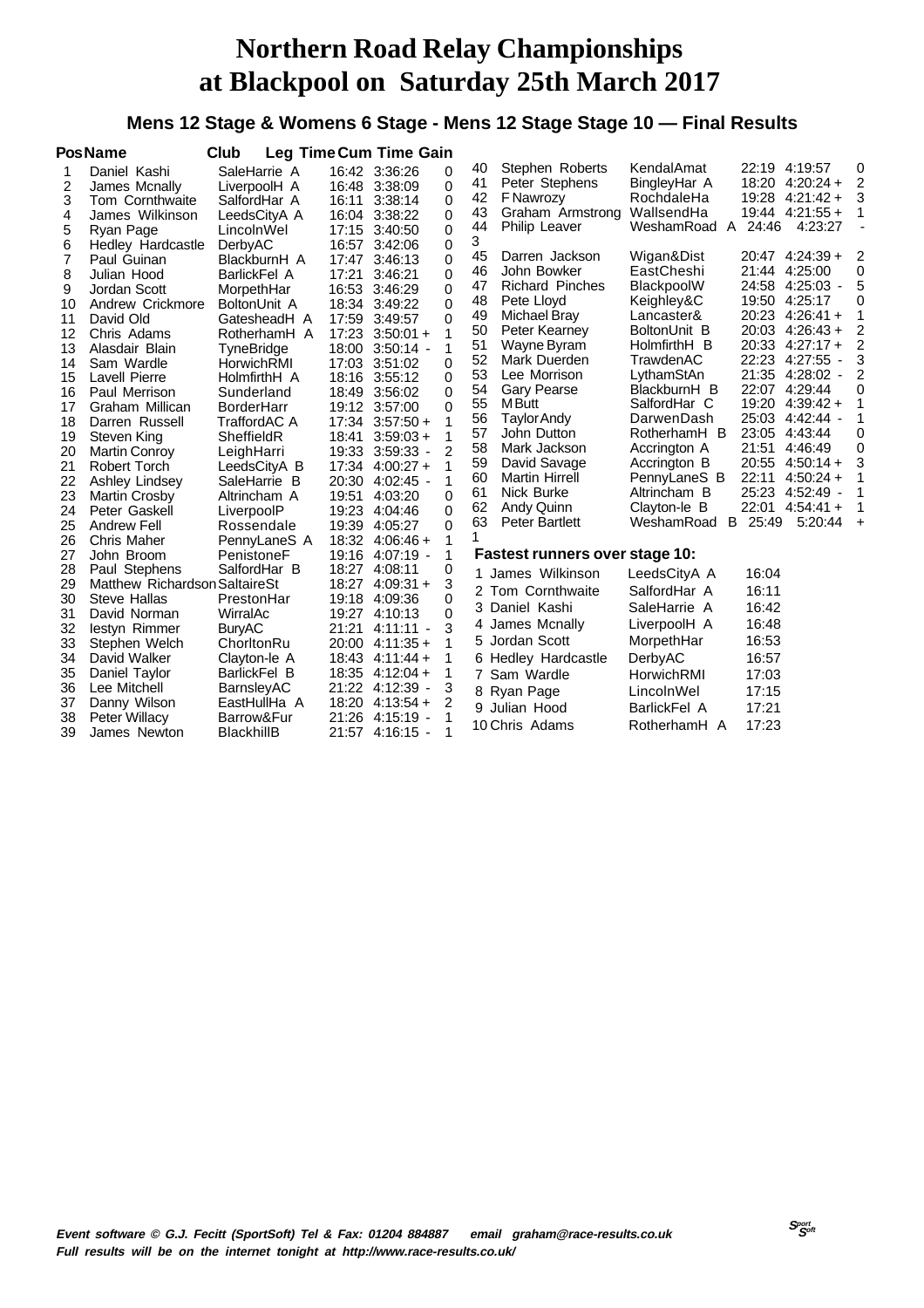#### **Mens 12 Stage & Womens 6 Stage - Mens 12 Stage Stage 11 — Final Results**

|    | <b>PosName</b>         | Club                |       | Leg Time Cum Time Gain              |                |    |                                       |                   |         |                    |                |
|----|------------------------|---------------------|-------|-------------------------------------|----------------|----|---------------------------------------|-------------------|---------|--------------------|----------------|
| 1  | Alan White             | SaleHarrie A        |       | 16:28 3:52:54                       | 0              | 39 | David Goodfellow                      | <b>BlackhillB</b> |         | 22:09 4:38:24      | 0              |
| 2  | Carl Hardman           | SalfordHar A        | 15:21 | $3:53:35+$                          | 1              | 40 | Robert Williams                       | BingleyHar A      |         | 19:39 4:40:03 +    | 1              |
| 3  | <b>Ricky Challinor</b> | LiverpoolH A        |       | 15:49 3:53:58 -                     | 1              | 41 | David Diston                          | WallsendHa        |         | 19:12 4:41:07 +    | 2              |
| 4  | Abinizer Markos        | LeedsCityA A        |       | 16:34 3:54:56                       | $\Omega$       | 42 | <b>Stuart Mcgurk</b>                  | KendalAmat        |         | 21:51 4:41:48 -    | 2              |
| 5  | Lucian Allison         | LincolnWel          |       | 19:15 4:00:05                       | 0              | 43 | <b>Timothy Greenald</b>               | EastCheshi        |         | $18:37$ 4:43:37 +  | 3              |
| 6  | David Westbury         | DerbyAC             |       | 18:18 4:00:24                       | 0              | 44 | Jason Blagden                         | WeshamRoad<br>A   | 20:26   | 4:43:53            |                |
| 7  | Mark Snowball          | MorpethHar          |       | $17:10$ 4:03:39 +                   | $\overline{2}$ | 0  |                                       |                   |         |                    |                |
| 8  | Ben Costello           | BlackburnH A        |       | 17:35 4:03:48 -                     |                | 45 | Paul Platt                            | Wigan&Dist        |         | 19:55 4:44:34      | 0              |
| 9  | Mark Holgfate          | <b>BarlickFel A</b> | 17:51 | $4:04:12 -$                         | 1              | 46 | Eryl Husband                          | Lancaster&        |         | $18:49$ 4:45:30 +  | 3              |
| 10 | Jonathan Johnson       | RotherhamH A        |       | $16:59$ $4:07:00+$                  | $\mathcal{P}$  | 47 | Simon Wheeler                         | Keighley&C        | 21:39   | 4:46:56 +          | 1              |
| 11 | <b>Rhys Francis</b>    | BoltonUnit A        |       | 18:24 4:07:46 -                     |                | 48 | Nicholas Howarth                      | BoltonUnit B      |         | $21:26$ 4:48:09 +  | 2              |
| 12 | Lee Cuthbertson        | TyneBridge          | 18:21 | $4:08:35+$                          | 1              | 49 | <b>Matthew Rose</b>                   | HolmfirthH B      | 22:21   | $4:49:38+$         | 2              |
| 13 | Peter Grimoldby        | GatesheadH A        | 18:38 | $4:08:35$ -                         | $\overline{2}$ | 50 | Alan Elstone                          | LythamStAn        |         | 22:04 4:50:06 +    | 3              |
| 14 | David Jackson          | HorwichRMI          | 18:28 | 4:09:30                             | 0              | 51 | Alan Wilkinson                        | BlackpoolW        |         | 25:06 4:50:09 -    | 4              |
| 15 | <b>Philip Hewitt</b>   | HolmfirthH A        |       | 17:47 4:12:59                       | 0              | 52 | Bryan Searby                          | BlackburnH B      |         | $21:07$ 4:50:51 +  | 2              |
| 16 | Christopher Bell       | Sunderland          |       | 18:57 4:14:59                       | $\Omega$       | 53 | Derrick Marsh                         | TrawdenAC         |         | 23:03 4:50:58 -    | 1              |
| 17 | Liam Medley            | BorderHarr          |       | 18:14 4:15:14                       | $\Omega$       | 54 | Roland Bowness                        | SalfordHar C      |         | $23:33$ $5:03:15+$ | 1              |
| 18 | <b>Blake Ellis</b>     | TraffordAC A        |       | 18:38 4:16:28                       | 0              | 55 | <b>Brian Morris</b>                   | DarwenDash        |         | $21:36$ 5:04:20 +  | 1              |
| 19 | <b>Tony Battersby</b>  | LeighHarri          |       | $18:22$ 4:17:55 +                   | 1              | 56 | Liam Modem                            | Accrington A      |         | 22:35 5:09:24 +    | 2              |
| 20 | Sean Flanagan          | LeedsCityA B        |       | $17:53$ 4:18:20 +                   | 1              | 57 | Stephen Shackleton Accrington B       |                   |         | $22:27$ 5:12:41 +  | $\overline{2}$ |
| 21 | Chris Moss             | SheffieldR          |       | 19:22 4:18:25 -                     | 2              | 58 | Hugh Mckenna                          | Altrincham B      |         | $21:02$ 5:13:51 +  | 3              |
| 22 | Robert Jowett          | SaleHarrie B        |       | 17:44 4:20:29                       | $\Omega$       | 59 | Michael Devereux                      | PennyLaneS B      |         | 23:57 5:14:21 +    | 1              |
| 23 | Roger Preece           | Altrincham A        |       | 19:26 4:22:46                       | 0              | 60 | Carl Carey                            | Clayton-le B      |         | 23:43 5:18:24 +    | 2              |
| 24 | lain Hazell            | Rossendale          |       | $18:22$ 4:23:49 +                   | 1              | 61 | Peter Cooke                           | WeshamRoad        | B 27:38 | $5:48:22 +$        |                |
| 25 | Sean Kirkbride         | LiverpoolP          |       | 19:05 4:23:51 -                     | 1              | 2  |                                       |                   |         |                    |                |
| 26 | Marc Goudie            | PennyLaneS A        |       | 19:36 4:26:22                       | 0              |    | <b>Fastest runners over stage 11:</b> |                   |         |                    |                |
| 27 | Oliversimon Pike       | PenistoneF          |       | 19:17 4:26:36                       | 0              |    | 1 Carl Hardman                        | SalfordHar A      | 15:21   |                    |                |
| 28 | Mathew Dickinson       | SalfordHar B        |       | 18:27 4:26:38                       | 0              |    | 2 Ricky Challinor                     | LiverpoolH A      | 15:49   |                    |                |
| 29 | Alistair Nash          | <b>SaltaireSt</b>   |       | 19:17 4:28:48                       | 0              |    | 3 Alan White                          | SaleHarrie A      | 16:28   |                    |                |
| 30 | <b>Chris Miles</b>     | PrestonHar          | 19:21 | 4:28:57                             | 0              |    |                                       |                   |         |                    |                |
| 31 | William Ferguson       | WirralAc            |       | 19:35 4:29:48                       | 0              |    | 4 Abinizer Markos                     | LeedsCityA A      | 16:34   |                    |                |
| 32 | Jordan Mcdonald        | Clayton-le A        |       | $18:30$ 4:30:14 +                   | 2              |    | 5 Jonathan Johnson                    | RotherhamH A      | 16:59   |                    |                |
| 33 | Lucas Payne            | BarlickFel B        |       | 19:17 4:31:21 +                     | 2              |    | 6 Mark Snowball                       | MorpethHar        | 17:10   |                    |                |
| 34 | C Gillott              | BarnsleyAC          |       | $18:49$ 4:31:28 +                   | 2              |    | 7 Ben Costello                        | BlackburnH A      | 17:35   |                    |                |
| 35 | Chris Barrow           | BuryAC              |       | 20:52 4:32:03 -                     | 3              |    | 8 Robert Jowett                       | SaleHarrie B      | 17:44   |                    |                |
| 36 | Drew Savage            | ChorltonRu          | 21:36 | 4:33:11<br>$\overline{\phantom{a}}$ | 3              |    | 9 Philip Hewitt                       | HolmfirthH A      | 17:47   |                    |                |
| 37 | Eddie Rex              | EastHullHa A        | 19:49 | 4:33:43                             | 0              |    | 10 Mark Holgfate                      | BarlickFel A      | 17:51   |                    |                |
| 38 | Murray Murray          | Barrow&Fur          | 19:41 | 4:35:00                             | $\Omega$       |    |                                       |                   |         |                    |                |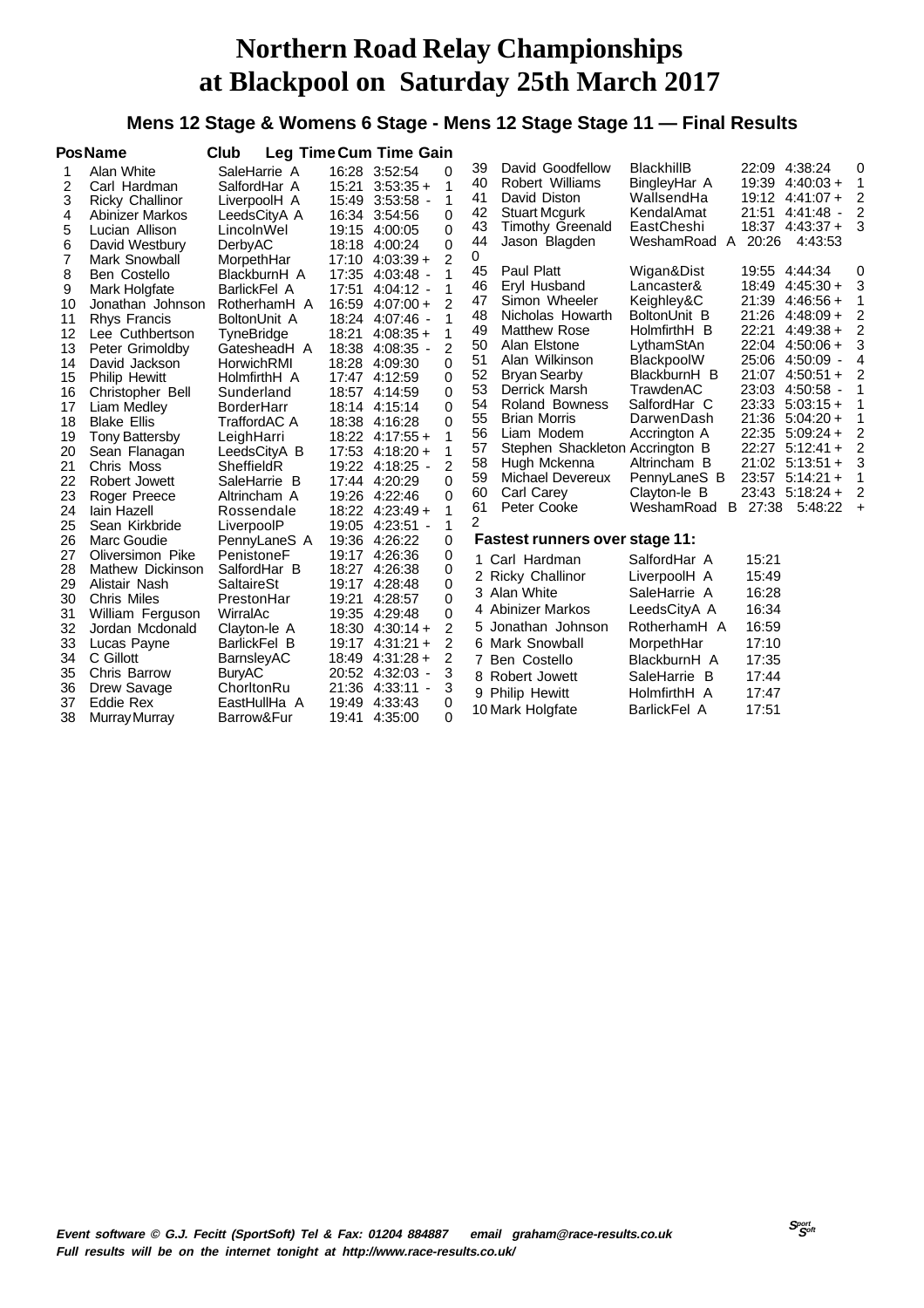#### **Mens 12 Stage & Womens 6 Stage - Mens 12 Stage Stage 12 — Final Results**

|                                                                                                                         | <b>PosName</b>                                                                                                                                                                                                                                                                                                                                                                                    | Club                                                                                                                                                                                                                                                                                                                                           |                                                                                                          | <b>Leg Time Cum Time Gain</b>                                                                                                                                                                                                                                                                                                           |                                                                                                                                                                                                       |                                                                                                                                 |                                                                                                                                                                                                                                                                                                                                                                    |                                                                                                                                                                                                                                                                                                                                            |                                                                                                          |                                                                                                                                                                                                                                                                                                                                                                   |                                                                                                                                         |
|-------------------------------------------------------------------------------------------------------------------------|---------------------------------------------------------------------------------------------------------------------------------------------------------------------------------------------------------------------------------------------------------------------------------------------------------------------------------------------------------------------------------------------------|------------------------------------------------------------------------------------------------------------------------------------------------------------------------------------------------------------------------------------------------------------------------------------------------------------------------------------------------|----------------------------------------------------------------------------------------------------------|-----------------------------------------------------------------------------------------------------------------------------------------------------------------------------------------------------------------------------------------------------------------------------------------------------------------------------------------|-------------------------------------------------------------------------------------------------------------------------------------------------------------------------------------------------------|---------------------------------------------------------------------------------------------------------------------------------|--------------------------------------------------------------------------------------------------------------------------------------------------------------------------------------------------------------------------------------------------------------------------------------------------------------------------------------------------------------------|--------------------------------------------------------------------------------------------------------------------------------------------------------------------------------------------------------------------------------------------------------------------------------------------------------------------------------------------|----------------------------------------------------------------------------------------------------------|-------------------------------------------------------------------------------------------------------------------------------------------------------------------------------------------------------------------------------------------------------------------------------------------------------------------------------------------------------------------|-----------------------------------------------------------------------------------------------------------------------------------------|
| 1<br>2<br>3<br>4<br>5<br>6<br>7<br>8<br>9<br>10<br>11<br>12<br>13<br>14<br>15<br>16<br>17<br>18<br>19<br>20<br>21<br>22 | James Wignall<br>Matthew Jackson<br><b>Steven Snape</b><br>Michael Burrett<br>Thomas Trimble<br>Sam Johnson<br>Chris Smith<br>C Davies<br>Stephen Chew<br>Gareth Sampson<br><b>Martin Slater</b><br>Douglas Tickner<br>Michael Rushton<br>Martyn Bell<br>Clark Hind<br>Daniel Ibbotson<br><b>Ben Everson</b><br>Alex Pagdin<br>Tony Allinson<br>Chris Ireland<br>Allister Goulding<br>James Walsh | SaleHarrie A<br>LiverpoolH A<br>SalfordHar A<br>LeedsCityA A<br>LincolnWel<br>DerbyAC<br>MorpethHar<br>BlackburnH A<br>BarlickFel A<br>RotherhamH A<br>GatesheadH A<br>TyneBridge<br>BoltonUnit A<br>HorwichRMI<br>HolmfirthH A<br><b>BorderHarr</b><br>TraffordAC A<br>LeedsCityA B<br>Sunderland<br>SheffieldR<br>LeighHarri<br>SaleHarrie B | 16:31<br>16:21<br>17:48<br>17:51<br>18:59<br>18:33<br>18:59<br>17:56<br>17:03<br>20:38<br>18:51<br>18:35 | 16:22 4:09:16<br>$15:26$ 4:09:24 +<br>16:25 4:10:00 -<br>16:59 4:11:55<br>4:16:36<br>4:16:45<br>16:28 4:20:07<br>17:04 4:20:52<br>16:54 4:21:06<br>17:13 4:24:13<br>$4:26:23+$<br>4:26:26<br>19:45 4:27:31 -<br>4:28:29<br>4:31:32<br>$4:34:13+$<br>$4:34:24+$<br>$4:35:23+$<br>$4:35:37 -$<br>$4:37:16+$<br>20:55 4:38:50 -<br>4:39:04 | 0<br>1<br>$\mathbf 1$<br>0<br>$\Omega$<br>$\Omega$<br>0<br>$\Omega$<br>0<br>0<br>$\overline{2}$<br>$\Omega$<br>2<br>$\Omega$<br>0<br>1<br>1<br>$\overline{2}$<br>3<br>1<br>$\overline{2}$<br>$\Omega$ | 38<br>39<br>40<br>41<br>42<br>43<br>44<br>45<br>46<br>47<br>3<br>48<br>49<br>50<br>51<br>52<br>53<br>54<br>55<br>56<br>57<br>58 | Mike Vinegrad<br>Stewy Bell<br>Waheed Khan<br>Mick Skeldon<br>Peter Gorst<br><b>Stuart Towns</b><br>James Edwards<br>Joe Atherton<br>Lee Buckley<br><b>Ben Wrigley</b><br>Sean Kenny<br>lan Clarkson<br>Dale Grimshaw<br>Paul Turner<br>lan Tate<br>Kevin Yewlett<br><b>Elliot Bruce</b><br>Thomas Temple<br>Nadeem Hussain<br><b>Jack Winder</b><br>Duncan Wilson | EastHullHa A<br><b>BlackhillB</b><br>BingleyHar A<br>WallsendHa<br>KendalAmat<br>Wigan&Dist<br>Lancaster&<br>Keighley&C<br>EastCheshi<br>WeshamRoad<br>$\mathsf{A}$<br>BlackpoolW<br>BlackburnH B<br>TrawdenAC<br>BoltonUnit B<br>LythamStAn<br>HolmfirthH B<br>DarwenDash<br>SalfordHar C<br>Accrington A<br>Accrington B<br>Altrincham B | 19:11<br>18:30<br>19:48<br>25:13<br>18:46<br>19:47<br>22:49<br>21:15<br>22:41<br>21:01<br>23:29<br>25:23 | 19:46 4:53:29 -<br>4:57:35<br>19:19 4:59:22<br>19:52 5:00:59<br>21:25 5:03:13<br>19:06 5:03:40 +<br>$5:04:00 +$<br>$5:06:44+$<br>24:36 5:08:13 -<br>5:09:06<br>19:22 5:09:31 +<br>$5:09:37+$<br>$5:10:45+$<br>5:10:58<br>$\overline{\phantom{a}}$<br>5:11:21<br>5:12:19<br>$\blacksquare$<br>$5:25:21+$<br>23:07 5:26:22 -<br>23:23 5:32:47<br>5:36:10<br>5:39:14 | 1<br>0<br>0<br>0<br>0<br>$\overline{2}$<br>$\overline{2}$<br>$\overline{2}$<br>3<br>3<br>3<br>3<br>3<br>2<br>4<br>1<br>1<br>0<br>0<br>0 |
| 23<br>24<br>25<br>26<br>27<br>28<br>29<br>30<br>31<br>32<br>33<br>34<br>35<br>36<br>37                                  | <b>Grant Cunliffe</b><br>Steven Renny<br><b>Bernard Murphy</b><br>John Seed<br>Jonathan Toft<br>Martin Fillingham<br>Gary Dean<br>Alex Waddelove<br>Alan Woods<br>Jonathan Cleaver<br>David Brooksbank<br>Shaun Chew<br>Christopher Rayner ChorltonRu<br>Andy Worthington<br><b>Ryan Everett</b>                                                                                                  | Rossendale<br>Altrincham A<br>LiverpoolP<br>SalfordHar B<br>PennyLaneS A<br>SaltaireSt<br>PenistoneF<br>PrestonHar<br>WirralAc<br>Clayton-le A<br><b>BarnsleyAC</b><br>BarlickFel B<br><b>BuryAC</b><br>Barrow&Fur                                                                                                                             | 17:23<br>19:01<br>18:06<br>19:33<br>18:07<br>20:32<br>18:58<br>19:00                                     | $4:41:12+$<br>$4:41:47$ -<br>18:32 4:42:23<br>$4:44:44+$<br>$4:45:55 -$<br>$4:46:55 +$<br>$4:47:08 -$<br>19:32 4:48:29<br>4:48:46<br>18:35 4:48:49<br>$4:50:28 +$<br>19:12 4:50:33 -<br>$18:26$ 4:51:37 +<br>21:18 4:53:21<br>18:24 4:53:24 +                                                                                           | 1<br>1<br>$\Omega$<br>$\overline{2}$<br>1<br>1<br>2<br>0<br>$\Omega$<br>$\Omega$<br>1<br>1<br>1                                                                                                       | 59<br>60<br>61<br>$\Omega$                                                                                                      | Robert Morrison<br>Gerard Russell<br>Mark Renshall<br><b>Fastest runners over stage 12:</b><br>1 Matthew Jackson<br>2 Sam Johnson<br>3 James Wignall<br>4 Steven Snape<br>5 Chris Smith<br>6 Thomas Trimble<br>7 Stephen Chew<br>8 Michael Burrett<br>9 Alex Pagdin<br>10 C Davies                                                                                 | Clayton-le B<br>PennyLaneS B<br>WeshamRoad<br>LiverpoolH A<br>DerbyAC<br>SaleHarrie A<br>SalfordHar A<br>MorpethHar<br>LincolnWel<br><b>BarlickFel A</b><br>LeedsCityA A<br>LeedsCityA B<br>BlackburnH A                                                                                                                                   | B 21:11<br>15:26<br>16:21<br>16:22<br>16:25<br>16:28<br>16:31<br>16:54<br>16:59<br>17:03<br>17:04        | $21:00$ 5:39:24 +<br>25:27 5:39:48 -<br>6:09:33                                                                                                                                                                                                                                                                                                                   | 1<br>1                                                                                                                                  |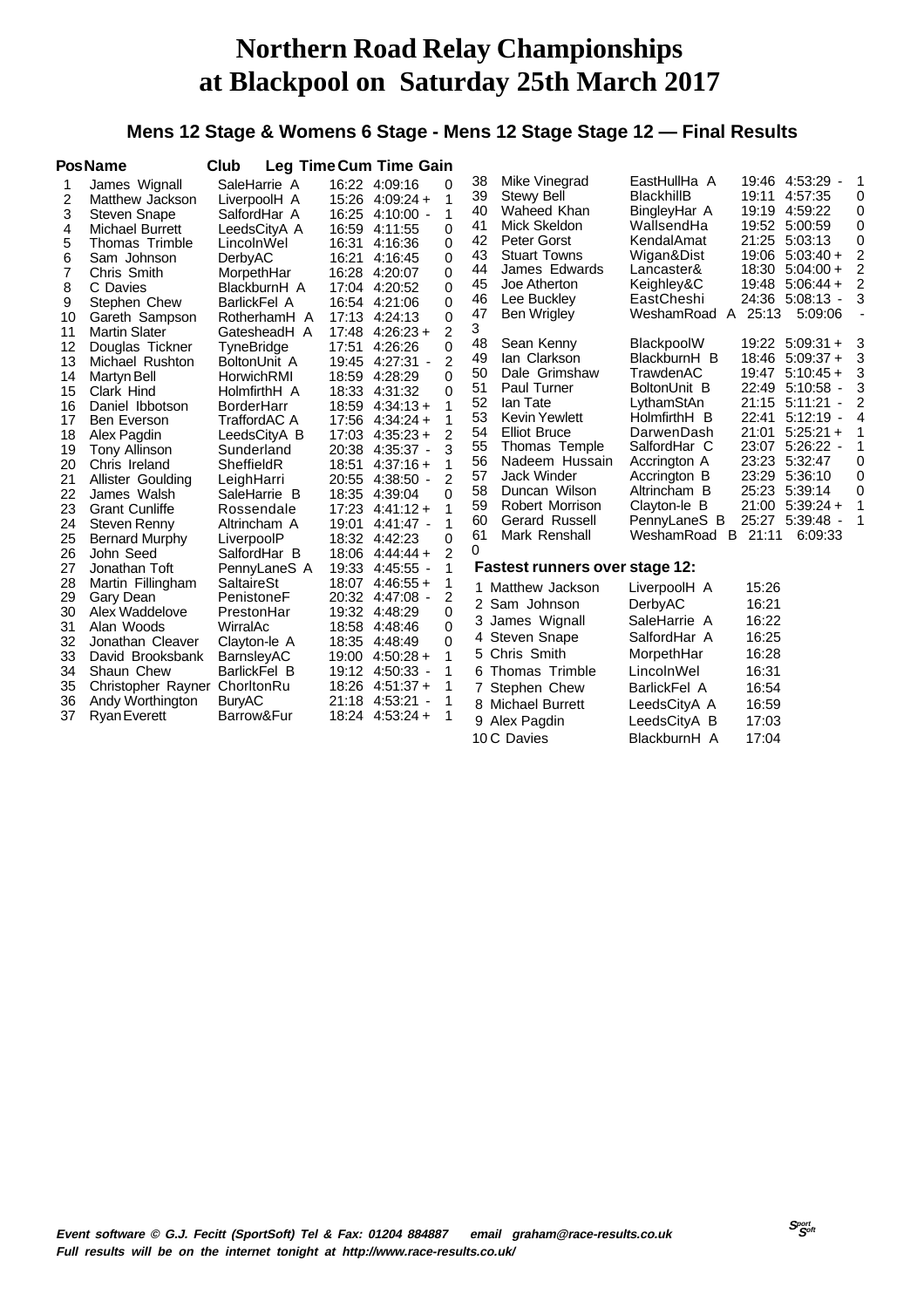### **Northern Road Relay Championships at Blackpool on Saturday 25th March 2017 Mens 12 Stage — Team Results — Final (nn) is team position after the appropriate stage.**

| <b>Sale Harriers Manchester</b><br>1                             |                                                                                                      |                |         | 'A' 4:09:16                      |            |                | 10                                       | <b>Rotherham Harriers &amp; AC</b>                                           |             |                              |          | 'A' 4:24:13                                                      |            |                              |  |
|------------------------------------------------------------------|------------------------------------------------------------------------------------------------------|----------------|---------|----------------------------------|------------|----------------|------------------------------------------|------------------------------------------------------------------------------|-------------|------------------------------|----------|------------------------------------------------------------------|------------|------------------------------|--|
| Nigel Martin<br>1                                                | (6)                                                                                                  | 29:27          | 2       | <b>Niall Brooks</b>              | (2)        | 15:24          | 1                                        | <b>Philip Hoole</b>                                                          |             | $(28)$ 31:56                 | 2        | <b>Rhian Hastey</b>                                              |            | $(28)$ 18:12                 |  |
| <b>Matthew Barnes</b><br>3                                       | (2)                                                                                                  | 30:18          | 4       | Luke Betts                       | (2)        | 16:07          | 3                                        | <b>SamClegg</b>                                                              | (21)        | 30:57                        | 4        | Arron Larkin                                                     |            | $(16)$ 16:51                 |  |
| Joseph Vis<br>5                                                  | (3)                                                                                                  | 30:25          | 6       | Euan Gilchrist                   | (1)        | 16:13          | 5                                        | <b>Richard Harris</b>                                                        | (17)        | 32:47                        | 6        | <b>Luke Cotter</b>                                               |            | $(14)$ 15:53                 |  |
| Paul Green<br>$7^{\circ}$                                        | (2)                                                                                                  | 30:17          | 8       | Adam Sciacca                     | (1)        | 16:06          | 7                                        | <b>Kyle Craib</b>                                                            | (14)        | 32:16                        | 8        | Aidan Johnson                                                    |            | $(14)$ 16:57                 |  |
| <b>Iolo Hughes</b><br>9                                          | (1)                                                                                                  | 15:27          | 10      | Daniel Kashi                     | (1)        | 16:42          | 9                                        | <b>Steven Sims</b>                                                           | (13)        | 16:49                        | 10       | Chris Adams                                                      |            | $(12)$ 17:23                 |  |
| 11 Alan White                                                    | (1)                                                                                                  | 16:28          | 12      | James Wignall                    | (1)        | 16:22          |                                          | 11 Jonathan Johnson<br>(10)<br>16:59<br>12<br>Gareth Sampson<br>$(10)$ 17:13 |             |                              |          |                                                                  |            |                              |  |
| <b>Liverpool Harriers &amp; AC</b><br>2                          |                                                                                                      |                |         | 'A' 4:09:24                      |            |                | <b>Gateshead Harriers &amp; AC</b><br>11 |                                                                              |             |                              |          | 'A' 4:26:23                                                      |            |                              |  |
| Dejene Gezimu<br>1<br>John Ashcroft                              | (1)                                                                                                  | 28:27<br>29:29 | 2       | Thomas Rogerson                  | (1)        | 15.58          | 1.                                       | Lewis Moses                                                                  | (2)         | 28.54                        | 2        | James Cripwell                                                   | (4)        | 16:29                        |  |
| 3<br><b>Ben Russell</b><br>5                                     | (1)<br>(2)                                                                                           | 30:24          | 4<br>6  | Harry Harper<br>lan Moran        | (1)<br>(2) | 17:03<br>16:35 | 3<br>5                                   | Sean Hall<br><b>Kevin Connolly</b>                                           | (8)<br>(9)  | 32:18<br>32:57               | 4<br>6   | <b>Christopher Parr</b><br><b>Jed Marshall</b>                   | (6)<br>(8) | 15:21<br>16:22               |  |
| <b>Richard Burney</b><br>7                                       | (3)                                                                                                  | 30:59          | 8       | Cameron Field                    | (2)        | 15:34          | $\overline{7}$                           | <b>Steven Medd</b>                                                           | (11)        | 32:58                        | 8        | Devon Stead                                                      |            | $(11)$ 17:55                 |  |
| 9<br>Steven Morrow                                               | (2)                                                                                                  | 16:52          | 10      | James Mcnally                    | (2)        | 16:48          | 9                                        | David Wakefield                                                              | (11)        | 18:44                        | 10       | David Old                                                        |            | $(11)$ 17:59                 |  |
| 11 Ricky Challinor                                               | (3)                                                                                                  | 15:49          | 12      | Matthew Jackson                  | (2)        | 15:26          |                                          | 11 Peter Grimoldby                                                           | (13)        | 18:38                        |          | 12 Martin Slater                                                 |            | $(11)$ 17:48                 |  |
| <b>Salford Harriers &amp; AC</b><br>3                            |                                                                                                      |                |         | 'A' 4:10:00                      |            |                | 12                                       | <b>Tyne Bridge Harriers</b>                                                  |             |                              |          | 4:26:26                                                          |            |                              |  |
| Joseph Bailey<br>1                                               | (8)                                                                                                  | 29:47          | 2       | <b>Chris Livesey</b>             | (6)        | 16:09          | 1.                                       | <b>Finn Brodie</b>                                                           |             | $(17)$ 30:29                 | 2        | David Wright                                                     |            | $(17)$ 17:36                 |  |
| 3<br><b>Benjamin Riddell</b>                                     | (7)                                                                                                  | 30:27          | 4       | David Rigby                      | (4)        | 16:07          | 3                                        | <b>Terry Scott</b>                                                           |             | $(14)$ 31:26                 | 4        | <b>PaulTurnbull</b>                                              |            | $(14)$ 17:36                 |  |
| Marc Brown<br>5                                                  | (4)                                                                                                  | 29:57          | 6       | Chris Tully                      | (4)        | 16:38          | 5                                        | James Dunce                                                                  | (12)        | 30:02                        | 6        | David Green                                                      |            | $(12)$ 17:29                 |  |
| <b>Gary Priestley</b><br>7                                       | (4)                                                                                                  | 30:07          | 8       | Josh Tighe                       | (4)        | 16:52          | $\overline{7}$                           | <b>Tom Charlton</b>                                                          | (12)        | 31:16                        | 8        | <b>Charlie Townsend</b>                                          |            | $(12)$ 18:18                 |  |
| William Beauchamp<br>9                                           | (3)                                                                                                  | 15:59          | 10      | Tom Cornthwaite                  | (3)        | 16:11          | 9                                        | David Johnson                                                                | (12)        | 18:02                        | 10       | Alasdair Blain                                                   |            | $(13)$ 18:00                 |  |
| 11 Carl Hardman                                                  | (2)                                                                                                  | 15:21          | 12      | <b>Steven Snape</b>              | (3)        | 16:25          |                                          | 11 Lee Cuthbertson                                                           | (12)        | 18:21                        | 12       | Douglas Tickner                                                  |            | $(12)$ 17:51                 |  |
| 4                                                                | 'A' 4:11:55<br><b>Bolton United Harriers &amp; AC</b><br><b>Leeds City AC</b><br>13<br>$'A'$ 4:27:31 |                |         |                                  |            |                |                                          |                                                                              |             |                              |          |                                                                  |            |                              |  |
| Wondiye Indelbu<br>1                                             | (3)                                                                                                  | 29:00          | 2       | Josh Rowe                        | (5)        | 16:30          | 1.                                       | Jonothan Kay                                                                 | (12)        | 30:12                        | 2        | Thomas Lancashire                                                | (3)        | 14:49                        |  |
| Woodcockshaw<br>J<br>3                                           | (6)                                                                                                  | 30:53          | 4       | Ossama Meslek                    | (3)        | 15:32          | 3                                        | Karl Darcy                                                                   | (3)         | 30:42                        | 4        | Frazer Jardine                                                   | (5)        | 16:55                        |  |
| <b>EmileCairess</b><br>5                                         | (1)                                                                                                  | 29:00          | 6       | Dominic Easter                   | (3)        | 17:20          | 5                                        | Tommy Harrison                                                               | (7)         | 31:55                        | 6        | Declan Toomey                                                    | (7)        | 17:30                        |  |
| Simon Deakin<br>7<br>Michael Salter<br>9                         | (1)                                                                                                  | 29:48<br>16:40 | 8<br>10 | Stephen Lisgo<br>James Wilkinson | (3)<br>(4) | 17:35<br>16:04 | 7<br>9                                   | John Knowles<br><b>Chris Povey</b>                                           | (8)<br>(10) | 32:11<br>18:27               | 8<br>10  | Dominic Gavin<br>Andrew Crickmore                                |            | $(10)$ 18:07<br>$(10)$ 18:34 |  |
| 11 Abinizer Markos                                               | (4)<br>(4)                                                                                           | 16:34          | 12      | <b>Michael Burrett</b>           | (4)        | 16:59          |                                          | 11 Rhys Francis                                                              | (11)        | 18:24                        | 12       | <b>Michael Rushton</b>                                           |            |                              |  |
| $(13)$ 19:45                                                     |                                                                                                      |                |         |                                  |            |                |                                          |                                                                              |             |                              |          |                                                                  |            |                              |  |
| <b>Lincoln Wellington AC</b><br>5                                |                                                                                                      |                |         | 4:16:36                          |            |                | 14                                       | <b>Horwich R M I Harriers</b>                                                |             |                              |          | 4:28:29                                                          |            |                              |  |
| Shane Robinson<br>1                                              | (5)                                                                                                  | 29:23          | 2       | <b>Richard Brown</b>             | (8)        | 17:20          | 1.                                       | Michael Cayton                                                               |             | $(11)$ 29:57                 | 2        | Jonathan Bruton                                                  |            | (13) 17:20                   |  |
| Aaron Scott<br>3<br>Tom Straw                                    | (4)                                                                                                  | 29:04<br>29.51 | 4       | Martin Troop                     | (7)        | 17:56<br>17:29 | 3                                        | Richard Howarth                                                              | (13)        | 32:06<br>$(13)$ 31:23        | 4        | Nick Leigh                                                       |            | $(12)$ 16:58                 |  |
| 5<br><b>Matthew Bowser</b><br>7                                  | (6)<br>(5)                                                                                           | 29:12          | 6<br>8  | Marc Thorpe<br>Finley Thompson   | (6)<br>(5) | 16:28          | 5<br>7                                   | James Kevan<br>lan Conroy                                                    | (13)        | 31:34                        | 6<br>8   | Julian Gouge<br>Alastair Murray                                  |            | $(13)$ 17:58<br>$(13)$ 17:20 |  |
| 9<br>Joshua Stone                                                | (5)                                                                                                  | 16:52          | 10      | Ryan Page                        | (5)        | 17:15          | 9                                        | C Essexcrosby                                                                | (14)        | 19:23                        | 10       | Sam Wardle                                                       |            | $(14)$ 17:03                 |  |
| 11 Lucian Allison                                                | (5)                                                                                                  | 19:15          | 12      | <b>Thomas Trimble</b>            | (5)        | 16:31          |                                          | 11 David Jackson                                                             | (14)        | 18:28                        | 12       | Martyn Bell                                                      |            | $(14)$ 18:59                 |  |
| <b>Derby AC</b><br>6                                             |                                                                                                      |                |         | 4:16:45                          |            |                | 15                                       | <b>Holmfirth Harriers AC</b>                                                 |             |                              |          | 'A' 4:31:32                                                      |            |                              |  |
| Luke Gunn<br>1.                                                  | (7)                                                                                                  | 29:39          | 2       | Jordan Wildriane                 | (7)        | 17:02          |                                          | 1 Aaron Kettlewell                                                           |             | $(26)$ 31:40                 | 2        | Lewis Byram                                                      |            | $(19)$ 16:57                 |  |
| <b>Richard Weir</b><br>3                                         | (5)                                                                                                  | 29:13          | 4       | <b>Richard Wilson</b>            | (8)        | 18:11          | 3                                        | Richard Anderson                                                             | (19)        | 32:17                        | 4        | <b>Stuart Sharp</b>                                              |            | $(19)$ 17:24                 |  |
| 5<br><b>Ben Connor</b>                                           | (5)                                                                                                  | 28:28          | 6       | Joseph Booth                     | (5)        | 17:44          | 5                                        | David Watson                                                                 | (20)        | 32:47                        | 6        | Joe Law                                                          |            | $(18)$ 17:53                 |  |
| $7^{\circ}$<br>Joshua Bull                                       | (6)                                                                                                  | 30:28          | 8       | Adam Fozzard                     | (6)        | 18:00          | 7                                        | Alex Robinson                                                                | (19)        | 33:04                        | 8        | Kai Sunman                                                       |            | (16) 17:06                   |  |
| 9 Alex Pilcher                                                   | (6)                                                                                                  | 16:24          | 10      | <b>Hedley Hardcastle</b>         | (6)        | 16:57          |                                          | 9 NiallOconnell                                                              |             | $(15)$ 17:48                 |          | 10 Lavell Pierre                                                 |            | $(15)$ 18:16                 |  |
| 11 David Westbury                                                | (6)                                                                                                  | 18:18          |         | 12 Sam Johnson                   | (6)        | 16:21          |                                          | 11 Philip Hewitt                                                             |             | $(15)$ 17:47                 |          | 12 ClarkHind                                                     |            | $(15)$ 18:33                 |  |
| <b>Morpeth Harriers &amp; AC</b><br>7                            |                                                                                                      |                |         | 4:20:07                          |            |                | 16                                       | <b>Border Harriers &amp; AC</b>                                              |             |                              |          | 4:34:13                                                          |            |                              |  |
| Ross Floyd<br>1                                                  |                                                                                                      | $(13)$ 30:16   | 2       | James Young                      | (9)        | 16:36          | 1.                                       | James Douglas                                                                | (4)         | 29:18                        | 2        | Alistair Weymouth                                                |            | $(14)$ 18:06                 |  |
| Robert Balmbra<br>3<br>Thomas Straughan<br>5                     | (9)<br>(8)                                                                                           | 31:15<br>30:53 | 4<br>6  | Joe Armstrong<br>Karl Taylor     | (9)<br>(9) | 16:43<br>16:55 | 3<br>5                                   | Ross London<br>Steve Angus                                                   |             | $(11)$ 31:14<br>$(14)$ 31:25 | 4<br>6   | Kevin Hull<br>Tom Nicholson                                      |            | $(17)$ 19:19<br>$(17)$ 18:48 |  |
| 7 Andrew Lawrence (9)                                            |                                                                                                      | 31:57          | 8       | Jake Masterman                   | (9)        | 17:30          | 7                                        | John Mason                                                                   |             | $(15)$ 32:05                 | 8        | William Nicholson                                                |            | $(15)$ 18:30                 |  |
| Alistair Douglass<br>9                                           | (9)                                                                                                  | 17:31          | 10      | Jordan Scott                     | (9)        | 16:53          | 9                                        | James Buis                                                                   | (17)        | 19:03                        | 10       | Graham Millican                                                  |            | $(17)$ 19:12                 |  |
| 11 Mark Snowball                                                 | (7)                                                                                                  | 17:10          | 12      | <b>Chris Smith</b>               | (7)        | 16:28          |                                          | 11 Liam Medley                                                               |             | $(17)$ 18:14                 |          | 12 Daniel Ibbotson                                               |            | $(16)$ 18:59                 |  |
| <b>Blackburn Harriers &amp; AC</b><br>8                          |                                                                                                      |                |         | 'A' 4:20:52                      |            |                | 17                                       | <b>Trafford AC</b>                                                           |             |                              |          | 'A' 4:34:24                                                      |            |                              |  |
| <b>Robert Warner</b><br>1                                        |                                                                                                      | $(14)$ 30:18   | 2       | Jack Hindle                      |            | (10) 16:49     |                                          | 1 Andile Hlebo                                                               |             | $(23)$ 31:10                 | 2        | Daniel Lawton                                                    |            | $(15)$ 16:19                 |  |
| Joe Monk<br>3                                                    |                                                                                                      | $(10)$ 31:23   | 4       | <b>Thomas Blaney</b>             |            | (11) 17:06     | 3                                        | Jeff Prest                                                                   | (15)        | 32:06                        | 4        | C Brown                                                          |            | $(18)$ 18:33                 |  |
| <b>Tim Raynes</b><br>5                                           | (10)                                                                                                 | 30:28          | 6       | <b>MatNuttall</b>                |            | (10) 17:38     | 5                                        | Simon O'meara                                                                | (21)        | 33:48                        | 6        | Ryan Stevenson                                                   |            | $(19)$ 17:15                 |  |
| <b>Ben Fish</b><br>7                                             | (7)                                                                                                  | 29:31          | 8       | Shaun Livesey                    | (7)        | 17:34          |                                          | 7 Matt Berry                                                                 | (20)        | 34:32                        | 8        | Matthew Sutton                                                   |            | $(19)$ 17:31                 |  |
| <b>Brian Fogarty</b><br>9<br>11 Ben Costello                     | (7)<br>(8)                                                                                           | 17:39<br>17:35 | 10      | <b>PaulGuinan</b><br>12 C Davies | (7)<br>(8) | 17:47<br>17:04 | 9                                        | Seamus Bradbury<br>11 Blake Ellis                                            | (18)        | $(19)$ 19:02<br>18:38        | 10<br>12 | Darren Russell<br><b>Ben Everson</b>                             |            | $(18)$ 17:34<br>$(17)$ 17:56 |  |
|                                                                  |                                                                                                      |                |         |                                  |            |                |                                          |                                                                              |             |                              |          |                                                                  |            |                              |  |
| <b>Barlick Fell Runners</b><br>9<br>Thomas Corrigan<br>1         |                                                                                                      | $(20)$ 30:47   | 2       | 'A' 4:21:06<br>Marc Hartley      |            | $(12)$ 16:27   | 18                                       | <b>Leeds City AC</b><br>1 Leon Foster                                        | (35)        | 32:48                        | 2        | 'B' 4:35:23<br>Simon Ellis                                       |            | $(42)$ 18:51                 |  |
| <b>WilliamOnek</b><br>3                                          |                                                                                                      | $(12)$ 31:26   | 4       | James Craig                      |            | (10) 16:45     |                                          | 3 Trevor Wilks                                                               | (41)        | 34:23                        | 4        | Alan Buckley                                                     |            | $(33)$ 17:19                 |  |
| Raymond Edgar<br>5                                               |                                                                                                      | $(11)$ 31:16   | 6       | Gary Shaw                        |            | (11) 17:14     | 5                                        | <b>Timmy Davies</b>                                                          | (26)        | 32:38                        | 6        | <b>Mohamed Abshir</b>                                            |            | $(24)$ 17:27                 |  |
| lan Livesey<br>$\epsilon$                                        |                                                                                                      | $(10)$ 31:05   | 8       | Matthew Lalor                    | (8)        | 16:39          | 7                                        | Patrick Vis                                                                  |             | $(24)$ 32:50                 | 8        | <b>Jack Allison</b>                                              |            | $(23)$ 18:02                 |  |
| Lee Parrington<br>9                                              | (8)                                                                                                  | 17:21          | 10      | Julian Hood                      | (8)        | 17:21          | 9                                        | Dominic Peterson                                                             | (22)        | 18:35                        | 10       | <b>Robert Torch</b>                                              |            | $(21)$ 17:34                 |  |
| 11 Mark Holgfate                                                 | (9)                                                                                                  | 17:51          |         | 12 Stephen Chew                  | (9)        | 16:54          |                                          | 11 Sean Flanagan                                                             |             | $(20)$ 17:53                 |          | 12 Alex Pagdin<br>$\mathbf{S}^\text{port}_\mathbf{S}^\text{off}$ |            | $(18)$ 17:03                 |  |
| Event software © G.J. Fecitt (SportSoft) Tel & Fax: 01204 884887 |                                                                                                      |                |         |                                  |            |                |                                          | email graham@race-results.co.uk                                              |             |                              |          |                                                                  |            |                              |  |

**Full results will be on the internet tonight at http://www.race-results.co.uk/**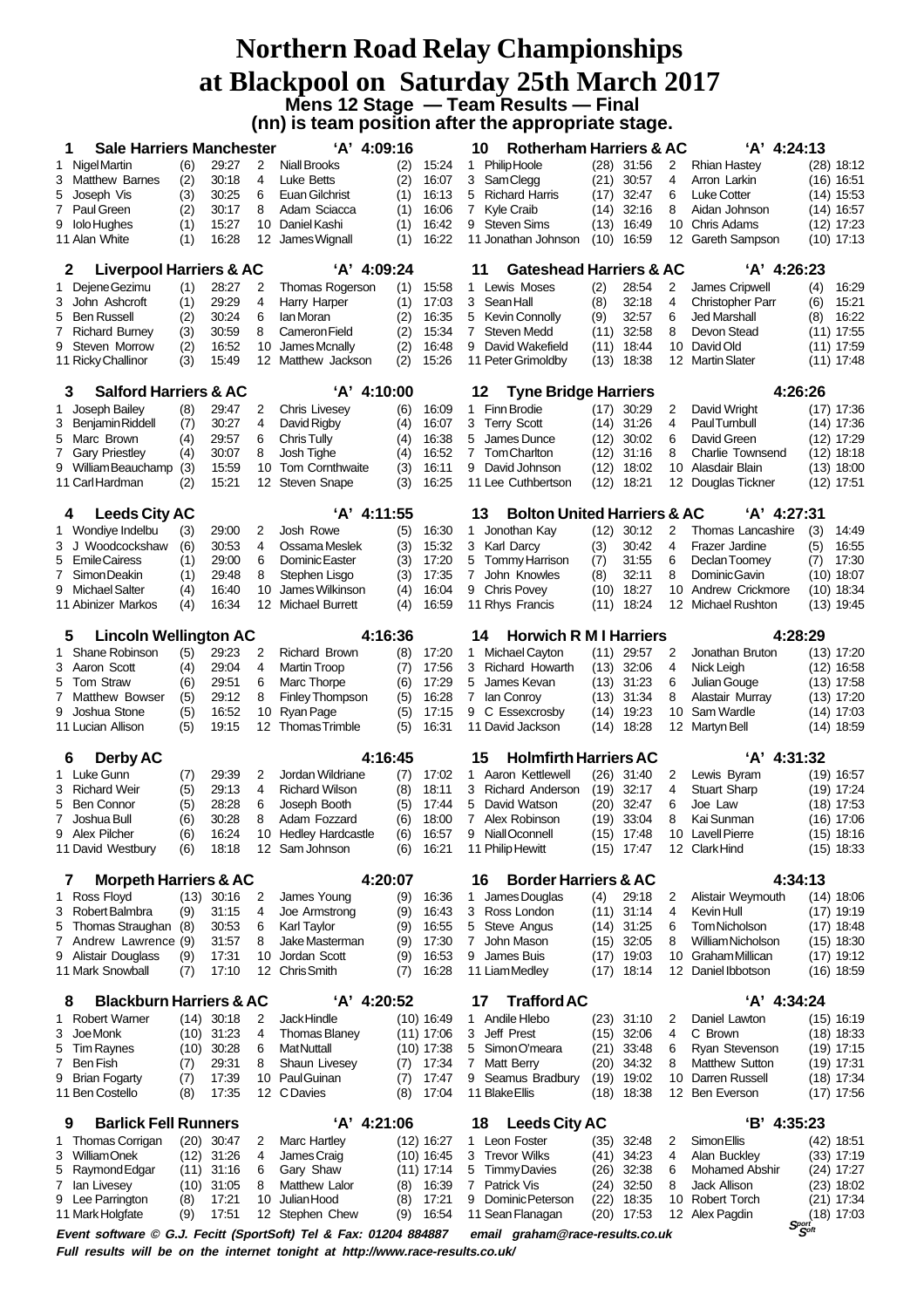| <b>Sunderland Harriers &amp; AC</b><br>19                                |                     |                       |          | 4:35:37                                     |                              |  | 28                  | <b>Saltaire Striders</b>                                   |              |                            |          | 4:46:55                             |                              |
|--------------------------------------------------------------------------|---------------------|-----------------------|----------|---------------------------------------------|------------------------------|--|---------------------|------------------------------------------------------------|--------------|----------------------------|----------|-------------------------------------|------------------------------|
| Steven Mcmahon<br>1                                                      | (32)                | 32:22                 | 2        | Michael Wilson                              | $(20)$ 16:36                 |  |                     | 1 Peter Hopson                                             | (45)         | 34:00                      | 2        | <b>Stuart Dunbar</b>                | $(45)$ 19:04                 |
| lan Dixon<br>3                                                           | (18)                | 31:54                 | 4        | Kevin Jeffress                              | $(13)$ 16:13                 |  |                     | 3 Will Kerr                                                | (42)         | 33:16                      | 4        | Ewan Gibb                           | $(43)$ 20:23                 |
| <b>Jack Tallentire</b><br>5                                              | (19)                | 33:49                 | 6        | Jake Jansen                                 | $(16)$ 17:14                 |  |                     | 5 Graham Corbett                                           | (39)         | 34:01                      | 6        | Andy Brown                          | $(40)$ 19:08                 |
| 7<br>Steven Duffy                                                        | (16)                | 32:57                 | 8        | <b>Jason Waite</b>                          | $(17)$ 18:14                 |  | $\overline{7}$      | Jack Murphy                                                | (33)         | 32:49                      | 8        | <b>Matthew Nowell</b>               | $(30)$ 17:56                 |
| Nathan Reed<br>9                                                         | (16)                | $(16)$ 17:54<br>18:57 | 10<br>12 | <b>PaulMerrison</b><br><b>Tony Allinson</b> | $(16)$ 18:49<br>$(19)$ 20:38 |  | 9                   | James Goodall                                              | (32)         | 20:27                      | 10       | Matthew Richardson                  | $(29)$ 18:27                 |
| 11 Christopher Bell                                                      |                     |                       |          |                                             |                              |  |                     | 11 Alistair Nash                                           |              | (29) 19:17                 |          | 12 Martin Fillingham                | $(28)$ 18:07                 |
| 20                                                                       | <b>Sheffield RC</b> |                       |          |                                             |                              |  |                     | 29<br><b>Penistone Footpath Runners &amp; A</b><br>4:47:08 |              |                            |          |                                     |                              |
| 1 Michael Tanner                                                         | (15)                | 30:23                 | 2        | <b>Jed Turner</b>                           | (27) 19:39                   |  |                     | 1 A Heppenstall                                            |              | $(52)$ 35:07               | 2        | Robin Clough                        | $(50)$ 19:29                 |
| 3<br>J<br>Sweetnampowell (27)                                            |                     | 32:05                 | 4        | John Doherty                                | $(25)$ 18:00                 |  |                     | 3 Shaun Dimelow                                            | (48)         | 33:40                      | 4        | Phillip Hinchliffe                  | $(46)$ 19:13                 |
| <b>Matthew Craig</b><br>5                                                | (23)                | 32:43                 | 6        | <b>Ben Wilkinson</b>                        | $(23)$ 19:02                 |  | 5                   | Scott Hinchcliffe                                          | (36)         | 31:34                      | 6        | <b>Tom Randall</b>                  | $(32)$ 18:38                 |
| <b>Stuart Little</b><br>7                                                | (23)                | 32:34                 | 8        | Mohamed Saleh                               | $(20)$ 17:20                 |  | $\mathbf{7}$        | <b>Gareth Cooke</b>                                        | (30)         | 33:02                      | 8        | Robert Lees                         | $(28)$ 18:34                 |
| 9<br>Benjamin Mahoney<br>11 Chris Moss                                   | (20)<br>(21)        | 18:36<br>19:22        | 10<br>12 | Steven King<br>Chris Ireland                | $(19)$ 18:41<br>$(20)$ 18:51 |  | 9                   | Matthew Robinson                                           | (26)         | 18:46                      | 10       | John Broom                          | $(27)$ 19:16                 |
|                                                                          |                     |                       |          |                                             |                              |  |                     | 11 Oliversimon Pike                                        | (27)         | 19:17                      | 12       | Gary Dean                           | $(29)$ 20:32                 |
| <b>Leigh Harriers &amp; AC</b><br>21                                     |                     |                       |          | 4:38:50                                     |                              |  | 30                  | <b>Preston Harriers</b>                                    |              |                            |          | 4:48:29                             |                              |
| Thomas Boardman (16)<br>1                                                |                     | 30:27                 | 2        | Callum Mccormick                            | $(11)$ 16:42                 |  |                     | 1 Robert Affleck                                           |              | $(24)$ 31:16               | 2        | Andrew Newton                       | $(22)$ 17:55                 |
| <b>Thomas Kneller</b><br>3                                               | (17)                | 33:17                 | 4        | Will Rawson                                 | $(15)$ 16:55                 |  |                     | 3 Toney Donnelly                                           | (26)         | 32:55                      | 4        | Jason Parker                        | $(23)$ 17:25                 |
| 5<br><b>PhillipWilliams</b><br>Dave Smith<br>7                           | (15)<br>(17)        | 32:32<br>33:12        | 6<br>8   | <b>Thomas Henders</b><br>Liam Moore         | $(15)$ 18:09<br>$(18)$ 19:17 |  | 5                   | Andrew Grimshaw (27)                                       |              | 36:47                      | 6        | David Watson                        | $(28)$ 18:58                 |
| 9<br>Alexander Urmston (18)                                              |                     | 19:29                 | 10       | <b>Martin Conroy</b>                        | $(20)$ 19:33                 |  |                     | 7 Kevinbrian Hunt                                          | (31)         | 36:04                      | 8        | Neil Mcdonald                       | $(31)$ 19:47                 |
| 11 Tony Battersby                                                        |                     | $(19)$ 18:22          | 12       | <b>Allister Goulding</b>                    | $(21)$ 20:55                 |  |                     | 9 Lee Foley                                                | (30)         | 19:11                      | 10       | <b>Steve Hallas</b>                 | $(30)$ 19:18                 |
|                                                                          |                     |                       |          |                                             |                              |  |                     | 11 Chris Miles                                             | (30)         | 19:21                      | 12       | Alex Waddelove                      | $(30)$ 19:32                 |
| <b>Sale Harriers Manchester</b><br>22                                    |                     |                       |          | 'B' 4:39:04                                 |                              |  | 31                  | <b>Wirral AC</b>                                           |              |                            |          | 4:48:46                             |                              |
| 1 David Marsh                                                            | (40)                | 33:20                 | 2        | David Rich                                  | (32) 17:14                   |  | 1                   | Philip Robertson                                           | (25)         | 31:18                      | 2        | Harley Henshaw                      | (18) 17:12                   |
| 3<br>Nathan Harrison                                                     | (28)                | 31:37                 | 4        | <b>Tim Kennedy</b>                          | $(22)$ 17:18                 |  | 3                   | David Brockway                                             | (25)         | 33:10                      | 4        | <b>Richard Farrar</b>               | $(26)$ 18:28                 |
| 5<br>Alex Bradford<br>Thomas Stephenson (22) 32:57<br>7                  | (22)                | 32:57                 | 6<br>8   | Lee Kaufman<br>David Connelly               | $(22)$ 19:01<br>$(24)$ 19:57 |  | 5                   | Phillip Langan                                             | (24)         | 33:25                      | 6        | John Cross                          | $(25)$ 20:31                 |
| Steven Townley<br>9                                                      |                     | $(21)$ 17:54          | 10       | Ashley Lindsey                              | $(22)$ 20:30                 |  |                     | 7 MarkHulmston                                             | (27)         | 36:09                      | 8        | <b>Kelvin Dickinson</b>             | $(27)$ 18:39                 |
| 11 Robert Jowett                                                         | (22)                | 17:44                 | 12       | James Walsh                                 | $(22)$ 18:35                 |  | 9                   | Christopher Ball                                           | (31)         | 21:54                      | 10       | David Norman                        | (31) 19:27                   |
| 11 William Ferguson<br>19:35<br>12<br>Alan Woods<br>$(31)$ 18:58<br>(31) |                     |                       |          |                                             |                              |  |                     |                                                            |              |                            |          |                                     |                              |
| Rossendale Harriers & AC<br>23                                           |                     |                       |          | 4:41:12                                     |                              |  | 32                  | <b>Clayton-Le-Moors Harriers</b>                           |              |                            |          | 'A' 4:48:49                         |                              |
| Joseph Johnston<br>1                                                     |                     | $(31)$ 32:17          | 2        | Michael Hunt                                | $(26)$ 17:40                 |  | 1.                  | Daniel Collinge                                            | (22)         | 30:56                      | 2        | David Motley                        | $(30)$ 19:27                 |
| Christopher Fell<br>3<br>5<br>Robert Webb                                | (16)                | $(20)$ 31:03<br>31:46 | 4<br>6   | Marcus Preedy<br>Sean Molloy                | $(21)$ 17:50<br>(20) 19:01   |  |                     | 3 Richard Stevenson (37)                                   |              | 35:07                      | 4        | Jonathan Pye                        | $(36)$ 18:29                 |
| 7<br><b>Matthew Harris</b>                                               | (18)                | 32:23                 | 8        | Peter Fell                                  | $(21)$ 20:41                 |  | 5                   | Jacob Watson                                               | (33)         | 33:32                      | 6        | <b>Kevin Davies</b>                 | $(31)$ 19:49                 |
| 9<br>Thomas Rudman                                                       | (25)                | 23:07                 | 10       | Andrew Fell                                 | $(25)$ 19:39                 |  | 7                   | Matthew Duckworth(35)                                      |              | 36:35                      | 8        | Lee Smith                           | $(33)$ 17:59                 |
| 11 Iain Hazell                                                           |                     | $(24)$ 18:22          | 12       | <b>Grant Cunliffe</b>                       | $(23)$ 17:23                 |  | 9                   | Andrew Payne<br>11 Jordan Mcdonald                         | (35)<br>(32) | 21:07<br>18:30             | 10<br>12 | David Walker<br>Jonathan Cleaver    | $(34)$ 18:43<br>$(32)$ 18:35 |
|                                                                          |                     |                       |          |                                             |                              |  |                     |                                                            |              |                            |          |                                     |                              |
| <b>Altrincham &amp; District AC</b><br>24                                |                     |                       |          | 'A' 4:41:47                                 |                              |  | 33                  | <b>Barnsley AC</b>                                         |              |                            |          | 4:50:28                             |                              |
| 1 David Norman<br>Andrew Norman                                          |                     | $(29)$ 31:58<br>30:47 | 2<br>4   | <b>Ryan Ganose</b><br><b>Paul Smith</b>     | $(24)$ 17:38                 |  | 1.                  | <b>Brendan Moody</b>                                       | (30)         | 32:07                      | 2        | <b>Melvin Wallace</b>               | $(39)$ 19:06                 |
| 3<br>5<br>Jonathan Powell                                                | (16)<br>(18)        | 32:26                 | 6        | Andrew Whittingham                          | $(20)$ 18:03<br>$(21)$ 19:10 |  |                     | 3 E Godridae                                               | (36)         | 33:25                      | 4        | Alan Noble                          | $(44)$ 22:34                 |
| 7 Michael Berks                                                          | (21)                | 34:17                 | 8        | Richard Johnson                             | (22) 18:53                   |  | 5                   | <b>Christopher Wells</b>                                   | (41)         | 33:48                      | 6        | Keith Littlewood                    | (39) 18:49                   |
| 9 Ben Hartley                                                            |                     | $(23)$ 20:17          |          | 10 Martin Crosby                            | $(23)$ 19:51                 |  | $\overline{7}$<br>9 | <b>Stuart Wilson</b><br>Mark Havenhand                     | (40)         | 35:40                      | 8        | Darren Middleton                    | $(36)$ 17:32                 |
| 11 Roger Preece                                                          |                     | $(23)$ 19:26          |          | 12 Steven Renny                             | $(24)$ 19:01                 |  |                     | 11 C Gillott                                               |              | $(33)$ 18:16<br>(34) 18:49 | 10       | Lee Mitchell<br>12 David Brooksbank | $(36)$ 21:22<br>$(33)$ 19:00 |
|                                                                          |                     |                       |          |                                             |                              |  |                     |                                                            |              |                            |          |                                     |                              |
| Liverpool Pembroke & Sefton H<br>25                                      |                     |                       |          | 4:42:23                                     |                              |  | 34                  | <b>Barlick Fell Runners</b>                                |              |                            |          | 'B' 4:50:33                         |                              |
| 1 Mark Wynne<br>Kevin Usher<br>3                                         | (32)                | $(37)$ 32:57<br>32:33 | 2<br>4   | Harry Doran<br>Andrew Foster                | $(34)$ 17:45<br>(31) 19:13   |  | 1                   | John Whiteside                                             | (42)         | 33:49                      | 2        | Daniel Balshaw                      | $(46)$ 19:30                 |
| <b>Richard Weeks</b><br>5                                                | (29)                | 34:02                 | 6        | Luke Edwards                                | (26) 17:37                   |  | 3                   | <b>Christopher Smale</b>                                   | (47)         | 34:50                      | 4        | Andrew Chew                         | (42) 18:20                   |
| Sammy Rashid<br>7                                                        | (25)                | 34:35                 | 8        | Jonathon Bride                              | $(25)$ 17:32                 |  | 5<br>$\overline{7}$ | <b>DavidPoole</b><br>Andrew Collins                        | (42)         | 34:54<br>34:54             | 6<br>8   | James Tingle<br>Andrew Carson       | $(41)$ 18:38                 |
| Michael Bride<br>9                                                       |                     | (24) 19:09            | 10       | Peter Gaskell                               | $(24)$ 19:23                 |  |                     | 9 Scott Boardman                                           | (38)         | (36) 19:37                 | 10       | Daniel Taylor                       | $(37)$ 18:57<br>$(35)$ 18:35 |
| 11 Sean Kirkbride                                                        |                     | $(25)$ 19:05          | 12       | <b>Bernard Murphy</b>                       | $(25)$ 18:32                 |  |                     | 11 Lucas Payne                                             |              | $(33)$ 19:17               |          | 12 Shaun Chew                       | $(34)$ 19:12                 |
| <b>Salford Harriers &amp; AC</b><br>26                                   |                     |                       |          | $B'$ 4:44:44                                |                              |  |                     |                                                            |              |                            |          |                                     |                              |
| 1 John Lloyd                                                             | (46)                | 34:05                 | 2        | <b>TommiBaker</b>                           | (44) 18:32                   |  | 35                  | <b>Chorlton Runners</b><br><b>Steven Curley</b>            |              |                            |          | 4:51:37                             |                              |
| lan Jackson<br>3                                                         | (45)                | 35:09                 | 4        | Danny Mcmanus                               | (41) 18:34                   |  | 1.<br>3             | David Alderson                                             | (33)         | $(38)$ 33:10<br>33:03      | 2<br>4   | Ben Mccormack<br>Neal Wainwright    | $(33)$ 17:28<br>$(35)$ 20:05 |
| Glyn Billington<br>5                                                     | (40)                | 34:27                 | 6        | <b>Benjamin Rix</b>                         | $(37)$ 18:51                 |  | 5                   | Ben Hobson                                                 | (34)         | 34:03                      | 6        | Jonathon Harris                     | $(29)$ 18:21                 |
| <b>Billy Mccartney</b><br>7                                              | (34)                | 33:09                 | 8        | <b>Mathew Holt</b>                          | (32) 18:34                   |  | $\overline{7}$      | C Bannothornton                                            | (29)         | 34:23                      | 8        | Francis Wooff                       | $(35)$ 22:22                 |
| <b>Michael Grace</b><br>9                                                |                     | $(28)$ 18:23          | 10       | Paul Stephens                               | $(28)$ 18:27                 |  |                     | 9 Stephen Smith                                            |              | (34) 18:40                 | 10       | Stephen Welch                       | $(33)$ 20:00                 |
| 11 Mathew Dickinson                                                      |                     | $(28)$ 18:27          | 12       | John Seed                                   | $(26)$ 18:06                 |  |                     | 11 Drew Savage                                             |              | (36) 21:36                 |          | 12 Christopher Rayner               | $(35)$ 18:26                 |
| <b>Penny Lane Striders</b><br>27                                         |                     |                       |          | 'A' 4:45:55                                 |                              |  | 36                  | <b>Bury AC</b>                                             |              |                            |          | 4:53:21                             |                              |
| Martin Swensson<br>1                                                     | (19)                | 30:39                 | 2        | Stephen Mannings                            | $(23)$ 18:52                 |  | 1.                  | Benjamin Coop                                              |              | $(27)$ 31:53               | 2        | <b>Tony Cullen</b>                  | $(29)$ 18:22                 |
| Stephen Watkin<br>3                                                      | (30)                | 32:59                 | 4        | Lawrence Eccles                             | $(27)$ 18:07                 |  | 3                   | James Ardin                                                | (31)         | 32:54                      | 4        | Jack Griffiths                      | $(30)$ 19:02                 |
| Jay Clarke<br>5                                                          | (25)                | 35.01                 | 6        | Graham Douglas                              | (27) 18:56                   |  | 5                   | <b>Byron Edwards</b>                                       | (32)         | 35:10                      | 6        | Benn Heywood                        | $(30)$ 19:10                 |
| 7 Alex Cowin                                                             | (26)                | 35:34                 | 8        | Neil Bullock                                | $(26)$ 18:25                 |  | $\overline{7}$      | David Cullen                                               | (28)         | 33:48                      | 8        | P Statsenko                         | $(29)$ 19:35                 |
| Colin Dobbs<br>9                                                         | (27)                | 19:41                 | 10       | <b>Chris Maher</b>                          | $(26)$ 18:32                 |  |                     | 9 Matthew Grice                                            | (29)         | 19:56                      | 10       | lestyn Rimmer                       | $(32)$ 21:21                 |
| 11 Marc Goudie                                                           | (26)                | 19:36                 | 12       | Jonathan Toft                               | (27) 19:33                   |  |                     | 11 Chris Barrow                                            |              | $(35)$ 20:52               |          | 12 Andy Worthington                 | $(36)$ 21:18                 |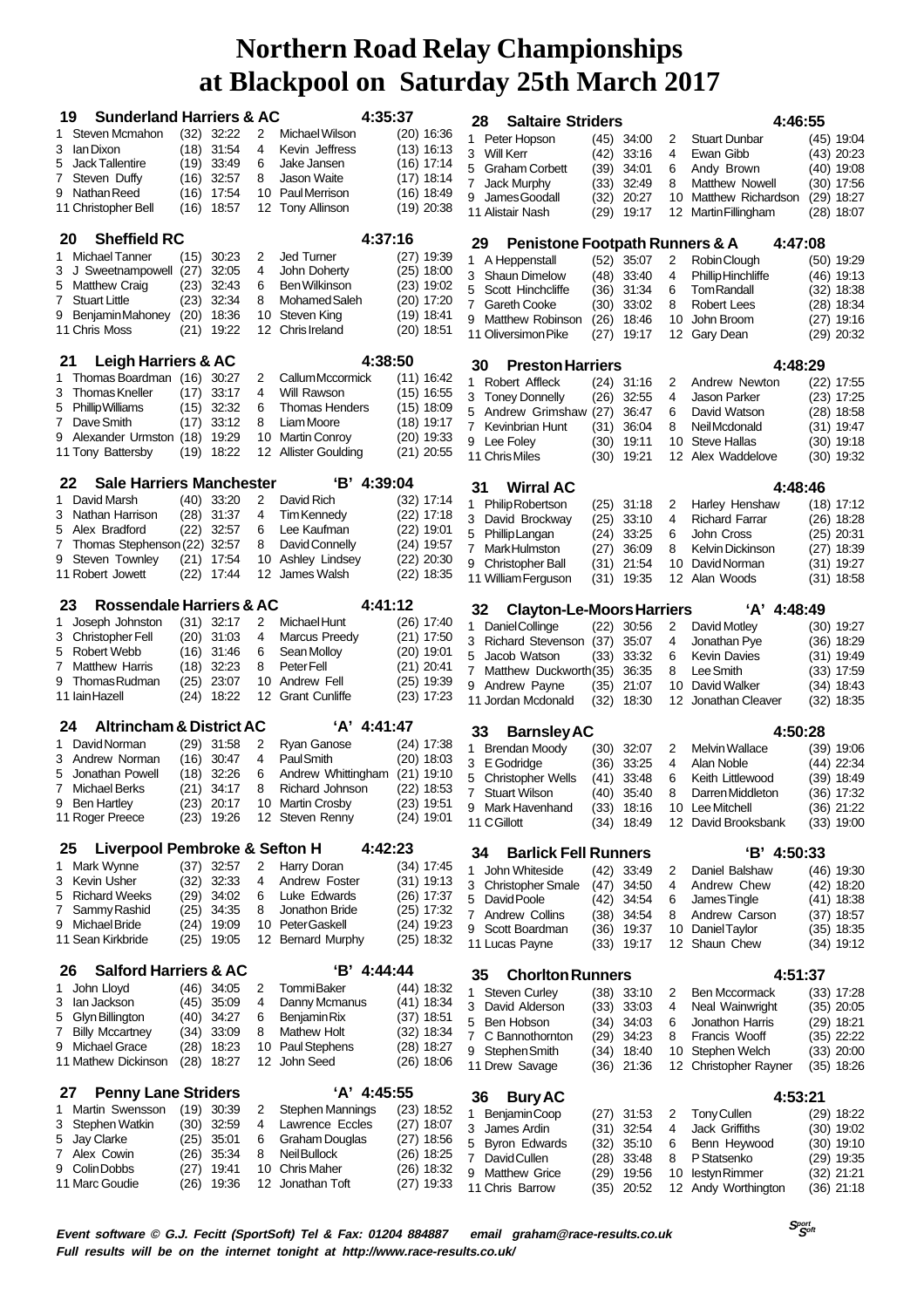| <b>Barrow &amp; Furness Striders AC</b><br>37           |                                  |      |              |    | 4:53:24              |             |              | <b>East Cheshire Harriers &amp; Tames</b><br>46 |                                              | 5:08:13 |              |    |                               |             |              |
|---------------------------------------------------------|----------------------------------|------|--------------|----|----------------------|-------------|--------------|-------------------------------------------------|----------------------------------------------|---------|--------------|----|-------------------------------|-------------|--------------|
| 1.                                                      | <b>Philip Waite</b>              | (9)  | 29:53        | 2  | Ray Jones            |             | $(35)$ 20:51 |                                                 | 1 Gavin Browne                               |         | $(47)$ 34:12 | 2  | <b>Barry Hirst</b>            |             | $(47)$ 19:21 |
| 3                                                       | Ross Campbell                    |      | $(29)$ 31:38 | 4  | Neil Grace           |             | $(32)$ 20:30 |                                                 | 3 Luke Piper                                 | (44)    | 33:28        | 4  | Derek Hughes                  |             | $(47)$ 21:00 |
| 5                                                       | Robert Atkinson                  | (31) | 34:04        | 6  | Fraser Symon         |             | $(34)$ 21:16 |                                                 | 5 Gary Matthews                              | (47)    | 37:17        | 6  | <b>MarkMillns</b>             |             | $(46)$ 20:37 |
| 7                                                       | <b>Jed Bartlett</b>              | (32) | 34:16        | 8  | Mike Cooper          |             | $(38)$ 21:48 |                                                 | 7 Jonathan Aust                              | (45)    | 35:55        | 8  | Darren Smith                  |             | (46) 21:20   |
| 9                                                       | lan Sadler                       | (37) | 19:37        | 10 | <b>Peter Willacy</b> |             | $(38)$ 21:26 |                                                 | 9 Alan Kennedy                               | (46)    | 20:06        | 10 | John Bowker                   |             | $(46)$ 21:44 |
|                                                         | 11 Murray Murray                 |      | $(38)$ 19:41 |    | 12 Ryan Everett      |             | $(37)$ 18:24 |                                                 | 11 Timothy Greenald                          |         | (43) 18:37   |    | 12 Lee Buckley                |             | $(46)$ 24:36 |
| <b>East Hull Harriers &amp; AC</b><br>'A' 4:53:29<br>38 |                                  |      |              |    |                      |             |              |                                                 | 47<br>Wesham Rr & AC                         |         |              |    |                               | 'A' 5:09:06 |              |
|                                                         | 1 Alec Gibson                    |      | $(33)$ 32:28 | 2  | Darren White         |             | $(40)$ 18:58 | $\mathbf{1}$                                    | Robert Danson(Jun) (10)                      |         | 29.54        | 2  | Stephen Waterhouse (16) 18:08 |             |              |
| 3                                                       | <b>Robert Weekes</b>             | (34) | 32:26        | 4  | Lee Alcock           |             | $(37)$ 20:08 |                                                 | 3 James Mulvany                              | (22)    | 33:11        | 4  | Steven Gore                   |             | $(28)$ 20:41 |
| 5                                                       | Nigel Sisson                     | (38) | 35:38        | 6  | Tony Alcock          |             | $(42)$ 20:41 | 5                                               | David Taylor                                 | (30)    | 34:39        | 6  | Alan Hudson                   |             | $(36)$ 21:59 |
| 7                                                       | Matthew Hayes                    | (36) | 33:40        | 8  | Tony Cross           |             | $(39)$ 21:09 | $\overline{7}$                                  | <b>Ugis Datavs</b>                           | (37)    | 35:39        | 8  | John Collier                  |             | $(40)$ 21:42 |
| 9                                                       | Michael Jackson                  | (39) | 20:26        | 10 | Danny Wilson         |             | $(37)$ 18:20 |                                                 | 9 E Costello                                 | (41)    | 22:48        | 10 | <b>Philip Leaver</b>          |             | $(44)$ 24:46 |
| 11 Eddie Rex                                            |                                  |      | $(37)$ 19:49 | 12 | Mike Vinegrad        |             | $(38)$ 19:46 |                                                 | 11 Jason Blagden                             | (44)    | 20:26        | 12 | <b>Ben Wrigley</b>            |             | $(47)$ 25:13 |
| 39                                                      | <b>Blackhill Bounders</b>        |      |              |    |                      | 4:57:35     |              |                                                 | <b>Blackpool Wyre &amp; Fylde AC</b><br>48   |         |              |    |                               | 5:09:31     |              |
| 1.                                                      | Jordan Bell                      |      | $(36)$ 32:55 | 2  | Andrew Wade          |             | $(43)$ 19:27 |                                                 | 1 Liam Craine                                | (57)    | 36:02        | 2  | Darren Tremble                |             | $(55)$ 19:45 |
| 3                                                       | Steven Bowyer                    | (38) | 33:22        | 4  | David Humble         |             | $(38)$ 19:38 |                                                 | 3 James Unsworth                             | (53)    | 35:38        | 4  | Andrew Simm                   |             | $(51)$ 19:58 |
| 5                                                       | David Best                       | (37) | 33.50        | 6  | Mark Fish            |             | $(38)$ 20:35 |                                                 | 5 Andrew Woodward(51)                        |         | 36.58        | 6  | <b>Luke Minns</b>             |             | $(45)$ 16:39 |
| 7                                                       | Michael Mcdonald                 | (39) | 35:16        | 8  | Mark Berry           |             | $(34)$ 17:21 |                                                 | 7 James Greenaway (43)                       |         | 34:11        | 8  | Nick Hume                     |             | $(42)$ 21:53 |
| 9                                                       | Jon Dodds                        |      | $(38)$ 21:54 | 10 | James Newton         |             | $(39)$ 21:57 |                                                 | 9 Tony Terras                                |         | $(42)$ 19:01 | 10 | <b>Richard Pinches</b>        |             | (47) 24:58   |
|                                                         | 11 David Goodfellow              |      | $(39)$ 22:09 |    | 12 Stewy Bell        |             | $(39)$ 19:11 |                                                 | 11 Alan Wilkinson                            | (51)    | 25:06        | 12 | Sean Kenny                    |             | $(48)$ 19:22 |
| 40                                                      | <b>Bingley Harriers &amp; AC</b> |      |              |    |                      | 'A' 4:59:22 |              |                                                 | <b>Blackburn Harriers &amp; AC</b><br>49     |         |              |    |                               | 'B' 5:09:37 |              |
| 1 Ian Fisher                                            |                                  |      | $(34)$ 32:44 | 2  | Andy Brown           |             | $(36)$ 18:09 | $\mathbf{1}$                                    | Paul Brindle                                 |         | $(48)$ 34:18 | 2  | Joseph Howe                   |             | $(41)$ 17:18 |
| 3                                                       | John Parkin                      | (43) | 36:04        | 4  | PaulLemmon           |             | $(45)$ 20:25 |                                                 | 3 Derek Reilly                               |         | $(40)$ 34:24 | 4  | Karl Billington               |             | $(39)$ 19:37 |
| 5                                                       | Andrew Siddle                    | (46) | 37:39        | 6  | Donald Johnson       |             | $(51)$ 23:05 |                                                 | 5 Craig Greenough                            | (45)    | 39:17        | 6  | Daniel Maynard                |             | $(44)$ 20:03 |
| 7                                                       | Andy Gibbons                     | (51) | 35:56        | 8  | Jack Thorp           |             | $(44)$ 17:53 |                                                 | 7 John Chaplin                               | (46)    | 38:01        | 8  | <b>Richard Taylor</b>         |             | $(52)$ 23:32 |
| 9                                                       | <b>Richard Murray</b>            | (43) | 20:09        | 10 | Peter Stephens       |             | $(41)$ 18:20 |                                                 | 9 John Cookson                               | (54)    | 21:07        | 10 | Gary Pearse                   |             | $(54)$ 22:07 |
|                                                         | 11 Robert Williams               | (40) | 19:39        | 12 | Waheed Khan          |             | $(40)$ 19:19 |                                                 | 11 Bryan Searby                              | (52)    | 21:07        | 12 | lan Clarkson                  |             | $(49)$ 18:46 |
| <b>Wallsend Harriers &amp; AC</b><br>41                 |                                  |      |              |    | 5:00:59              |             |              | <b>Trawden AC</b><br>50                         |                                              |         |              |    | 5:10:45                       |             |              |
| 1.                                                      | Simon Lyon                       |      | $(60)$ 36:27 | 2  | Andy Graham          |             | $(51)$ 18:14 | $\mathbf{1}$                                    | <b>Ben Walmsley</b>                          | (53)    | 35:20        | 2  | Adam Howard                   |             | $(52)$ 19:35 |
| 3                                                       | <b>Brian Hetherington</b>        | (50) | 36:06        | 4  | Jack Armstrong       |             | $(48)$ 18:15 |                                                 | 3 Stephen Hall                               | (46)    | 33:11        | 4  | Nick Gaskell                  |             | $(40)$ 17:35 |
| 5                                                       | Joseph Collins                   | (44) | 35:04        | 6  | Patrick Dinsmore     |             | $(43)$ 19:48 |                                                 | 5 Darren Holland                             | (43)    | 37:31        | 6  | Paul Marsden                  |             | $(47)$ 22:53 |
| 7                                                       | Denver Stretesky                 | (44) | 36:41        | 8  | Alan Heslington      |             | $(45)$ 22:05 | $7^{\circ}$                                     | James Osborne                                | (47)    | 37:21        | 8  | Dave Potter                   |             | $(47)$ 19:47 |
| 9                                                       | Sean Mcintyre                    | (44) | 19:31        | 10 | Graham Armstrong     |             | $(43)$ 19:44 |                                                 | 9 David Howard                               | (49)    | 22:19        | 10 | Mark Duerden                  |             | $(52)$ 22:23 |
|                                                         | 11 David Diston                  |      | $(41)$ 19:12 | 12 | Mick Skeldon         |             | $(41)$ 19:52 |                                                 | 11 Derrick Marsh                             | (53)    | 23:03        | 12 | Dale Grimshaw                 |             | $(50)$ 19:47 |
| 42                                                      | <b>Kendal Amateur AC</b>         |      |              |    |                      | 5:03:13     |              |                                                 | <b>Bolton United Harriers &amp; AC</b><br>51 |         |              |    |                               | 'B' 5:10:58 |              |
|                                                         | 1 Alasdair Russell               | (18) | 30:32        | 2  | <b>Will Sisson</b>   |             | $(25)$ 19:06 | $\mathbf{1}$                                    | Mark Wolstencroft                            |         | $(59)$ 36:16 | 2  | <b>Adrian Costello</b>        |             | $(61)$ 21:43 |
|                                                         | 3 Matthew Wilson                 | (35) | 34:47        | 4  | Kevin Wilson         |             | $(34)$ 19:00 |                                                 | 3 Stephen Bonney                             | (57)    | 36:38        | 4  | Craig Kenny                   |             | $(56)$ 19:53 |
| 5                                                       | <b>Richard Wilson</b>            | (35) | 35:19        | 6  | Rob Harper           |             | $(33)$ 19:14 |                                                 | 5 Paul Trainor                               | (54)    | 35:31        | 6  | <b>Chris Pickford</b>         |             | $(54)$ 19:30 |
| 7 TimMiles                                              |                                  | (41) | 38:11        | 8  | Rod Scott            |             | $(41)$ 21:03 | 7                                               | Daryl Bentley                                | (55)    | 38:23        | 8  | Shaun O'dwyer                 |             | $(53)$ 18:54 |
| 9                                                       | PaulMann                         |      | (40) 20:26   |    | 10 Stephen Roberts   |             | (40) 22:19   |                                                 | 9 Tom Lucas                                  | (52)    | 19:52        |    | 10 Peter Kearney              |             | $(50)$ 20:03 |
|                                                         | 11 Stuart Mcgurk                 |      | $(42)$ 21:51 |    | 12 Peter Gorst       |             | $(42)$ 21:25 |                                                 | 11 Nicholas Howarth                          |         | $(48)$ 21:26 |    | 12 Paul Turner                |             | $(51)$ 22:49 |
| 43                                                      | Wigan & District H & AC          |      |              |    |                      | 5:03:40     |              |                                                 | <b>Lytham St Annes Rr Club</b><br>52         |         |              |    |                               | 5:11:21     |              |
| 1                                                       | Stuart Fairclough                | (61) | 36:39        | 2  | Paul Bryers          |             | $(56)$ 19:36 | 1                                               | <b>Michael Toft</b>                          |         | $(44)$ 33:58 | 2  | <b>Terry Hellings</b>         |             | $(57)$ 22:21 |
| 3                                                       | Waldu Gebreselasie (51)          |      | 34:33        | 4  | Gary Wane            |             | $(52)$ 21:02 |                                                 | 3 Thomas Howarth                             | (54)    | 36:17        | 4  | Andrew Draper                 |             | $(50)$ 18:18 |
| 5                                                       | <b>Gary Fitzpatrick</b>          | (48) | 33:56        | 6  | Christopher Green    |             | $(48)$ 20:36 |                                                 | 5 Neil Tate                                  | (53)    | 38:09        | 6  | Paul Veevers                  |             | $(50)$ 18:31 |
| 7                                                       | Mike Harris                      | (49) | 37:21        | 8  | Paul Mason           |             | $(49)$ 19:59 | $\overline{7}$                                  | <b>Graham Webster</b>                        |         | $(54)$ 40:10 | 8  | Andrew Unsworth               |             | $(54)$ 19:33 |
| 9                                                       | Warren Moorfield                 | (47) | 20:10        | 10 | Darren Jackson       |             | $(45)$ 20:47 |                                                 | 9 Ross Mckelvie                              |         | (51) 19:10   |    | 10 Lee Morrison               |             | $(53)$ 21:35 |
| 11 Paul Platt                                           |                                  |      | $(45)$ 19:55 | 12 | <b>Stuart Towns</b>  |             | $(43)$ 19:06 |                                                 | 11 Alan Elstone                              |         | $(50)$ 22:04 |    | 12 Ian Tate                   |             | $(52)$ 21:15 |
| 44                                                      | Lancaster & Morecambe AC         |      |              |    |                      | 5:04:00     |              |                                                 | 53<br><b>Holmfirth Harriers AC</b>           |         |              |    |                               | 'B' 5:12:19 |              |
| 1                                                       | Mark Leadbeatter                 |      | $(39)$ 33:16 | 2  | Kieran Rowlands      |             | $(37)$ 17:42 | 1                                               | Daniel Shaw                                  | (58)    | 36:08        | 2  | <b>Julian Rose</b>            |             | $(53)$ 18:50 |
| 3                                                       | Nigel Beeson                     | (59) | 44:40        | 4  | <b>Mark Gardner</b>  |             | $(55)$ 17:56 |                                                 | 3 Tim Street                                 | (49)    | 35:11        | 4  | Jacob Harman                  |             | $(49)$ 19:30 |
| 5                                                       | Lee Calvert                      | (56) | 37:01        | 6  | James Daglish        |             | $(52)$ 18:49 |                                                 | 5 Mark Law                                   |         | $(50)$ 37:45 | 6  | <b>Christopher Beadle</b>     |             | $(49)$ 19:55 |
| 7                                                       | David Brown                      | (50) | 34:32        | 8  | Michael Roy          |             | $(48)$ 19:44 | 7                                               | Jonathon Sykes                               | (48)    | 36:14        | 8  | Michael Coggon                |             | $(50)$ 21:21 |
| 9                                                       | Angus Murray                     |      | $(50)$ 22:38 | 10 | Michael Bray         |             | $(49)$ 20:23 |                                                 | 9 Damian Mcqueen                             | (53)    | 21:50        | 10 | Wayne Byram                   |             | $(51)$ 20:33 |
|                                                         | 11 Eryl Husband                  |      | $(46)$ 18:49 | 12 | James Edwards        |             | $(44)$ 18:30 |                                                 | 11 Matthew Rose                              | (49)    | 22:21        | 12 | Kevin Yewlett                 |             | $(53)$ 22:41 |
| 45                                                      | <b>Keighley &amp; Craven AC</b>  |      |              |    |                      | 5:06:44     |              |                                                 | <b>Darwen Dashers RC</b><br>54               |         |              |    |                               | 5:25:21     |              |
| 1.                                                      | Scott Bairstow                   |      | $(50)$ 34:52 | 2  | George Dennis        |             | $(48)$ 19:18 |                                                 | 1 Russ Corsini                               | (66)    | 38:41        | 2  | Thompson Paul                 |             | $(65)$ 21:35 |
|                                                         | 3 Robert Thompson                | (55) | 38:54        | 4  | Tony Booth           |             | $(53)$ 18:53 |                                                 | 3 Andrew Smith                               | (61)    | 37:56        | 4  | Dacre Dale                    |             | $(61)$ 20:49 |
| 5                                                       | Dave Evans                       | (55) | 38:25        | 6  | John Conroy          |             | $(55)$ 20:38 |                                                 | 5 Humpreys Ady                               | (58)    | 36:57        | 6  | Smalley Lee                   |             | $(57)$ 21:34 |
| 7                                                       | Christopher Loftus               | (52) | 34:56        | 8  | Paul Crabtree        |             | $(51)$ 20:28 | $\overline{7}$                                  | Barry Ross                                   | (57)    | 39:11        | 8  | Danny Haworth                 |             | $(57)$ 20:35 |
| 9                                                       | Johnpaul Hopkinson (48) 19:03    |      |              | 10 | Pete Lloyd           |             | $(48)$ 19:50 |                                                 | 9 Gareth Taylor                              | (55)    | 20:23        | 10 | <b>Taylor Andy</b>            |             | $(56)$ 25:03 |
|                                                         | 11 Simon Wheeler                 |      | $(47)$ 21:39 |    | 12 Joe Atherton      |             | (45) 19:48   |                                                 | 11 Brian Morris                              |         | (55) 21:36   |    | 12 Elliot Bruce               |             | $(54)$ 21:01 |